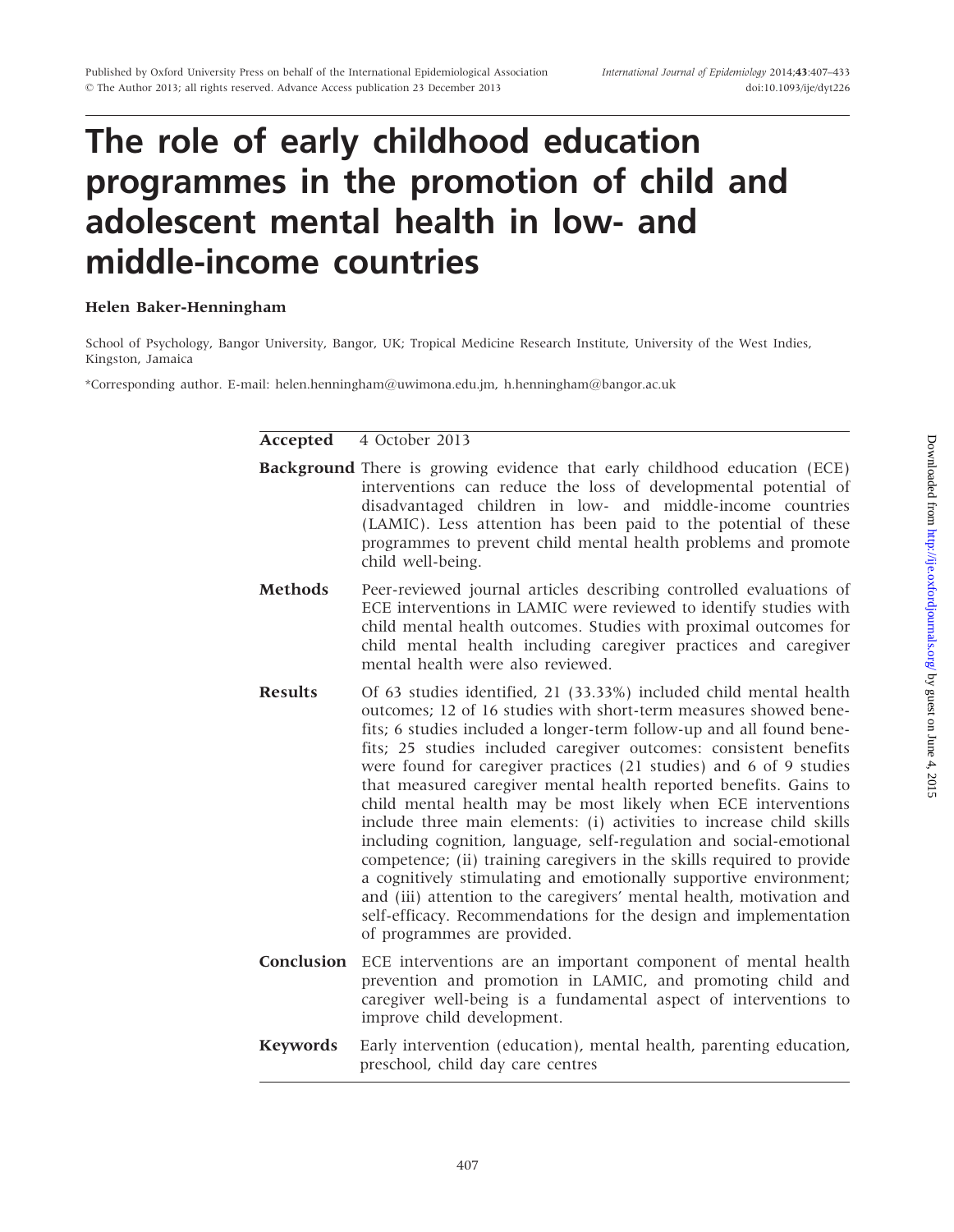#### Introduction

More than 200 million children under age 5 years in low- and middle-income countries (LAMIC) are not fulfilling their developmental potential due to poverty, poor nutrition and lack of stimulation.<sup>[1](#page-23-0)</sup> Mental health problems affect 10–20% of children and adolescents worldwide and almost 90% of the world's population of children and adolescents live in LAMIC.<sup>[2](#page-23-0)</sup> Interventions to improve child development, prevent mental health problems and promote well-being are thus a global health priority.

Experiences in early childhood have long-term effects on brain function, cognition and psychosocial functioning.<sup>[3](#page-23-0)</sup> Exposure to disadvantaged environments during the first few years of life predicts lower IQ and academic achievement, increased antisocial behaviour, lower economic productivity $4$  and poor health and chronic disease in adulthood.<sup>[5](#page-23-0)</sup> Child characteristics of behaviour and self-control as early as age 3 years predict psychopathology,<sup>[6](#page-23-0)</sup> health, wealth and convictions in adulthood.<sup>[7](#page-23-0)</sup> Hence, the foundations of adult physical and mental health, behaviour and achievement are laid during the early childhood years.

Protective factors lessen the deleterious effects of risk exposure on child development and increase re-silience.<sup>[8](#page-23-0)</sup> Masten<sup>[9](#page-23-0)</sup> identifies four factors associated with resilience: connections to competent and caring adults, cognitive and self-regulation skills, positive views of self and motivation. The presence of these factors influences multiple domains of child functioning including academic performance, antisocial and prosocial behaviour and mental health.<sup>[9](#page-23-0)</sup> All four factors are modifiable through intervention. Quality of parenting and child IQ are two of the most potent protective factors for disadvantaged children.<sup>[9](#page-23-0)</sup> Quality of parenting is determined by caregiver skills and education and caregiver mental health, $<sup>8</sup>$  $<sup>8</sup>$  $<sup>8</sup>$  with evi-</sup> dence of negative effects of maternal depression on parenting quality and child development for mothers of varying socio-economic status (SES) levels across different countries.<sup>[10](#page-23-0)</sup> The quality of the early childhood classroom environment is also a risk and protective factor for child behaviour and adjustment. Key indicators include the quality of the instructional and emotional classroom climate,<sup>[11,12](#page-23-0)</sup> teacher-child relationships, $^{13}$  $^{13}$  $^{13}$  and peer relationships. $^{14}$  $^{14}$  $^{14}$ 

High quality early childhood education (ECE) interventions for disadvantaged children in the USA have shown long-term benefits to child schooling trajectories, cognitive development, antisocial behaviour, depression, economic productivity and/or health risk behaviours. These interventions vary in the mode of intervention delivery and include home visiting from pregnancy to age 2 years,  $15$  educational day care from infancy to age  $5$  years<sup>[16](#page-24-0)</sup> and attendance at high quality preschool.[17](#page-24-0) The majority of programmes with evidence for long-term effects across multiple domains included a parenting component. Despite the potential

of ECE programmes, large-scale public programmes in the USA have shown less consistent results, and it is important to know whether ECE programmes can be effective in the low-resource settings of LAMIC.<sup>[18](#page-24-0)</sup>

ECE interventions comprise parent training programmes (which involve teaching parents how to promote their child's development) and/or centre-based interventions (for example the provision of day care or preschool for young children). There is growing evidence from LAMIC that ECE interventions are effective in promoting children's cognitive development and some evidence that these gains are sustained over time;<sup>[19,20](#page-24-0)</sup> however, little emphasis has been given to the effect of ECE programmes on child mental health. There are a number of recent reviews of relevant interventions in LAMIC including reviews on early childhood development,  $8,19,20-22$  $8,19,20-22$  parenting,  $23,24$  day care<sup>[25](#page-24-0)</sup> and child and adolescent mental health.<sup>[2](#page-23-0)[,26](#page-24-0)</sup> However, no previous review has focused explicitly on the effects of ECE interventions on child behaviour and mental health. This review thus examines ECE interventions through a new lens and is unique in several ways: (i) it has an explicit focus on child behaviour and child mental health; (ii) it encompasses all early childhood education interventions including parenting interventions, provision of day care and preschool for young children, interventions aimed at improving the quality of preschools and multicomponent interventions which combine ECE with health and/or nutrition services; and (iii) it includes ECE interventions for children with a range of biological and psychosocial risks in LAMIC. Information is also provided on how ECE interventions in LAMIC may be enriched to maximize the strength and sustainability of benefits to child mental health.

#### Results

The main body of the review is divided into the following sections:

- (i) A review of the effect of ECE interventions on child mental health over the short and longer term;
- (ii) A review of the effect of ECE studies on proximal outcome measures relevant to child mental health;
- (iii) A discussion of potential mechanisms through which ECE programmes may affect child mental health using the studies reviewed for  $(i)$  and  $(ii)$ :
- (iv) An exploration of key issues around the design and implementation of effective ECE programmes, using information from the studies included in (i) and (ii) above in combination with information from published reports, chapters and working papers of ECE interventions in LAMIC.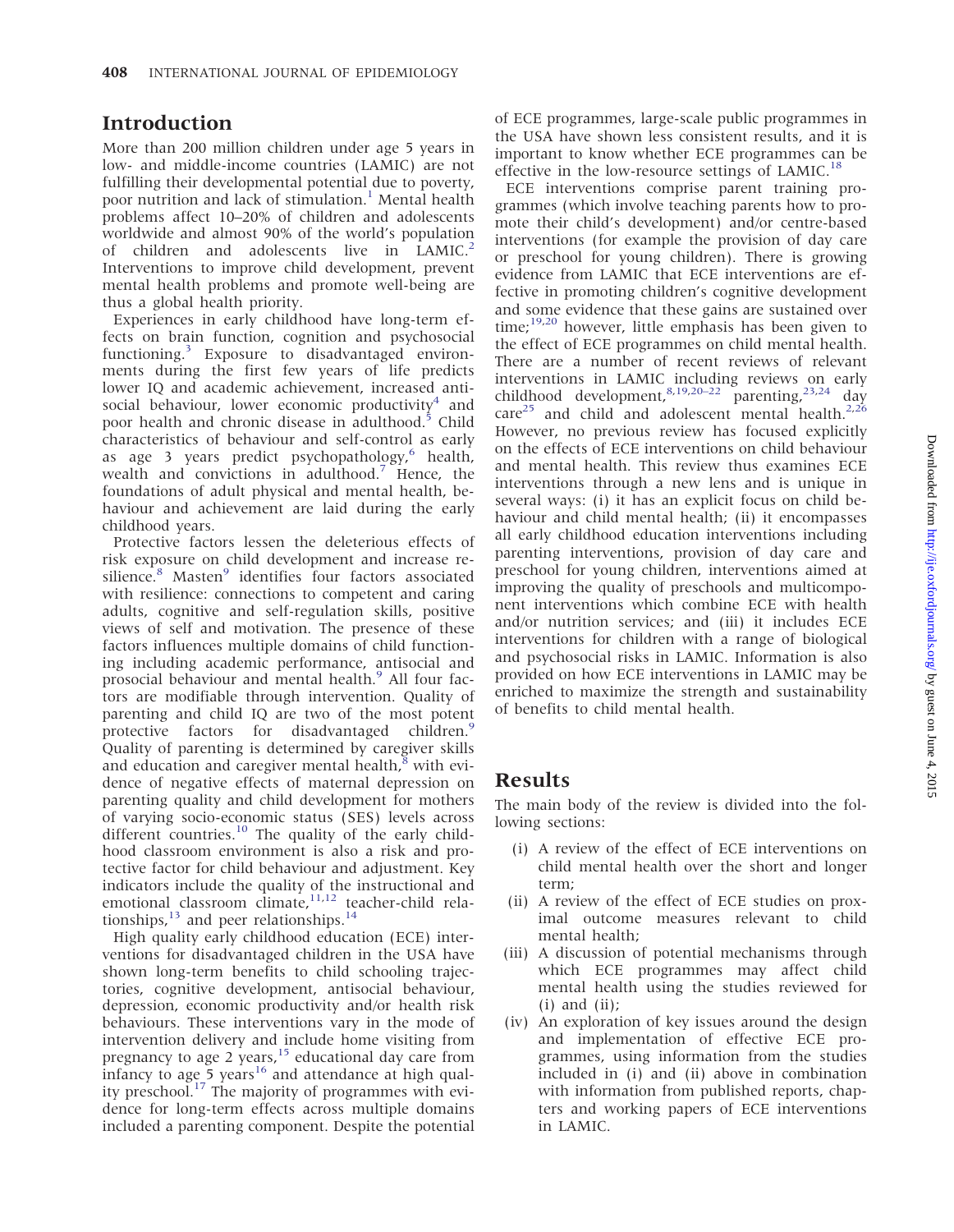#### The effect of ECE interventions on child behaviour and mental health in LAMIC

#### Studies with short-term outcomes

Sixteen studies describing the effect of an ECE intervention on child behaviour or mental health over the short term were identified ([Table 1](#page-4-0)). Studies varied across several dimensions including the: mode of delivery (e.g. parent training vs centre-based) and duration (from 10 weeks to 2 years) of the intervention; age of the child (e.g. prenatal, newborn, infants over 6 months, children between 3 and 6 years); 'risk status' of the mother (e.g. HIV-infected, internally displaced); and the health status of the child (e.g. stunted, iron-deficiently anaemic, term low birthweight, moderately or severely undernourished). Nine studies (56%) involved a parent training intervention and seven (44%) involved a centre-based intervention. Centre-based interventions generally included children aged 3 years or over (85.7% of centre-based studies) whereas parent training was most often used for children up to age 2 years (66.67% of parent training studies). Staffing also varied, with 10 studies (62.5%) utilizing paraprofessional staff to deliver the intervention and the others using the research team (12.5%), university graduates (6.25%) or teachers (18.5%). Outcome measurements included: (i) observations of child behaviour including observations during a developmental test session (25% of studies), during a free play scenario (12.5%) or during ongoing classroom activities (12.5%); (ii) use of the Strange Situation procedure for child attachment (12.5%); and (iii) assessments of child mental health by parent (31.25%), teacher (18.75%), child (12.5%) and tester (6.25%) report (see [Table 2](#page-8-0)).

Twelve studies (75%) reported benefits to one or more aspects of child behaviour or mental health. Effect sizes for each outcome are given in [Table 2](#page-8-0) (four (25%) of the studies provided insufficient data for effect sizes to be calculated). A quantitative review of the studies was not undertaken given the heterogeneity of the studies in terms of programme content, intensity and duration, target population (e.g. child age and nutritional status, maternal psychosocial well-being) and outcome measures used, in addition to the lack of adequate data in some studies.

For the parent training interventions, four involved home visiting alone<sup>[28–31](#page-24-0)</sup> and five combined home visits with group meetings.<sup>[32–36](#page-24-0)</sup> Four studies described interventions targeting children at nutritional risk,[29,30,33,34](#page-24-0) one targeted HIV-infected mothers and their children<sup>[35](#page-24-0)</sup> and one was for displaced families.<sup>[36](#page-24-0)</sup> Benefits from parent training interventions were found in six studies (66.6%) including benefits to child attachment, $28$  ratings of child behaviour during a developmental test session,  $29,30,33$  and parent  $31,36$ and self $36$  reported behaviour.

For the centre-based interventions, three studies compared attendance at preschool $37$  or educational day care[38,39](#page-24-0) with no attendance and four compared

attendance at an improved preschool with attendance at a regular preschool.<sup>[40–43](#page-24-0)</sup> Six (85.7%) reported benefits to child behaviour and/or mental health. Attendance at centre-based services benefited child psychosocial skills,<sup>38</sup> and observed social play behaviour.<sup>37,39</sup> However, two studies found negative effects for children's disruptive and aggressive behaviour during play.<sup>[37,39](#page-24-0)</sup> Benefits were larger for children with longer exposure to the programme and for younger children (<24 months).[38,39](#page-24-0) Four studies involved improving the quality of existing preschools through training teachers in instructional techniques, $40$  behaviour management $42,43$  and/or teaching a social-emotional curriculum $4^{1,43}$  and benefits were found to child behaviour by observation<sup>[42,43](#page-24-0)</sup> and/or teacher,  $41,42,44$  parent<sup>[42](#page-24-0)</sup> and self<sup>41</sup>-report.

#### Studies with long-term outcomes

Only six studies were identified that evaluated the effect of an ECE intervention on child mental health over the longer-term follow-up (3 years or more): four involved parent training and two were centre-based ECE services ([Table 3](#page-10-0)). The age of the children ranged from 9–24 months to 3–5 years on enrolment and 4/6 (66.7%) of the interventions lasted 2 years, with one lasting one year and one three months. Of the four parent training interventions, two described interventions for children at nutritional risk. $45,46$  All six studies reported benefits to child mental health and/or behaviour by parent report,  $46-48$  self-report<sup>[45,49,50](#page-25-0)</sup> or classroom observations.<sup>5</sup>

Two studies followed children up to young adulthood. In Jamaica (see Panel 2 for a detailed description of the intervention) a 2-year, home visiting intervention with stunted children, starting in the first 2 years of life, reduced self-reported anxiety  $(d = 0.47)$  and depression  $(d = 0.43)$  and enhanced self-esteem  $(d=0.40)$  at age 17–18 years,<sup>[45](#page-25-0)</sup> and reduced self-reported depression  $(d = 0.12)$ , social inhibition  $(d = 0.37)$  and serious violent behaviour (odds ratio  $= 0.33$ ) at age 22 years.<sup>[49](#page-25-0)</sup> However, no benefits were found for self-reported antisocial behaviour  $(d=0.13)$ , parent-reported attention problems  $(d = 0.41)$  or hyperactivity  $(d = 0.06)$  at age 17–18 years,<sup>[45](#page-25-0)</sup> nor to self-reported anxiety ( $d = 0.19$ ) at age 22 years.[49](#page-25-0) In addition, no benefits were found for child mental health by teacher or parent report using the Rutter Scales at age  $11-12$  years.<sup>[52](#page-25-0)</sup>

A study in Mauritius<sup>[50](#page-25-0)</sup> compared children who attended specially constructed high quality preschools for 2 years with children who attended low quality community preschools. The intervention involved educational activities, nutrition and physical exercise and resulted in reduced self-reported schizotypal personality  $(d = 0.29)$ , cognitive disorganization  $(d = 0.34)$ , conduct disorder  $(d = 0.44)$ , psychotic behaviour ( $d = 0.31$ ) and motor excess ( $d = 0.38$ ) at age 17 years, and less criminal offending  $(d = 0.26)$  at age 23 years, with the largest benefits for children who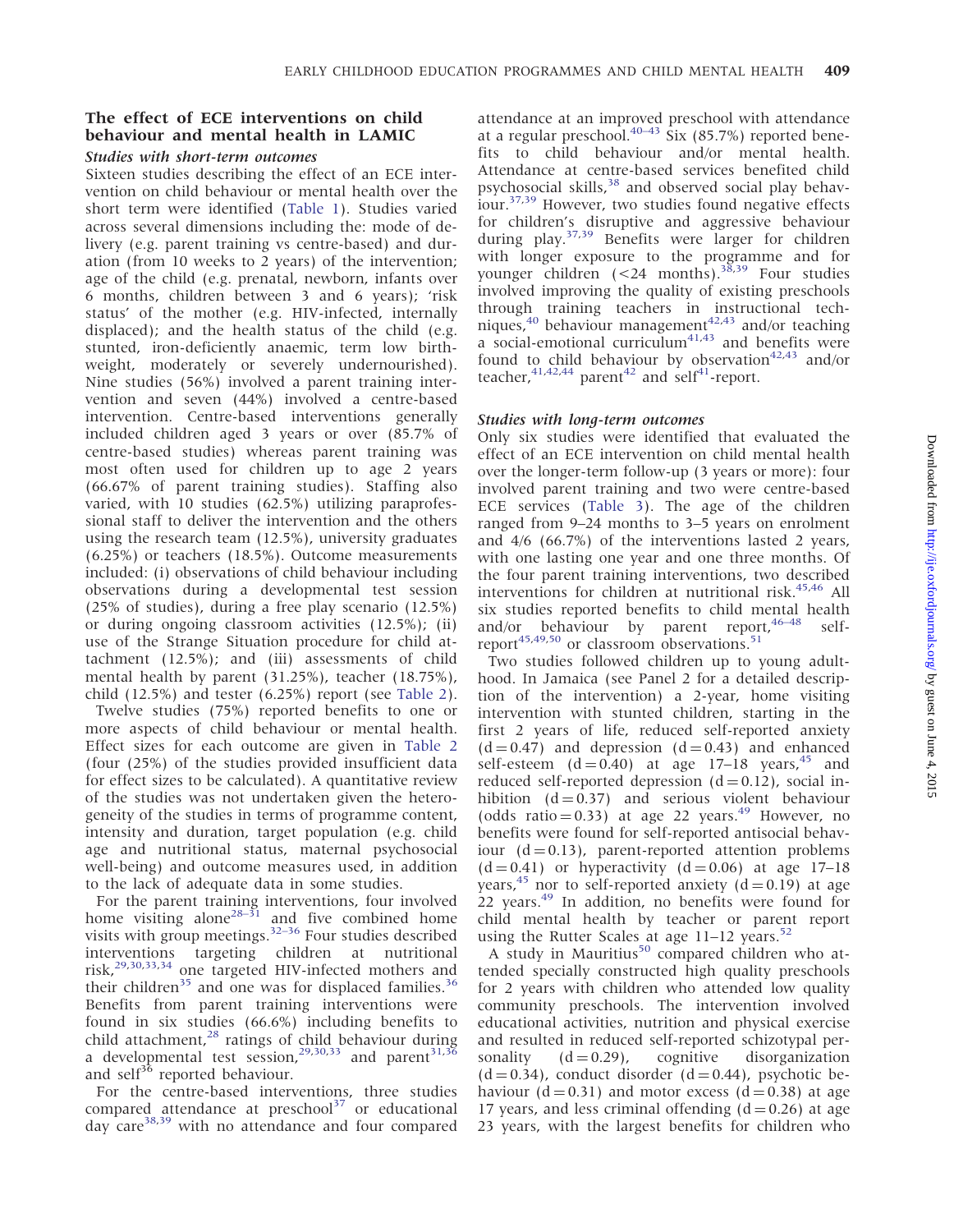#### Panel 1 Search strategy and selection criteria

Systematic reviews of interventions to promote early child development (ECD) and to prevent and treat child and adolescent mental health problems in LAMIC were conducted for the Lancet series on global child development<sup>[8](#page-23-0)[,19](#page-24-0)</sup> and the *Lancet* series on global mental health.<sup>[2](#page-23-0)</sup> These searches included literature up to December 2010. The studies identified through these reviews were revisited to identify educational interventions targeting children up to age 6 years that included child behaviour and/or mental health as an outcome measure. As a secondary analysis, studies which included caregiving outcomes likely to promote child mental well-being (e.g. caregiving behaviours, the caregiving environment and caregiver mental health) were also identified. The previous searches were updated by conducting an additional search for papers published between January 2011 and March 2013. Searches were conducted in English using Psychinfo, PubMed, Google Scholar and the Cochrane library. The terms used were: 'parenting', 'preschool', 'pre-primary', 'day care', 'early learning', 'stimulation', 'media', 'television' and 'educational intervention'. The terms for outcome measures were 'early child development', 'behaviour', 'socio-emotional development' and 'mental health' for the child outcomes, and 'mother-child interaction', 'mother practices' 'HOME', 'classroom environment' 'mother' 'depression'/mood/stress/mental health' for the caregiver outcomes. Alternatives to 'mother' in the above terms were 'caregiver', 'teacher', 'parent', 'child care worker', 'daycare worker'. In addition, recent reviews of interventions to improve parenting practices<sup>[23,24](#page-24-0)</sup> and child mental health<sup>[25,26](#page-24-0)</sup> in LAMIC were hand-searched for relevant papers and experts in the field were consulted.The full text of all controlled studies of early childhood education interventions in LAMIC were read to identify relevant outcomes.

Educational interventions were defined as parent training, educational day care and preschool provision, teacher-training interventions to improve the quality of existing centre-based services, media interventions or a combination of these. Interventions with children living in institutions and interventions for children with mental retardation with cognitive outcomes only were excluded. Multi-component interventions including nutritional and/or health care services in addition to educational services and interventions for children with psychosocial or biological risks for poor development (e.g. undernourished children, children with depressed mothers, internally displaced children) were also included.

Studies were included in the main review if they included child mental health and/or behaviour as an outcome measure and: (i) were published in a peer review journal from 1990 to the present; (ii) described a randomized trial (at the cluster or individual level) or a quasi-experimental study with a control condition (no intervention, service as usual, alternative service or different levels exposure to the intervention); (iii) targeted children from conception to age 6 years; and (iv) were undertaken in LAMIC. Twenty-one studies met these inclusion criteria (see [Figure 1\)](#page-19-0).

Studies describing ECD interventions and meeting the inclusion criteria 1–4 above with outcome measures of caregiver mental health and/or caregiver practices (e.g. mother-child interaction, stimulation in the home, discipline strategies used, teacher behaviours, classroom environment) were also reviewed in a secondary analysis. Twenty-five studies met these inclusion criteria: nine included caregiver mental health as an outcome measure and 21 included caregiver practices [\(Figure 1](#page-19-0)).

The following information was extracted for all eligible studies using a standardized format: (i) country (classified using World Bank criteria), (ii) study design, (iii) nature of control condition, (iv) sample size and sample characteristics, V) child age, (vi) staff used, (vii) number and type of interventions sessions, (viii) duration of intervention, (ix) content of intervention, (x) outcomes measured and (xi) findings and size of effect. When effect sizes were not reported, and sufficient data were provided, they were calculated by the author. Studies were rated for quality using the McMaster University Effective Public Health Practice Project (EPHPP) Quality Assessment Tool for Quantitative Studies.<sup>[27](#page-24-0)</sup>

The published reports, chapters and working papers of early childhood interventions identified during the searches were also read to provide additional information on design and implementation issues of early childhood programmes and how these may vary across contexts. Papers describing the design, content and process of implementation were also reviewed where available.

were undernourished at age 3 years. No benefits were found to self-reports of attention problems  $(d = -0.07)$ and anxiety  $(d = 0.01)$  at age 17 years nor to schizotypal personality  $(d = -0.02)$  at age 23 years.

#### The effect of ECE interventions on caregiver practices and mental health in LAMIC

Twenty-five studies were identified that evaluated the effect of an ECE intervention on caregiver outcomes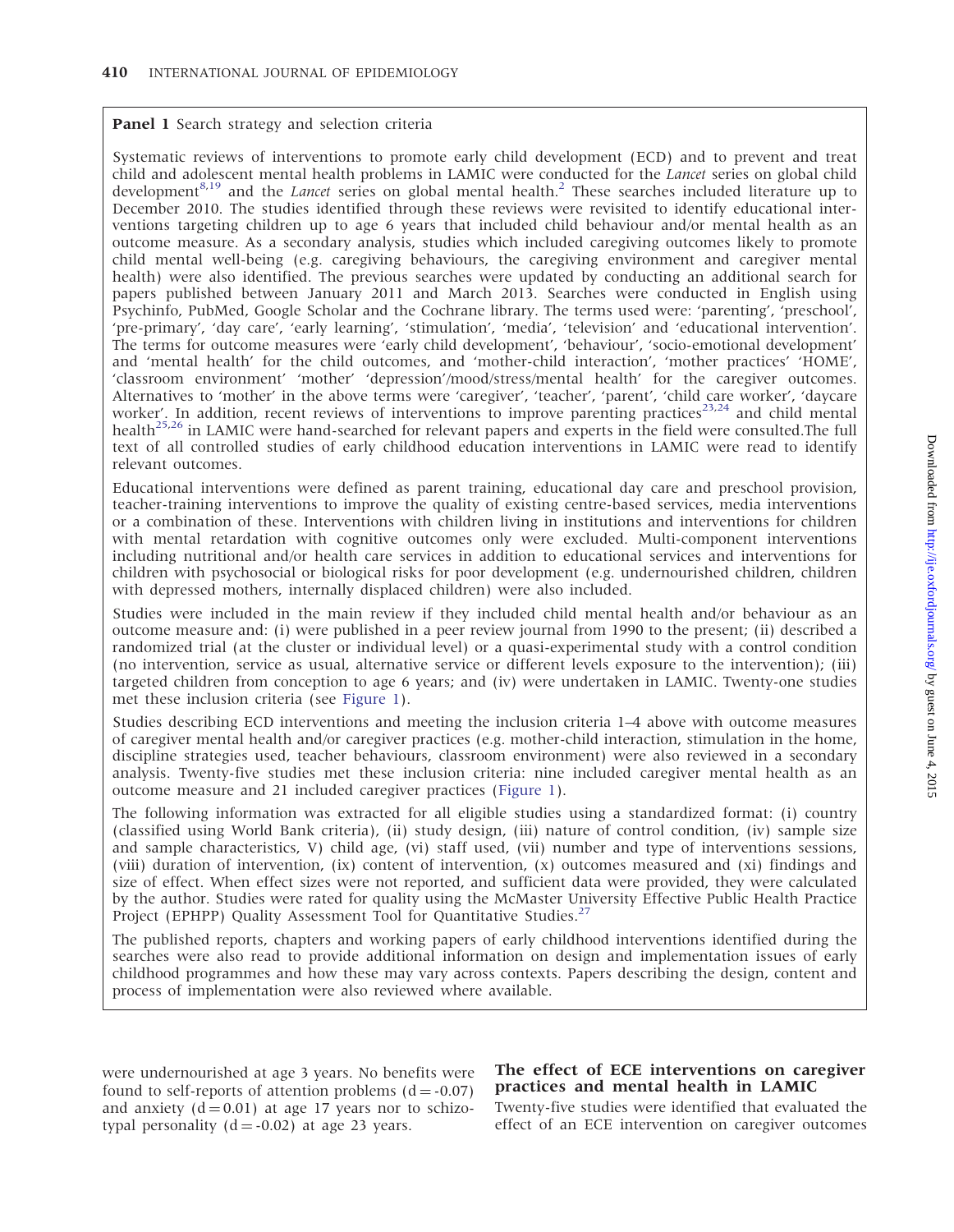Table 1 Effect of early childhood education interventions on child behaviour and mental health Table 1 Effect of early childhood education interventions on child behaviour and mental health

<span id="page-4-0"></span>

| Quality<br>rating <sup>a</sup> |                               | Strong                                                                                                                                                                                          | Strong                                                                                                                                                                                                                      | Strong                                                                                                                                                                                                                                                       | Weak                                                                                                                                                                                          | Moderate                                                                                                                                     | Strong                                                                                                                                                                                                                                                                                                                         |
|--------------------------------|-------------------------------|-------------------------------------------------------------------------------------------------------------------------------------------------------------------------------------------------|-----------------------------------------------------------------------------------------------------------------------------------------------------------------------------------------------------------------------------|--------------------------------------------------------------------------------------------------------------------------------------------------------------------------------------------------------------------------------------------------------------|-----------------------------------------------------------------------------------------------------------------------------------------------------------------------------------------------|----------------------------------------------------------------------------------------------------------------------------------------------|--------------------------------------------------------------------------------------------------------------------------------------------------------------------------------------------------------------------------------------------------------------------------------------------------------------------------------|
| Findings and<br>size of effect |                               | infant attachment: Odds<br>ratio = $1.70^R$ ( $P = 0.029$ ).<br>At 18 months: Benefits to                                                                                                       | At 7 months: Benefits to infant<br>benefits to activity $(P > 0.1)$ .<br>Trend for benefits to vocal-<br>cooperation ( $P < 0.01$ ) and<br>izations ( $P = 0.067$ ). No<br>$(P<0.05)$ at 7 months.<br>positive emotionality | $d = 0.33^{R}$ ( $P = 0.002$ ) for 6-<br>month, $d = 0.30^{R}$ ( $P = 0.01$ )<br>benefits of intervention for<br>sponsiveness for iron-defi-<br>Benefits to positive social re-<br>for 12-month cohort. No<br>cient anaemic infants:<br>non-anaemic infants. | behaviour (all $P < 0.05$ ). No<br>benefits to social hostility or<br>haviour, positive social be-<br>Benefits to task-oriented be-<br>introversion-extroversion.<br>haviour and distractable | ment: $d = 0.17^{R} (P = 0.139)$<br>No benefits to child attach-                                                                             | No changes to child activity:<br>d = $0.18^B$ ( $P = 0.09$ ).<br>Benefits of intervention were<br>Emotional tone: $d = 0.22^A$<br>$(P < 0.001)$ , Vocalization:<br>$(P = 0.03)$ , Cooperation:<br>found for: Response to<br>$d = 0.28^{A}$ ( $P = 0.005$ ),<br>$d = 0.27^{\text{A}}$ ( $P = 0.001$ ),<br>examiner: $d = 0.4^A$ |
| Outcomes                       |                               | At 18 months: Infant<br>attachment using<br>strange situation<br>procedure.                                                                                                                     | tone, vocalizations.<br>Behaviour ratings<br>lem-solving tests:<br>during two prob-<br>ation, emotional<br>activity, cooper-<br>At $7$ months:                                                                              | Behaviour rating scale:<br>Negative affect was<br>measured but not<br>positive social re-<br>sponsiveness.<br>reported.                                                                                                                                      | haviour, distractable<br>behaviour: task-ori-<br>Mother-reported child<br>positive social be-<br>hostility, introver-<br>sion-extraversion.<br>ented behaviour,<br>behaviour, social          | Child attachment using<br>Strange Situation<br>Assessment.                                                                                   | Child behaviour ratings<br>during test session:<br>operation, response<br>to examiner, emo-<br>vocalization, co-<br>tional tone and<br>activity.                                                                                                                                                                               |
| Intervention                   |                               | fant's abilities using<br>mothers to their in-<br>responsive mother-<br>child interactions<br>Promoting sensitive,<br>and sensitizing<br>the Neonatal<br>Behavioural<br>Assessment<br>Schedule. | Promoting sensitive re-<br>actions and early<br>stimulation activ-<br>sponsive inter-<br>months of life.<br>ities in first 2                                                                                                | nonverbal activities<br>tionship and intro-<br>ducing verbal and<br>mother-child rela-<br>Focus on improving<br>supplementation.<br>All IDA infants<br>received iron                                                                                         | demonstration and<br>stimulation using<br>Promoting verbal<br>practice and<br>feedback.                                                                                                       | attachment promo-<br>sensitivity: 'secure<br>tion programme'.<br>Until 12 months Improving maternal                                          | Teaching play activities<br>to mother and child<br>nutritional services<br>received standard<br>using demonstra-<br>tion and practice.<br>Both groups                                                                                                                                                                          |
| Duration                       |                               | Until 5 months<br>of age                                                                                                                                                                        | 2 months                                                                                                                                                                                                                    | 1 year                                                                                                                                                                                                                                                       | Over 10 weeks                                                                                                                                                                                 | of age                                                                                                                                       | 1 year                                                                                                                                                                                                                                                                                                                         |
| Number/type<br>of sessions     |                               | visits, weekly for 8<br>16 home visits lasting<br>weeks postpartum,<br>1 h: two antenatal<br>fortnightly for 2<br>monthly for 2<br>months and<br>months                                         | birth to 8 weeks<br>8 home visits from                                                                                                                                                                                      | Weekly home visits<br>lasting 1 hour                                                                                                                                                                                                                         | 10 sessions of home<br>visiting                                                                                                                                                               | pregnancyand four<br>1-h individual ses-<br>group sessions in<br>10 sessions: six 2-h<br>sions during 1st<br>year                            | Weekly group meetings<br>months Home visits<br>twice per week for 8<br>months and weekly<br>fortnightly for 2<br>for 10 months;<br>for 4 months                                                                                                                                                                                |
| Staffing                       |                               | Paraprof (com-<br>women)<br>munity                                                                                                                                                              | Paraprofs (com-<br>health aides)<br>munity                                                                                                                                                                                  | educators<br>Professional                                                                                                                                                                                                                                    | assistants<br>Research                                                                                                                                                                        | Research team<br>members                                                                                                                     | Paraprofs (com-<br>women)<br>munity                                                                                                                                                                                                                                                                                            |
| Child age                      |                               | women<br>Pregnant                                                                                                                                                                               | Birth                                                                                                                                                                                                                       | 6 months and<br>12 months                                                                                                                                                                                                                                    | 4 years                                                                                                                                                                                       | mothers<br>Pregnant                                                                                                                          | $6-24$ months                                                                                                                                                                                                                                                                                                                  |
| Sample size                    |                               | $N = 449$ : $I = 220$<br>$C = 229$                                                                                                                                                              | and $>37$ weeks of<br>gestation): $I = 70$<br>fants $(<2,500 g$<br>birthweight in-<br>$\rm N\,{=}\,140$ term low<br>$\mathrm{C}=70$                                                                                         | $N = 277$ infants with<br>and non-anaemic<br>infants: $I = 136$<br>anaemia (IDA)<br>iron-deficiency<br>$C = 141$                                                                                                                                             | weekly) $C2 = 30$<br>$Cl = 30$ (visited<br>(not visited)<br>$N = 90: 1 = 30$                                                                                                                  | $N = 100: 1 = 50$<br>$C = 50$                                                                                                                | 206 undernourished<br>$C = 102$ From 20<br>nutrition clinics<br>scores) $I = 104$<br>$(WAZ < -2z$<br>children                                                                                                                                                                                                                  |
| Study design                   |                               | mized to interven-<br>tion or untreated<br>control condition<br>RCT Women rando-                                                                                                                | intervention or con-<br>were visited weekly<br>trol. Both groups                                                                                                                                                            | were visited weekly<br>group. Both groups<br>mized to interven-<br>RCT Infants rando-<br>tion or control                                                                                                                                                     | trol group who were<br>intervention, a con-<br>visited weekly or a<br>non-visited control<br>domly assigned to<br>RCT Children ran-                                                           | to intervention or to<br>tachment during 3rd<br>RCT Mothers assigned<br>receive an educa-<br>tional talk on at-<br>trimester of<br>pregnancy | Cluster RCT Clinics<br>intervention or<br>randomized to<br>standard care                                                                                                                                                                                                                                                       |
| Country reference              | Parent training interventions | South Africa Upper<br>Cooper et al. 2009 <sup>28</sup><br>middle income<br>[Cognition -]                                                                                                        | Gardner et al. 2003 <sup>29</sup> RCT Randomized to<br>middle income<br>Jamaica Upper<br>[Cognition /                                                                                                                       | Lozoff et al. $2010^{30}$<br>Upper middle<br>[Cognition /<br>income<br>Chile                                                                                                                                                                                 | South Africa Upper<br>Edwards $199131$<br>middle income<br>[Cognition /]<br>Magwaza and                                                                                                       | Chile Upper middle<br>Santelices et al.<br>π<br>[Cognition<br>income<br>$2011^{32}$                                                          | Bangladesh Low<br>d.<br>[Cognition $\checkmark$ ]<br>Hamadani $\emph{et}$ $\emph{a}$ 2006 $\emph{^{33}}$<br>income                                                                                                                                                                                                             |

(continued)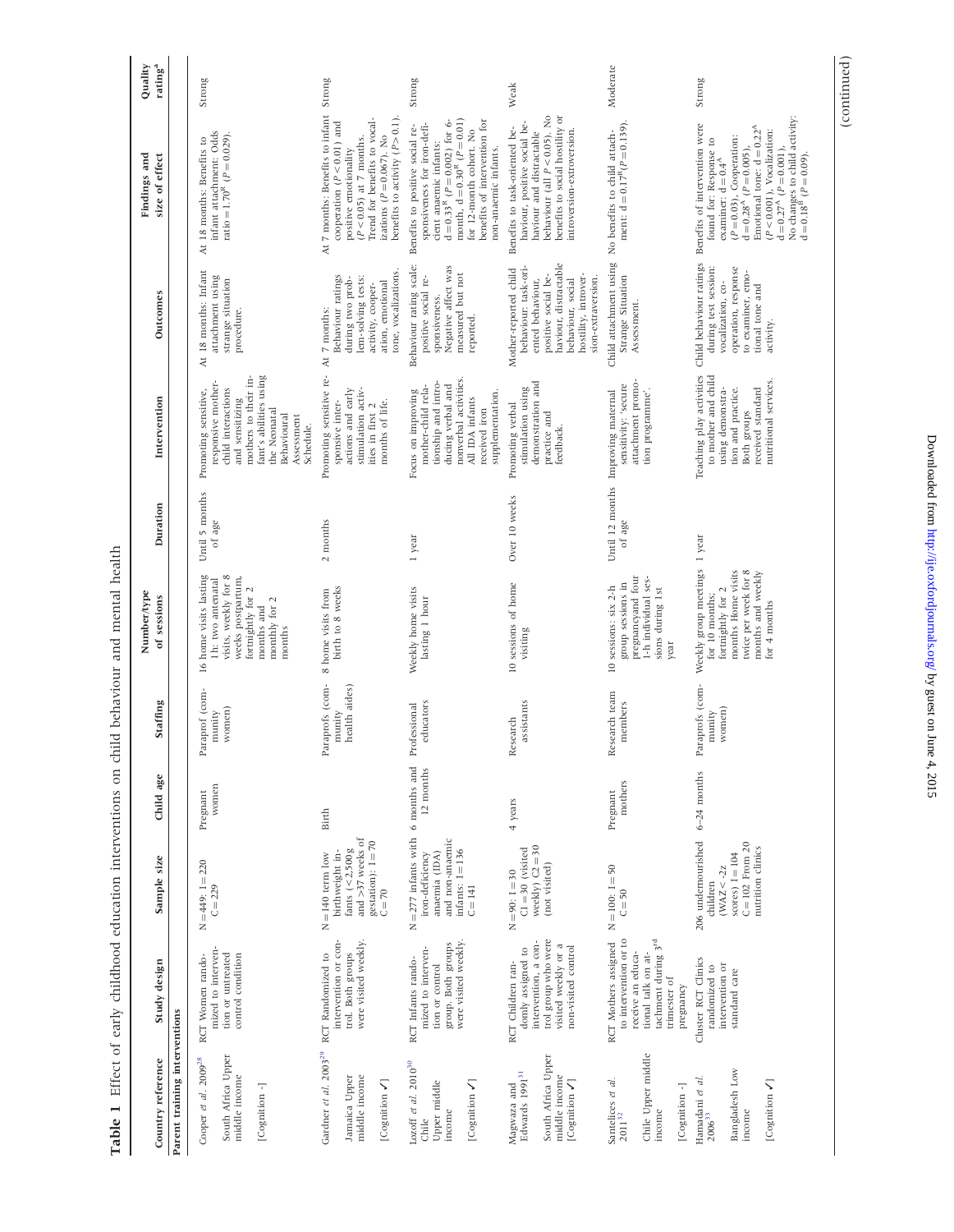Table 1 Continued Table 1 Continued

 $\overline{\phantom{a}}$ 

|                                                                              |                                                                                                                                                    |                                                                                                            |               |                                                     | Number/type                                                                                                                                   |           |                                                                                                                                                                                                                                                                                                                          |                                                                                                                                                                                                                                                                                                                             | Findings and                                                                                                                                                                                                                                                                                                                                                                                                                                                                                                                                                                                                                                                                                   | Quality                        |
|------------------------------------------------------------------------------|----------------------------------------------------------------------------------------------------------------------------------------------------|------------------------------------------------------------------------------------------------------------|---------------|-----------------------------------------------------|-----------------------------------------------------------------------------------------------------------------------------------------------|-----------|--------------------------------------------------------------------------------------------------------------------------------------------------------------------------------------------------------------------------------------------------------------------------------------------------------------------------|-----------------------------------------------------------------------------------------------------------------------------------------------------------------------------------------------------------------------------------------------------------------------------------------------------------------------------|------------------------------------------------------------------------------------------------------------------------------------------------------------------------------------------------------------------------------------------------------------------------------------------------------------------------------------------------------------------------------------------------------------------------------------------------------------------------------------------------------------------------------------------------------------------------------------------------------------------------------------------------------------------------------------------------|--------------------------------|
| Country reference                                                            | Study design                                                                                                                                       | Sample size                                                                                                | Child age     | <b>Staffing</b>                                     | of sessions                                                                                                                                   | Duration  | Intervention                                                                                                                                                                                                                                                                                                             | <b>Outcomes</b>                                                                                                                                                                                                                                                                                                             | size of effect                                                                                                                                                                                                                                                                                                                                                                                                                                                                                                                                                                                                                                                                                 | $\mathrm{rating}^{\mathrm{a}}$ |
| Nahar et al. $2009^{3k}$<br>Bangladesh Low<br>[Cognition /]<br>income        | in year 1 and inter-<br>trolled trial, control<br>vention introduced<br>children evaluated<br>time-lagged con-<br>Quasi-experimental<br>in year 2. | children (WAZ<br>$\leq$ -3z scores):<br>malnourished<br>$N = 133$ severely<br>$I = 77 \text{ C} = 56$      | $6-24$ months | (female<br>worker)<br>health<br><b>Paraprofs</b>    | vidual sessions for<br>weeks in hospital<br>and 30-min indi-<br>Daily 30-min group<br>Followed by 11<br>home visits                           | 6 months  | Teaching play activities<br>to mother and child<br>using demonstra-<br>tion and practice.<br>received medical<br>and nutritional<br>Both groups<br>care.                                                                                                                                                                 | Child behaviour ratings<br>during test session:<br>iner, activity, emo-<br>response to exam-<br>vocalization,<br>cooperation.<br>tional tone,                                                                                                                                                                               | No benefits to child behaviour: Moderate<br>$(P=0.30)$ , Emotional tone:<br>$d = 0.1^{B}(P = 0.73)$ , Activity:<br>Response to examiner:<br>d = -0.31 <sup>b</sup> ( $P = 0.37$ ),<br>Cooperation: d = 0.0 <sup>b</sup><br>$d = 0.13^{B} (P = 0.53).$<br>$d = 0.1^{B}$ $(P = 0.18)$ ,<br>Vocalization:                                                                                                                                                                                                                                                                                                                                                                                         |                                |
| Boivin et al. $2013^{35}$<br>[Cognition /]<br>Uganda Low<br>income           | health and nutrition<br>RCT Intervention vs<br>curriculum.                                                                                         | $N = 119$ uninfected<br>their caregivers<br>preschool chil-<br>dren born to<br>HIV-infected<br>mothers and | 2-4 years     | psychology or<br>social work<br>Graduates of        | alternating between<br>Biweekly 1-h sessions<br>home and clinic                                                                               | 1 year    | in strategies to en-<br>Caregivers (MISC):<br>training caregivers<br>hance child devel-<br>opment through<br>Intervention for<br>everyday inter-<br>actions and<br>experiences.<br>Sensitizing<br>Mediational                                                                                                            | After 6 and 12 months:<br>lizing, externalizing<br>Checklist: interna-<br>Achenbach Child<br>Behaviour<br>symptoms.<br>and total                                                                                                                                                                                            | benefits of MISC interven-<br>$(P = 0.854)$ , externalizing<br>tion to child internalizing<br>After 6 and 12 months: No<br>$(P=0.150)$ symptoms.<br>$(P=0.198)$ or total                                                                                                                                                                                                                                                                                                                                                                                                                                                                                                                       | Strong                         |
| middle income<br>Dybdahl 2001 <sup>36</sup><br>Bosnia Upper<br>[Cognition -] | non-treated control<br>RCT Intervention vs<br>group                                                                                                | $N = 87$ internally<br>dyads: $I = 42$ ,<br>mother-child<br>displaced<br>$C = 45$                          | 5-6 years     | chers and a<br>Preschool tea-<br>medical<br>student | Weekly group meetings Five months<br>approx 5 mothers/<br>home visit lasting<br>lasting 2h (with<br>group) and one<br>$\overline{\mathbf{r}}$ |           | care. Topics covered<br>mothers' awareness<br>gies. Control group<br>Psychosocial interven-<br>mother-child inter-<br>of their child, pro-<br>involved child de-<br>moting sensitivive<br>and coping-strate-<br>tion plus medical<br>received medical<br>actions, trauma-<br>and stimulating<br>velopment,<br>care only. | Children's reports of<br>concentration prob-<br>problems and child<br>servations of child<br>iety/sadness, with-<br>lems and descrip-<br>Psychologists' ob-<br>their child's anx-<br>Mothers' reports of<br>symptoms, child<br>depression and<br>psychosomatic<br>tion of child.<br>drawal and<br>well-being.<br>strengths. | Trend for benefits of interven-<br>No benefits to mothers' re-<br>tion to mothers' reports of<br>benefits to child reports of<br>observations of child prob-<br>ports of child withdrawal:<br>lems: $d = 0.59^{B}$ ( $P < 0.05$ ).<br>( $P > 0.05$ ) and well-being:<br>d=0.32 <sup>B</sup> ( $P > 0.05$ ).<br>Benefits to psychologist's<br>sadness: $d = 0.4^B$ , $P < 0.1$ .<br>$d = 0.17^{B}$ (P > 0.05), psy-<br>concentration problems:<br>$\rm{d}\,{=}\,0.17^B$ $\rm{(\it{P}\,{>}\,0.05)}$ . No<br>d = $0.19^{\text{B}}$ ( $P > 0.05$ ) and<br>chosomatic symptoms:<br>depression: $d = 0.23B$<br>No benefits for child<br>strengths: $d = -0.16^B$<br>child anxiety/<br>$(P > 0.05)$ . | Strong                         |
|                                                                              | Centre-based early childhood interventions                                                                                                         |                                                                                                            |               |                                                     |                                                                                                                                               |           |                                                                                                                                                                                                                                                                                                                          |                                                                                                                                                                                                                                                                                                                             |                                                                                                                                                                                                                                                                                                                                                                                                                                                                                                                                                                                                                                                                                                |                                |
| Aboud $2006^{37}$                                                            | compared children<br>Quasi-experimental,                                                                                                           | (from 22 villages)<br>$N = 401$ I=213                                                                      | 4-6 years     | chers (min-<br>Paraprof tea-                        | Half day programme, 6 10 months of<br>days/week                                                                                               | preschool | Attending preschool:<br>mix of child-                                                                                                                                                                                                                                                                                    |                                                                                                                                                                                                                                                                                                                             | Play Observation Scale: Benefits to interactive play<br>sociability during $d = 0.72^R$ ( $P = 0.001$ ), and                                                                                                                                                                                                                                                                                                                                                                                                                                                                                                                                                                                   | Weak                           |

#### $d = 0.54^{R}$  ( $P = 0.0002$ ). Less  $d = 0.58^{R}$  ( $P < 0.0001$ ). No conversations with peers: difference in unoccupied onlooker behaviour for intervention children: behaviour:  $d = 0.51$ . d o dd a t play  $\beta$  levels: soli-<br>tary, parallel and<br>tary, parallel and<br>interactive play),<br>aggression, on-<br>degression, on-<br>Conversations with<br>conversations with<br>peers. play (3 levels: solilooker, unoccupied. Conversations with tary, parallel and interactive play), aggression, oninitiated free play,<br>structured group<br>games and thymes<br>and teacher-dir-<br>ected instruction in<br>ected instruction in<br>literacy and maths. ected instruction in literacy and maths. games and rhymes initiated free play, structured group and teacher-dirattendance attendance imum grade 10 education) and mother volunteer  $C = 188$  (from 22)  $C = 188$ <br>villages) attending pre-<br>schools with chil-<br>schools with chil-<br>dren from villages<br>with no preschool. dren from villages with no preschool. schools with chilattending pre-Bangladesh Low<br>income Bangladesh Low [Cognition  $\checkmark$  ] [Cognition  $\checkmark$ ]

(continued)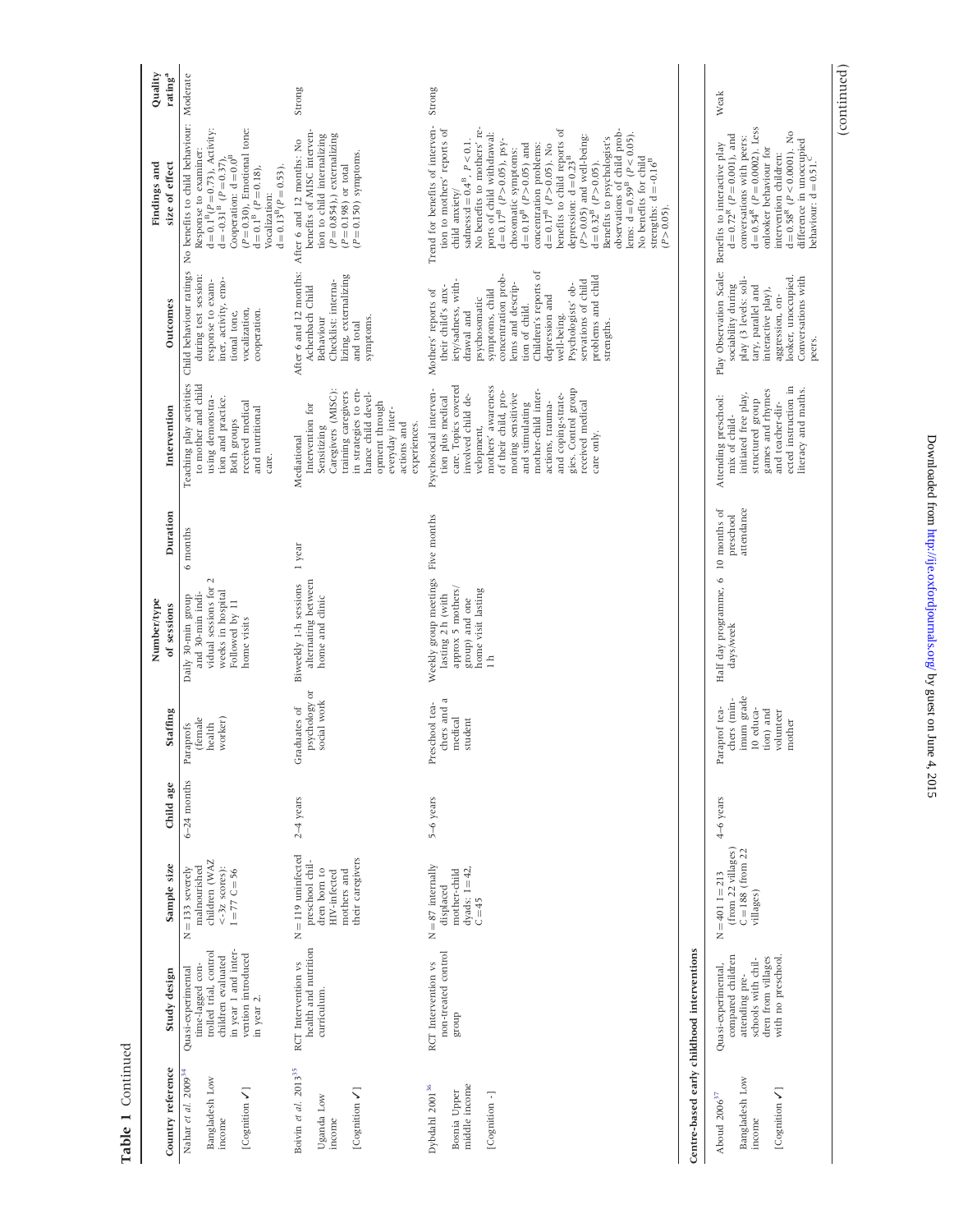| ≔<br>Ξ |  |
|--------|--|

| Quality<br>rating <sup>a</sup> | Moderate                                                                                                                                                                                                                                                                                                                                                                      |                                                                                                                                                                                                                                                                                                                                                                                                                                                                                                                                                                                                                                                                                                                                                                                                                                      |                                                                                                                                                                                | Weak                                                                                     |
|--------------------------------|-------------------------------------------------------------------------------------------------------------------------------------------------------------------------------------------------------------------------------------------------------------------------------------------------------------------------------------------------------------------------------|--------------------------------------------------------------------------------------------------------------------------------------------------------------------------------------------------------------------------------------------------------------------------------------------------------------------------------------------------------------------------------------------------------------------------------------------------------------------------------------------------------------------------------------------------------------------------------------------------------------------------------------------------------------------------------------------------------------------------------------------------------------------------------------------------------------------------------------|--------------------------------------------------------------------------------------------------------------------------------------------------------------------------------|------------------------------------------------------------------------------------------|
| size of effect<br>Findings and | for children who had parti-<br>more aggressive: $d = -0.32^R$<br>Benefits to psychosocial skills<br>cipated in the programme<br>children younger than 24<br>months than for children<br>$(P>0.05)$ . Preschool chil-<br>Benefits were larger for<br>dren were significantly<br>older than 24 months.<br>for at least 7 months<br>$(P > 0.0005)$ .                             | Benefits to play interaction for Moderate<br>with $16+\mbox{months}$ of exposure; $\mbox{d}=0.45^{\mbox{\tiny\rm R}}$<br>$(P<0.05)$ for<br>children 36-48 months with<br>months with 5 + months of<br>posure: $d = 0.12^{R}$ ( $P < 0.05$ )<br>tional development for any<br>parent-reported socio-emo-<br>16+exposure. Benefits for<br>$(P < 0.05)$ for children 36–<br>months of programme ex-<br>children with 16 or more<br>more disruptive during<br>play: $d = -0.17^R$ ( $P < 0.05$ )<br>Children with longer pro-<br>16 + months of exposure.<br>for children $49 +$ months<br>exposure. No benefits to<br>age group or progamme<br>for children aged 36-48<br>16 + months in the programme: $d = 0.33^R$<br>gramme exposure were<br>play disconnection for<br>younger children with<br>exposure duration.<br>48 months with | No benefits to child interactive Weak<br>play: $d = 0.33^{18}$ ( $P > 0.05$ ) or<br>solitary play: $d = 0.10^{18}$<br>$(P > 0.05)$ . Aggression not<br>reported.               | Benefits to teacher-reported:<br>assertion: $d = 0.55B$<br>$(P < 0.001)$ , self-control: |
| Outcomes                       | Psychosocial skills<br>Child test scores:                                                                                                                                                                                                                                                                                                                                     | disruption, play dis-<br>reported socio-emo-<br>connection. Parent-<br>tional development.<br>viders): play inter-<br>Penn Interactive Peer<br>Scale (rated by<br>childcare pro-<br>action, play                                                                                                                                                                                                                                                                                                                                                                                                                                                                                                                                                                                                                                     | Child play behaviour:<br>play), aggression.<br>sociability (inter-<br>active or solitary                                                                                       | Teacher reported social<br>skills (cooperation,<br>assertion and self-                   |
| Intervention                   | in homes of women<br>living in programme<br>health and nutrition<br>Food is provided to<br>are monitored and<br>Childcare is provided<br>areas. Each centre<br>has up to 15 chil-<br>dren and a staff:-<br>meet 70% of chil-<br>educational activ-<br>child ratio of 1:5.<br>needs. Children's<br>dren's nutritional<br>Ratio of 12 chil-<br>ities provided.<br>dren: 1 adult | cial stimulation and<br>supplemental nutri-<br>Each centre has up<br>involving psychoso-<br>Varying levels of Home-based childcare<br>months to 6 years<br>daily allowance).<br>tion (50-70% of<br>children aged 6<br>programme for<br>to 15 children.                                                                                                                                                                                                                                                                                                                                                                                                                                                                                                                                                                               | more small-group<br>and child-led activ-<br>guage and literacy,<br>Improved curriculum<br>rather than rote<br>to promote lan-<br>ities. Reasoning<br>learning was<br>promoted. | curriculum to teach<br>social-emotional<br>'Zippy's Friends': a                          |
| Duration                       | From 6 to 72<br>months                                                                                                                                                                                                                                                                                                                                                        | exposure.                                                                                                                                                                                                                                                                                                                                                                                                                                                                                                                                                                                                                                                                                                                                                                                                                            | Over 7 months                                                                                                                                                                  | Over a school<br>year                                                                    |
| Number/type<br>of sessions     | Full-time child care                                                                                                                                                                                                                                                                                                                                                          | Full-time and part-<br>time child care                                                                                                                                                                                                                                                                                                                                                                                                                                                                                                                                                                                                                                                                                                                                                                                               | half-day sessions.<br>proved preschool,<br>Control group at-<br>tended regular<br>Attendance at im-<br>preschool                                                               | livered by teachers<br>24 weekly lessons de-                                             |
| Staffing                       | (community<br>women)<br>Paraprofs                                                                                                                                                                                                                                                                                                                                             | Paraprofs (com-<br>women)<br>munity                                                                                                                                                                                                                                                                                                                                                                                                                                                                                                                                                                                                                                                                                                                                                                                                  | teachers<br>Paraprof                                                                                                                                                           | Teachers                                                                                 |
| Child age                      | $6 - 72$ months                                                                                                                                                                                                                                                                                                                                                               | 3-6 years                                                                                                                                                                                                                                                                                                                                                                                                                                                                                                                                                                                                                                                                                                                                                                                                                            | $5-6.5$ years                                                                                                                                                                  | 6 years                                                                                  |
| Sample size                    | $N = 1531: I = 1198$<br>$C = 333$                                                                                                                                                                                                                                                                                                                                             | month as control<br>caregiver ratings:<br>$I = 6497C = 1152$<br>$I = 2278$ C = 383<br>$\mathrm{group}\,N=7649$<br>more than 15<br>for parent re-<br>Exposure levels:<br>months 5-15<br>$\mathrm{N}=2661$ for<br>months 2-4<br>$\mbox{months} < 1$<br>ports:                                                                                                                                                                                                                                                                                                                                                                                                                                                                                                                                                                          | $N = 138: 1 = 71$ from<br>$6$ schools $C\!=\!67$<br>from 6 schools                                                                                                             | (from 11 schools)<br>$N = 418: I = 314$                                                  |
| Study design                   | participating in the<br>compared children<br>children living in<br>Quasi-experimental,<br>programme with<br>non-programme<br>areas.                                                                                                                                                                                                                                           | with different levels<br>compared children<br>Quasi-experimental,<br>of exposure to<br>programme                                                                                                                                                                                                                                                                                                                                                                                                                                                                                                                                                                                                                                                                                                                                     | attending enriched<br>compared children<br>regular preschools<br>Quasi-experimental,<br>preschools with<br>those attending                                                     | in schools with and<br>compared children<br>Quasi-experimental,                          |
| Country reference              | middle income<br>Behrman et al.<br>[Cognition /<br>BoliviaLower<br>$2004^{38}$                                                                                                                                                                                                                                                                                                | Fernandez $2013^{39}$<br>Columbia Upper<br>middle income<br>[Cognition /]<br>Bernal and                                                                                                                                                                                                                                                                                                                                                                                                                                                                                                                                                                                                                                                                                                                                              | Moore et al. 2008 <sup>40</sup><br>Bangladesh Low<br>Cognition /<br>income                                                                                                     | ${\tt Ystgaard}$ $\,$ $2006^{41}$<br>Mishara and                                         |

(continued)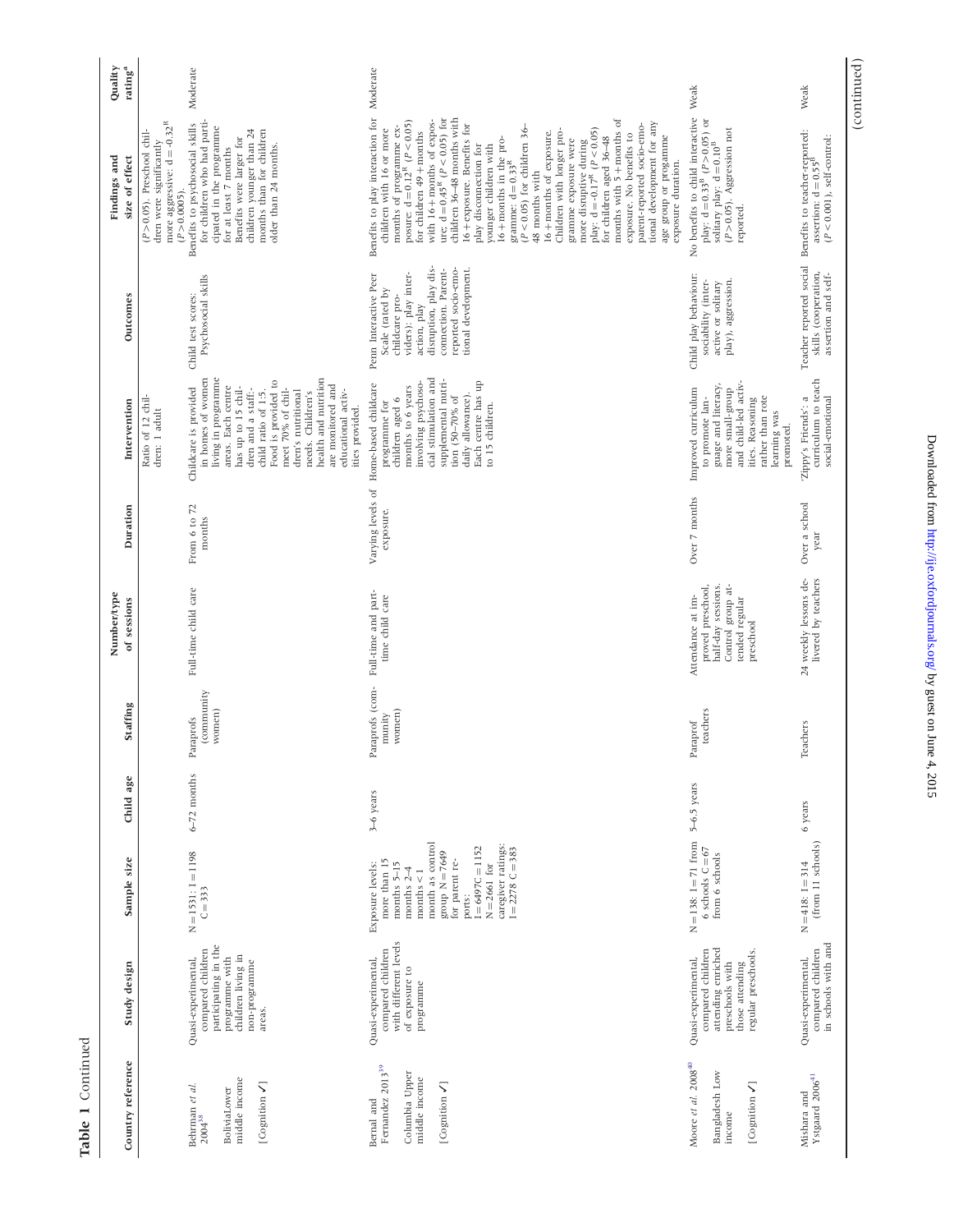Table 1 Continued Table 1 Continued

| $\mathrm{rating}^{\mathrm{a}}$<br>Quality |                                                                                                                                                                                                                                                                                                                                                                                                                                                                                                                                                                                                                                                                                                        | Strong                                                                                                                                                                                                                                                                                                                                                                                                       | Moderate                                                                                                                                                                                                                                                                                                                                                                                                                                                                                                     |
|-------------------------------------------|--------------------------------------------------------------------------------------------------------------------------------------------------------------------------------------------------------------------------------------------------------------------------------------------------------------------------------------------------------------------------------------------------------------------------------------------------------------------------------------------------------------------------------------------------------------------------------------------------------------------------------------------------------------------------------------------------------|--------------------------------------------------------------------------------------------------------------------------------------------------------------------------------------------------------------------------------------------------------------------------------------------------------------------------------------------------------------------------------------------------------------|--------------------------------------------------------------------------------------------------------------------------------------------------------------------------------------------------------------------------------------------------------------------------------------------------------------------------------------------------------------------------------------------------------------------------------------------------------------------------------------------------------------|
| Findings and<br>size of effect            | nalizing behaviour prob-<br>lems: $d = 1.90^B$ ( $P < 0.001$ ),<br>$(P>0.5)$ . Benefits to child-<br>coping strategies: $\mathbf{d}=0.11^{\mathbf{\tilde{B}}}$<br>pathy: $d = 0.22^{B}$ ( $P < 0.05$ ),<br>$(P < 0.001)$ . No benefits to<br>$(P < 0.001)$ , coping strate-<br>$d = 0.17^{B} (P < 0.05)$ , exter-<br>$d = 0.58^{B}$ ( $P < 0.001$ ), co-<br>reported self-control:<br>d = $0.29^B$ ( $P < 0.05$ ), em-<br>d = $0.26^{B} (P > 0.05)$ or co-<br>operation: d = $0.20^{B}$<br>child-reported assertion:<br>$d = 0.21^{B} (P < 0.001)$ . No<br>benefits to internalizing<br>hyperactivity: $d = 0.43^B$<br>gies used by children:<br>problems: $d = 0.53B$<br>$(P > 0.05)$ .<br>operation: | $(P = 0.001)$ and social skills:<br>of their children's behaviour<br>Benefits to parents' reports<br>teacher-reported behaviour<br>friendship skills: $d = 0.74^R$<br>Benefits to observed conduct<br>$(P=0.006)$ and observed<br>$(P < 0.0001)$ . Benefits to<br>$\dot{d} = 0.59^{R}$ (P < 0.0001).<br>difficulties: $d = 0.47^R$<br>problems: $d = 0.42^R$<br>$d = 0.22^{R} (P = 0.03)$ .<br>difficulties: | Benefits to classroom-level ob-<br>$(P=0.012)$ , and appropriate<br>$(P=0.0007)$ . No benefits to<br>and engagement: $d = 2.02^A$<br>servations of child interest<br>$(P=0.046)$ and peer prob-<br>lems: $d=0.71^R$<br>$d = 0.26^{R} (P = 0.05)$ , hyper-<br>$d = 0.25^R$ ( $\hat{P} = 0.277$ ) or<br>$(P = 0.018)$ . Benefits to<br>emotional problems:<br>$\dot{d} = 0.33^{R}$ ( $P = 0.236$ ).<br>behaviour: $d = 1.82^A$<br>prosocial behaviour:<br>conduct problems:<br>activity: $\dot{d} = 0.36^{R'}$ |
| Outcomes                                  | operation, assertion,<br>nalizing, internaliz-<br>pathy) and coping<br>behaviours (exter-<br>hyperactivity) and<br>control), problem<br>coping strategies.<br>self-control, em-<br>social skills (co-<br>strategies used.<br>Child-reported<br>ing and                                                                                                                                                                                                                                                                                                                                                                                                                                                 | Observed child conduct<br>child behaviour dif-<br>ported child behav-<br>ficulties and social<br>skills. Parent-re-<br>Teacher-reported<br>friendship skills.<br>iour difficulties.<br>problems and                                                                                                                                                                                                          | haviour. Teacher-re-<br>problems, emotional<br>and appropriate be-<br>problems, prosocial<br>behaviour: interest<br>Observations of class-<br>hyperactivity, peer<br>conduct problems,<br>and engagement<br>room level child<br>Questionnaire):<br>(Strengths and<br>ported child<br>Difficulties<br>behaviour<br>behaviour                                                                                                                                                                                  |
| Intervention                              | and coping skills to<br>young children.                                                                                                                                                                                                                                                                                                                                                                                                                                                                                                                                                                                                                                                                | tence. Control tea-<br>techniques and in<br>emotional compe-<br>iour management<br>classroom behav-<br>Training teachers in<br>children's social-<br>how to promote<br>monthly govern-<br>chers attended<br>ment training<br>workshops.                                                                                                                                                                      | emotional skills to<br>iour management<br>teachers attended<br>Training teachers in<br>classroom behav-<br>monthly govern-<br>children Control<br>teaching social-<br>techniques and<br>ment training<br>workshops                                                                                                                                                                                                                                                                                           |
| Duration                                  |                                                                                                                                                                                                                                                                                                                                                                                                                                                                                                                                                                                                                                                                                                        | Over 1 school<br>year                                                                                                                                                                                                                                                                                                                                                                                        | Over 1 school<br>year                                                                                                                                                                                                                                                                                                                                                                                                                                                                                        |
| Number/type<br>of sessions                |                                                                                                                                                                                                                                                                                                                                                                                                                                                                                                                                                                                                                                                                                                        | workshops plus four<br>Control teachers at-<br>tended regular gov-<br>ernment workshops<br>1-h sessions of in-<br>8 full-day teacher<br>class support.                                                                                                                                                                                                                                                       | regular government<br>workshops, 14 cur-<br>riculum lessons in<br>each class Control<br>teachers attended<br>7 full-day teacher<br>workshops                                                                                                                                                                                                                                                                                                                                                                 |
| Staffing                                  |                                                                                                                                                                                                                                                                                                                                                                                                                                                                                                                                                                                                                                                                                                        | chers trained<br>by research<br>Paraprof tea-<br>team                                                                                                                                                                                                                                                                                                                                                        | chers and re-<br>search team<br>Paraprof tea-                                                                                                                                                                                                                                                                                                                                                                                                                                                                |
| Child age                                 |                                                                                                                                                                                                                                                                                                                                                                                                                                                                                                                                                                                                                                                                                                        | 3-6 years                                                                                                                                                                                                                                                                                                                                                                                                    | 3-6 years                                                                                                                                                                                                                                                                                                                                                                                                                                                                                                    |
| Sample size                               | $C = 104$ (from 6<br>schools)                                                                                                                                                                                                                                                                                                                                                                                                                                                                                                                                                                                                                                                                          | with the highest<br>level of conduct<br>schools. $C = 112$<br>baseline by tea-<br>$class$ ): $I = 113$<br>$N = 225$ (children<br>cher report (3/<br>from 37 class-<br>from 36 class-<br>rooms in 12<br>rooms in 12<br>problems at<br>schools                                                                                                                                                                 | dren with behav-<br>5 preschools, $(I=3,$<br>as nominated by<br>$C = 12$ ) 135 chil-<br>(approx. 5/class)<br>$C = 2$ ), $27$ class-<br>iour problems<br>rooms $(I = 15,$<br>teacher: $I = 69$<br>$C = 66$                                                                                                                                                                                                                                                                                                    |
| Study design                              | without the<br>programme                                                                                                                                                                                                                                                                                                                                                                                                                                                                                                                                                                                                                                                                               | Cluster RCT Preschools<br>received educational<br>ment. Both groups<br>randomized to re-<br>ceive intervention<br>or standard treat-<br>materials.                                                                                                                                                                                                                                                           | Cognition: $\ell$ , significant benefits to cognitive and/or language development; -, cognition and/or language not measured<br>received educational<br>ment. Both groups<br>or standard treat-<br>ceive intervention<br>randomised to re-<br>Cluster RCT Schools<br>materials.                                                                                                                                                                                                                              |
| Country reference                         | Lithuania Upper<br>middle income<br>[Cognition -]                                                                                                                                                                                                                                                                                                                                                                                                                                                                                                                                                                                                                                                      | Baker-Henningham $_{et \ al.}$ 2012 $^{42}$<br>middle income<br>Jamaica Upper<br>[Cognition -]                                                                                                                                                                                                                                                                                                               | Baker-Henningham<br>middle income<br>Jamaica Upper<br>et al. 2009a, $^{43}$<br>2009b $^{44}$<br>[Cognition -]                                                                                                                                                                                                                                                                                                                                                                                                |

N, total number; RCT, randomized controlled trial; I, intervention, C, control; paraprofs: paraprofessionals; WAZ, weight for age.

N, total number; RCT, randomized controlled trial; 1, intervention, C, control; paraprofessionals; WAZ, weight for age.<br>Effect sizes: <sup>R</sup>eported, ^regression coefficient/pooled standard deviation(SD) at baseline, <sup>8</sup>differ "Studies were rated for quality using the McMaster University Effective Public Health Practice Project (EPHPP) Quality Assessment Tool for Quantitative Studies.<sup>[27](#page-24-0)</sup> Studies are rated for selection bias, study design, confo Effect sizes: Rreported, Aregression coefficient/pooled standard deviation(SD) at baseline, Bdifference in mean change from baseline to post-test/pooled SD at baseline, Cdifference in post-test mean/SD control group. blinding, data collection methods and withdrawals and drop-outs: no weak ratings = strong, one weak rating = moderate, two or more weak ratings = weak.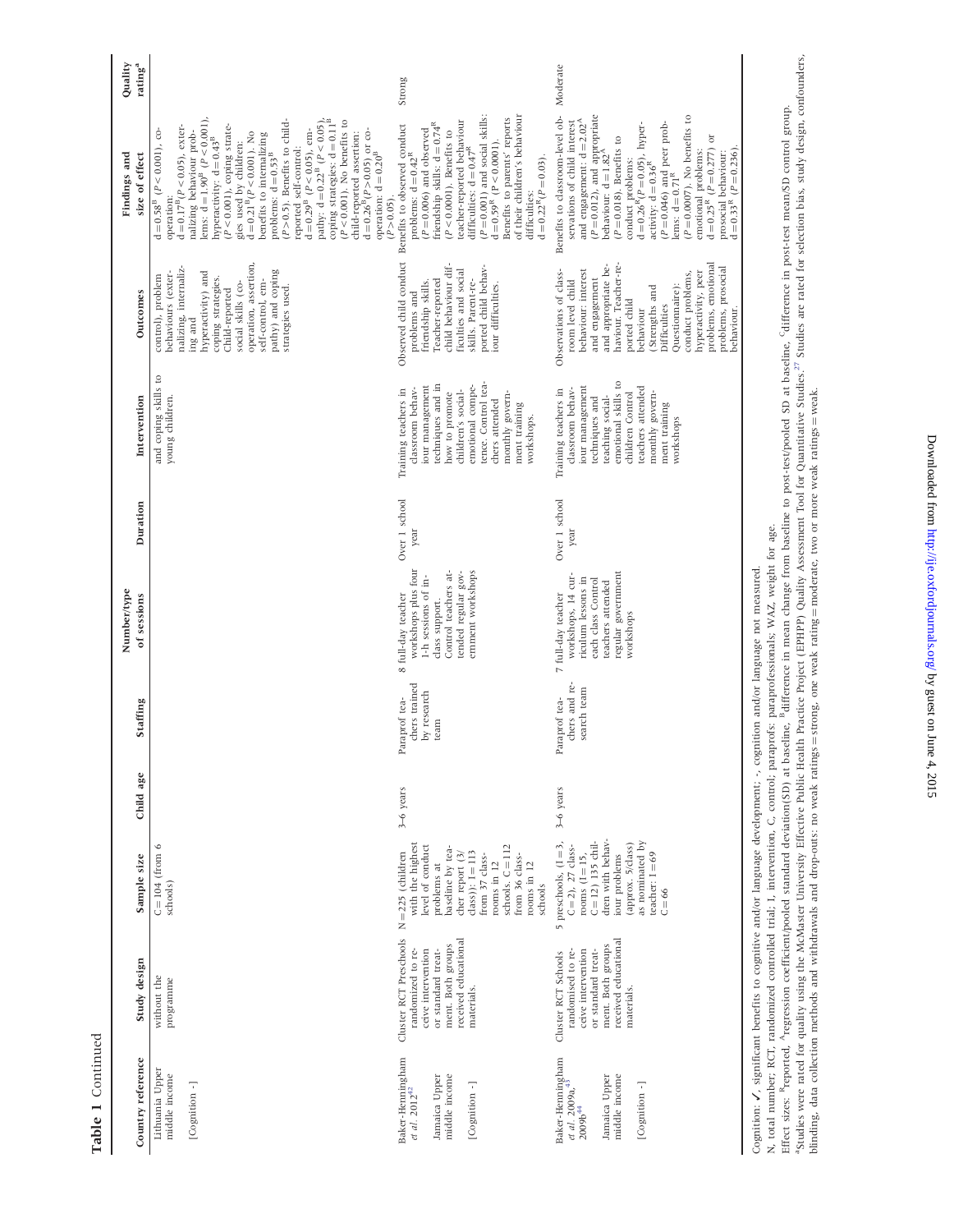<span id="page-8-0"></span>

| Study                                  | Country      | Child age             | Concept measured                                                                                                                                                                                                                                                                                          | Instruments used                                                                                                                                                                                                                                                                                                                                                                                                                                                                                                                                                                                                                                                                                                                                                                                                                                                                                                                                                                                |
|----------------------------------------|--------------|-----------------------|-----------------------------------------------------------------------------------------------------------------------------------------------------------------------------------------------------------------------------------------------------------------------------------------------------------|-------------------------------------------------------------------------------------------------------------------------------------------------------------------------------------------------------------------------------------------------------------------------------------------------------------------------------------------------------------------------------------------------------------------------------------------------------------------------------------------------------------------------------------------------------------------------------------------------------------------------------------------------------------------------------------------------------------------------------------------------------------------------------------------------------------------------------------------------------------------------------------------------------------------------------------------------------------------------------------------------|
| Parent training interventions          |              |                       |                                                                                                                                                                                                                                                                                                           |                                                                                                                                                                                                                                                                                                                                                                                                                                                                                                                                                                                                                                                                                                                                                                                                                                                                                                                                                                                                 |
| Cooper et al. $2009^{28}$              | South Africa | 18 months             | Child attachment                                                                                                                                                                                                                                                                                          | Strange Situation Procedure <sup>93</sup>                                                                                                                                                                                                                                                                                                                                                                                                                                                                                                                                                                                                                                                                                                                                                                                                                                                                                                                                                       |
| Santelices et al. 2011 <sup>32</sup>   | Chile        | 12 months             | Child attachment                                                                                                                                                                                                                                                                                          | Strange Situation Procedure <sup>93</sup>                                                                                                                                                                                                                                                                                                                                                                                                                                                                                                                                                                                                                                                                                                                                                                                                                                                                                                                                                       |
| Gardner et al. 2003 <sup>29</sup>      | Jamaica      | $7$ months            | Child behaviour                                                                                                                                                                                                                                                                                           | tional tone and vocalisations on a 9-point scale (based on<br>Observer rating scales of child activity, cooperation, emo-<br>rating scales by Wolke) <sup>94</sup> during a developmental test<br>session.                                                                                                                                                                                                                                                                                                                                                                                                                                                                                                                                                                                                                                                                                                                                                                                      |
| Hamadani et al. $2006^{33}$            | Bangladesh   | 18-36 months          | Child behaviour                                                                                                                                                                                                                                                                                           | As above with an additional rating scale 'response to<br>examiner'.                                                                                                                                                                                                                                                                                                                                                                                                                                                                                                                                                                                                                                                                                                                                                                                                                                                                                                                             |
| Nahar et al. 2009 <sup>34</sup>        | Bangladesh   | $12-30$ months        | Child behaviour                                                                                                                                                                                                                                                                                           | As above                                                                                                                                                                                                                                                                                                                                                                                                                                                                                                                                                                                                                                                                                                                                                                                                                                                                                                                                                                                        |
| Lozoff et al. $2010^{30}$              | Chile        | 18 months<br>$12$ and | Child positive social responsiveness                                                                                                                                                                                                                                                                      | Observer rating scale during a developmental test session<br>based on the behaviour scales in the Bayley Scales of<br>Infant Development. <sup>95</sup>                                                                                                                                                                                                                                                                                                                                                                                                                                                                                                                                                                                                                                                                                                                                                                                                                                         |
| Magwaza and Edwards 1991 <sup>31</sup> | South Africa | 4 years               | Task-oriented behaviour Social behaviour<br>Distractable behaviour                                                                                                                                                                                                                                        | Mother report using the Home Behaviour Inventory. <sup>96</sup>                                                                                                                                                                                                                                                                                                                                                                                                                                                                                                                                                                                                                                                                                                                                                                                                                                                                                                                                 |
| Boivin et al. 2013 <sup>35</sup>       | Uganda       | 2-4 years             | Externalizing and internalizing problems                                                                                                                                                                                                                                                                  | Mother report using Achenbach Child Behaviour Checklist. <sup>97</sup>                                                                                                                                                                                                                                                                                                                                                                                                                                                                                                                                                                                                                                                                                                                                                                                                                                                                                                                          |
| Dybadl $2001^{36}$                     | Bosnia       | 5-6 years             | problems of traumatized children<br>Psychological and psychosomatic<br>General description of child<br>Concentration problems<br>Child strengths<br>Child problems<br>Depression<br>Well-being<br>$\hat{c}$<br>(2)<br>(4)<br>$\widehat{6}$<br>$\widehat{S}$<br>$\overline{5}$<br>$\widehat{(\mathsf{Z})}$ | Psychologist ratings of child during interview session:<br>Mothers' reports of 11 child characteristics (e.g. sad-<br>four-point scaleFactor analysis gave 3 factors: anxiety/<br>Child reports using a 7-point scale showing faces ran-<br>Psychologist ratings of child during interview session<br>Mothers' reports of concentration problems in 8 every-<br>adapted version of the Beck<br>Mothers' reports of 10 psychological problems (e.g.<br>bedwetting, sleep problems, headaches, anxiety) on a<br>based on 8 undesirable behavioural characteristics (e.g.<br>based on 6 positive behavioural characteristics (e.g.<br>ging from sad to happy (based on Andrews and<br>sadness, withdrawal, psychosomatic<br>happy; aggressive-peaceful)<br>Child reports using an Depression Inventory <sup>98</sup><br>active and interested).<br>Withey 1976 <sup>99</sup> )<br>day situations<br>withdrawn)<br>$\begin{pmatrix} 1 \\ 1 \end{pmatrix}$<br>(2)<br>(6)<br>(7)<br>(3)<br>(4)<br>(5) |

Downloaded from <http://ije.oxfordjournals.org/> by guest on June 4, 2015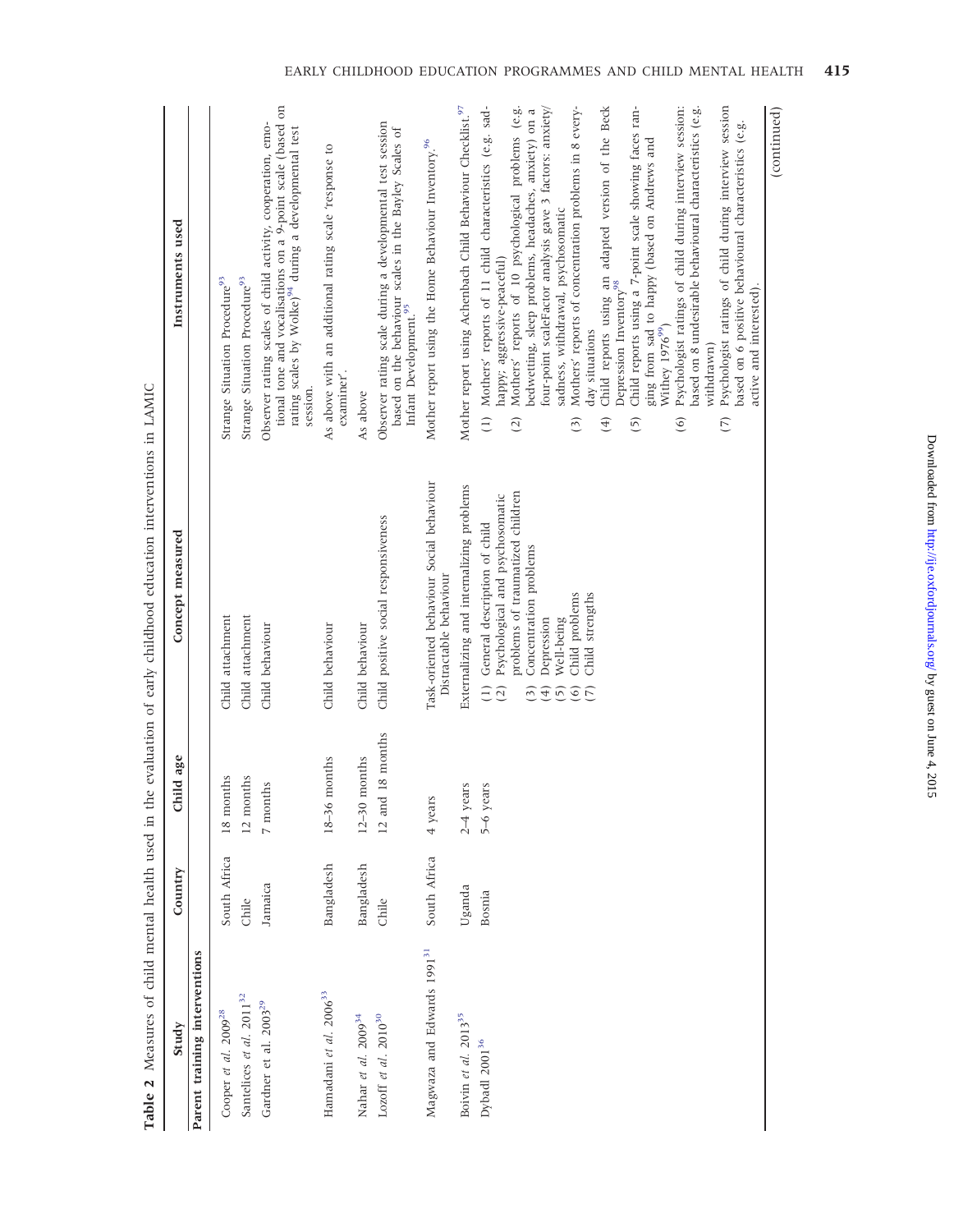| Command<br>J<br>Tannic                                         |            |                 |                                                                                                                                                                                                                                                     |                                                                                                                                                                                                                                                                                                                                                                                                                                                                                                                                                                                                                                                                                                                                                                                                                                                                                                                                                                                                                                                                                                       |
|----------------------------------------------------------------|------------|-----------------|-----------------------------------------------------------------------------------------------------------------------------------------------------------------------------------------------------------------------------------------------------|-------------------------------------------------------------------------------------------------------------------------------------------------------------------------------------------------------------------------------------------------------------------------------------------------------------------------------------------------------------------------------------------------------------------------------------------------------------------------------------------------------------------------------------------------------------------------------------------------------------------------------------------------------------------------------------------------------------------------------------------------------------------------------------------------------------------------------------------------------------------------------------------------------------------------------------------------------------------------------------------------------------------------------------------------------------------------------------------------------|
| Study                                                          | Country    | Child age       | Concept measured                                                                                                                                                                                                                                    | Instruments used                                                                                                                                                                                                                                                                                                                                                                                                                                                                                                                                                                                                                                                                                                                                                                                                                                                                                                                                                                                                                                                                                      |
| Centre-based early childhood interventions                     |            |                 |                                                                                                                                                                                                                                                     |                                                                                                                                                                                                                                                                                                                                                                                                                                                                                                                                                                                                                                                                                                                                                                                                                                                                                                                                                                                                                                                                                                       |
| Aboud $2006^{37}$                                              | Bangladesh | 4-6 years       | Sociability during play Aggression Onlooker<br>behaviour Unoccupied behaviour<br>Conversations with peers                                                                                                                                           | Observations of child play behaviour during a 40-min period<br>of free play on two separate days using the Play<br>Observation Scale <sup>100</sup>                                                                                                                                                                                                                                                                                                                                                                                                                                                                                                                                                                                                                                                                                                                                                                                                                                                                                                                                                   |
| Moore et al. 2008 <sup>40</sup>                                | Bangladesh | 5-6.5 years     | As above                                                                                                                                                                                                                                            | As above                                                                                                                                                                                                                                                                                                                                                                                                                                                                                                                                                                                                                                                                                                                                                                                                                                                                                                                                                                                                                                                                                              |
| Behrman et al. 2004 <sup>38</sup>                              | Bolivia    | $6 - 72$ months | Psychosocial skills                                                                                                                                                                                                                                 | Unclear how this was measured                                                                                                                                                                                                                                                                                                                                                                                                                                                                                                                                                                                                                                                                                                                                                                                                                                                                                                                                                                                                                                                                         |
| Bernal and Fernandez 2013 <sup>39</sup>                        | Columbia   | 3-6 years       | Play disconnection (e.g.non-participation)<br>Play interaction (e.g. helping others)<br>Play disruption (e.g. aggression)                                                                                                                           | Childcare providers rate children's behaviour using the Penn<br>Interactive Peer Play Scale <sup>101</sup>                                                                                                                                                                                                                                                                                                                                                                                                                                                                                                                                                                                                                                                                                                                                                                                                                                                                                                                                                                                            |
| Mishara and Ystgaard 2006 <sup>41</sup>                        | Lithuania  | 6 years         | Externalising, internalising and<br>Child coping strategies<br>hyperactivity problems<br>Child social skills.<br>$\left(1\right)$<br>(3)<br>(2)                                                                                                     | Child reports using the Schoolagers' Coping Strategies<br>Teacher and child reports using the Social Skills<br>Questionnaire, Elementary Level: subscales on cooper-<br>ation, assertion and self-control (plus empathy for<br>Inventory <sup>103</sup> and teacher reports using an adapted<br>version of the same instrument<br>Teacher reports: scale unclear<br>child report only) <sup>102</sup><br>$\left(1\right)$<br>(3)<br>(2)                                                                                                                                                                                                                                                                                                                                                                                                                                                                                                                                                                                                                                                               |
| Baker-Henningham<br>et al. $2012^{42}$                         | Jamaica    | 3-6 years       | Child conduct problems, hyperactivity,<br>peer problems, emotional problems<br>Classwide child behaviour<br>and prosocial behaviour<br>$\left(1\right)$<br>(2)                                                                                      | imum of four 30-min sessions (based on rating scales<br>Observer ratings of the level of appropriate behaviour<br>learning activities by a class of children over a min-<br>used by the Conduct Problems Prevention Research<br>and the level of interest and enthusiasm shown in<br>$Group)^{104}$<br>$\left(1\right)$                                                                                                                                                                                                                                                                                                                                                                                                                                                                                                                                                                                                                                                                                                                                                                               |
|                                                                |            |                 |                                                                                                                                                                                                                                                     | Mothers' report using the Strengths and Difficulties Question<br>naire ${}^{105}\!$<br>(2)                                                                                                                                                                                                                                                                                                                                                                                                                                                                                                                                                                                                                                                                                                                                                                                                                                                                                                                                                                                                            |
| Baker-Henningham<br><i>et al.</i> 2009a, $^{43}$ 2009b $^{44}$ | Jamaica    | $3-6$ years     | Teacher reported behaviour difficulties<br>Parent reported behaviour difficulties<br>Teacher reported social skills<br>Observed conduct problems<br>Observed friendship skills<br>$\widehat{\Xi}$<br>$\overline{2}$<br>(3)<br>(4)<br>$\overline{5}$ | task behaviour and rule-breaking behaviour over 1h of<br>Event recording of child friendship behaviours over a<br>Composite score: teacher reports of: conduct problems:<br>Composite score: event recording of child aggression,<br>1 h of observation spread over 4 school days-as above<br>Connor's short form <sup>108</sup> total difficulties: Strengths and<br>skills:<br>Composite score: parent reports of: conduct problems:<br>Eyberg Child Behaviour Inventory <sup>110</sup> total difficulties:<br>SDQ $^{105}$ minus prosocial behaviour: SDQ $^{105}$<br>ratings of child conduct problems, activity level, off-<br>Preschool Kindergarten Behaviour Scale <sup>109</sup> prosocial<br>behaviour: SDQ <sup>105</sup><br>scan sampling of disruptive behaviour and observer<br>Sutter-Eyberg Child Behaviour Inventory $^{107}$ ADHD:<br>observation spread over 4 school days-based on<br>social<br>score: teacher reports of:<br>Difficulties Questionnaire (SDQ) <sup>105</sup><br>categories in MOOSES <sup>106</sup><br>Composite<br>(5)<br>$\left(1\right)$<br>(2)<br>(3)<br>(4) |
|                                                                |            |                 |                                                                                                                                                                                                                                                     |                                                                                                                                                                                                                                                                                                                                                                                                                                                                                                                                                                                                                                                                                                                                                                                                                                                                                                                                                                                                                                                                                                       |

Table 2. Continued Table 2 Continued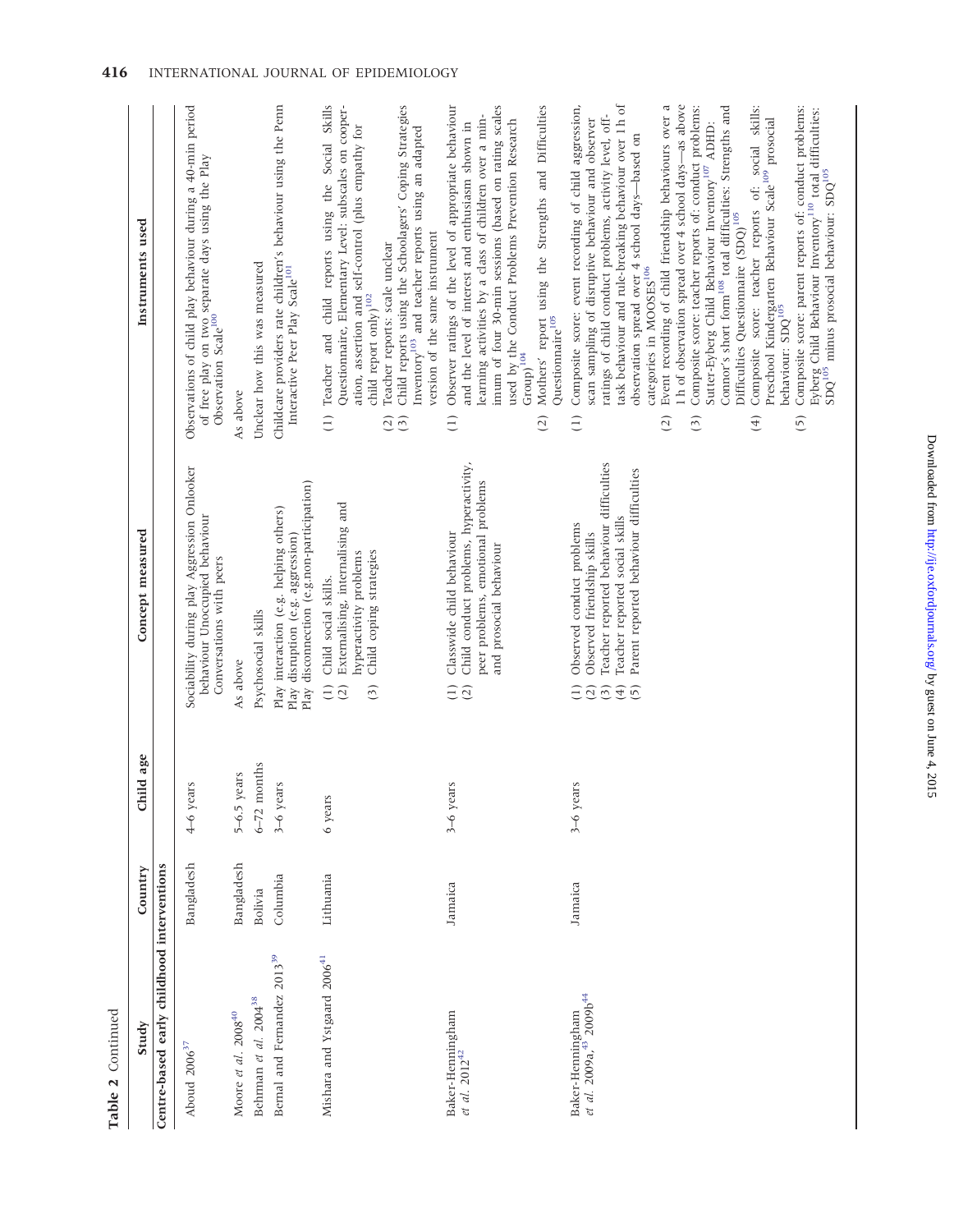Table 3 Long-term follow-up of the effects of early childhood education interventions on child behaviour and mental health Table 3 Long-term follow-up of the effects of early childhood education interventions on child behaviour and mental health

<span id="page-10-0"></span>

| $\text{quality}^1$<br>Study | Strong                                                             |                                                                                                                                                                                                                                                                                                                                                                                                                                                                                                                                                                                                                                                                                                                                                                                                                                                                                                                                                                                                                                                            | Moderate                                                                                                                                                                                                                                                                                                                 | Strong                                                                                                                                                                                                                                             |
|-----------------------------|--------------------------------------------------------------------|------------------------------------------------------------------------------------------------------------------------------------------------------------------------------------------------------------------------------------------------------------------------------------------------------------------------------------------------------------------------------------------------------------------------------------------------------------------------------------------------------------------------------------------------------------------------------------------------------------------------------------------------------------------------------------------------------------------------------------------------------------------------------------------------------------------------------------------------------------------------------------------------------------------------------------------------------------------------------------------------------------------------------------------------------------|--------------------------------------------------------------------------------------------------------------------------------------------------------------------------------------------------------------------------------------------------------------------------------------------------------------------------|----------------------------------------------------------------------------------------------------------------------------------------------------------------------------------------------------------------------------------------------------|
| Findings and size of effect | Age 11-12 years: No benefits<br>to child behaviour.                | fights : odds ratio = $0.36^R$<br>$(P=0.53)$ . No benefits to<br>parents' reports of atten-<br>$(P=0.02)$ , self-esteem:<br>d = 0.40. <sup><math>\zeta</math></sup> ( $P=0.04$ ). No<br>tion problems: $\rm{d=0.41^C}$<br>$(P = 0.22)$ , hyperactivity:<br>ratio = $0.33^R$ ( $P = 0.037$ );<br>self-reports of antisocial<br>$d = 0.06^{\circ}$ (P = 0.77), op-<br>No benefits to weapon use:<br>$d = 0.12^C$ ( $\dot{P} = 0.03$ ) and<br>Benefits to less serious vio-<br>self-reports of anxiety:<br>trend towards less in-<br>Significant benefits to<br>volvement in physical<br>significant benefits to<br>d = $0.47^{\circ}$ (P = 0.01),<br>depression: d = 0.43 <sup>°</sup><br>positional behaviour:<br>lent behaviour: odds<br>No benefits to anxiety:<br>behaviour: $d=0.13^C$<br>$d = 0.37^{\circ}$ (P = 0.05).<br>$\dot{d} = 0.32^{\circ}$ (P = 0.10).<br>$d = 0.19^{\circ}$ (P = 0.40).<br>Benefits to depression:<br>odds ratio = $0.59^{\rm R}$<br>social inhibition:<br>At 17-18 years:<br>At 22 years:<br>$(P=0.061).$<br>$(P = 0.22)$ . | benefits from educational<br>day care or mother train-<br>pendent behaviour, self-<br>Benefits of mother training<br>No benefits of educational<br>ing to autonomous/de-<br>6 years after end of inter-<br>to child aggression, no<br>concept, school adjust-<br>ment or emotional<br>problems.<br>day care.<br>vention: | Benefits to total difficulties<br>on SDQ: $\rm d\!=\!0.44^R$<br>At 6 years:                                                                                                                                                                        |
| Outcomes                    | At age 11-12 years: teacher<br>and parent reports of               | At age 22 years: self reported<br>physical fights and use of<br>anti-social behaviour (be-<br>Anxiety Inventory), social<br>serious violent behaviour,<br>scales: conduct disorders,<br>hyperactivity/inattention,<br>mood and feelings ques-<br>inhibition (Inventory on<br>Interpersonal Problems),<br>think and feel question-<br>naire) depression (short<br>At age 17-18 years: self re-<br>child behaviour (Rutter<br>and oppositional behav-<br>ported anxiety (what I<br>problems, hyperactivity<br>tionnaire), self-esteem<br>depression (as above),<br>myself questionnaire),<br>emotional difficulties,<br>haviour and activities<br>Parent-reported attention<br>iour (short Connor's<br>(how I think about<br>anxiety (State-Trait<br>rating scale).<br>prosocial).<br>checklist).<br>weapons.                                                                                                                                                                                                                                                | dependent behaviour, ag-<br>vention: mother-reported<br>Rejection), autonomous/<br>child behaviour (Parent<br>6 years after end of inter-<br>school adjustment and<br>gression, self-concept,<br>enotional problems.<br>Acceptance and                                                                                   | total difficulties $=\operatorname{sum}$ of<br>child behaviour using the<br>Strengths and Difficulties<br>emotional problems, con-<br>At 6 years: mother-reported<br>Questionnaire (SDQ):<br>duct problems, peer<br>problems and<br>hyperactivity. |
| Intervention                | Teaching play activities<br>to mother and child                    | sequenced curriculum<br>from health workers.<br>using demonstration<br>puzzles and pictures<br>and practice. Home-<br>weekly home visits<br>made books, toys,<br>All groups received<br>A developmentally<br>was used.<br>used.                                                                                                                                                                                                                                                                                                                                                                                                                                                                                                                                                                                                                                                                                                                                                                                                                            | gramme) and mother<br>sisted of a cognitive<br>programme for chil-<br>gramme to support<br>mother in her par-<br>Mother training: con-<br>dren (HIPPY pro-<br>enrichment pro-<br>enting role.                                                                                                                            | to mothers with their<br>and early stimulation<br>sponsive interactions<br>children using dem-<br>Promoting sensitive re-<br>Teaching play activities<br>onstration, practice<br>activities in first 2<br>months of life.                          |
| Duration                    | 2 years                                                            |                                                                                                                                                                                                                                                                                                                                                                                                                                                                                                                                                                                                                                                                                                                                                                                                                                                                                                                                                                                                                                                            | Over 2-year<br>period.<br>time                                                                                                                                                                                                                                                                                           | 2 years                                                                                                                                                                                                                                            |
| Number/type of<br>sessions  | Weekly home visits<br>lasting 1 h                                  |                                                                                                                                                                                                                                                                                                                                                                                                                                                                                                                                                                                                                                                                                                                                                                                                                                                                                                                                                                                                                                                            | custodial day care<br>fortnightly group<br>Mother training: 60<br>visits (from Oct-<br>May each year)<br>Day care: child at-<br>tended educa-<br>weekly home<br>while mother<br>meetings, 60<br>tional or<br>worked                                                                                                      | birth to 8 weeks<br>8 home visits from<br>visits from 7 to<br>Weekly home<br>24 months.                                                                                                                                                            |
| Staffing                    | Paraprofs (commu-<br>nity health aides)                            |                                                                                                                                                                                                                                                                                                                                                                                                                                                                                                                                                                                                                                                                                                                                                                                                                                                                                                                                                                                                                                                            | women with<br>for home visiting<br>women with<br>school education<br>Paraprofs (commu-<br>little education<br>at least high<br>for groups)<br>nity<br>and                                                                                                                                                                | health aides)<br>Paraprofs (commu-<br>nity                                                                                                                                                                                                         |
| Child age                   | $9-24$ months                                                      |                                                                                                                                                                                                                                                                                                                                                                                                                                                                                                                                                                                                                                                                                                                                                                                                                                                                                                                                                                                                                                                            | 3-5 years                                                                                                                                                                                                                                                                                                                | Birth                                                                                                                                                                                                                                              |
| Sample size                 | children ( $HAZ <$<br>$N = 129$ stunted                            | $n = 32$ Nutritional<br>In this analysis early<br>Supplementation<br>early stimulation<br>supplementation<br>Stimulation and<br>$(n=64)$ is com-<br>$n = 32$ Control:<br>pared with no<br>Stimulation:<br>stimulation<br>2z scores)<br>$(n = 65)$<br>$n = 33$<br>$n=32$                                                                                                                                                                                                                                                                                                                                                                                                                                                                                                                                                                                                                                                                                                                                                                                    | (mother training)<br>mother training)<br>$N = 225: I = 83$<br>$c = 134$ (no                                                                                                                                                                                                                                              | gestation): $I = 70$<br>fants $(<\frac{2}{500}$ g<br>birth weight in-<br>$\mathrm{N}=140$ term low<br>$65 > 37$ weeks<br>$C = 70$                                                                                                                  |
| Study design                | domised to one<br>RCT Children ran-                                | (including con-<br>of four groups<br>were visited<br>trol group)<br>All groups<br>weekly                                                                                                                                                                                                                                                                                                                                                                                                                                                                                                                                                                                                                                                                                                                                                                                                                                                                                                                                                                   | educational day<br>care or no day<br>domized to re-<br>care were ran-<br>training or no<br>tending custo-<br>RCT Children at-<br>dial day care,<br>ceive mother<br>training<br>mother                                                                                                                                    | or control Both<br>to intervention<br>RCT Randomized<br>groups were<br>visited weekly                                                                                                                                                              |
| reference<br>Country        | Parent training programmes<br>Chang et al.<br>$2002$ , $52$ Walker | middle income<br>Jamaica Upper<br>[Cognition /]<br>et al. 2006, <sup>45</sup><br>Walker et al.<br>$2011^{49}$                                                                                                                                                                                                                                                                                                                                                                                                                                                                                                                                                                                                                                                                                                                                                                                                                                                                                                                                              | Kagitcibasi et al.<br>middle income<br>Turkey Upper<br>[Cognition $\checkmark$ ]<br>$2001^{47}$                                                                                                                                                                                                                          | middle income<br>Jamaica Upper<br>[Cognition $\checkmark$ ]<br>Walker et al.<br>$2010^{46}$                                                                                                                                                        |

Downloaded from http://ije.oxfordjournals.org/ by guest on June 4, 2015 Downloaded from <http://ije.oxfordjournals.org/> by guest on June 4, 2015

(continued)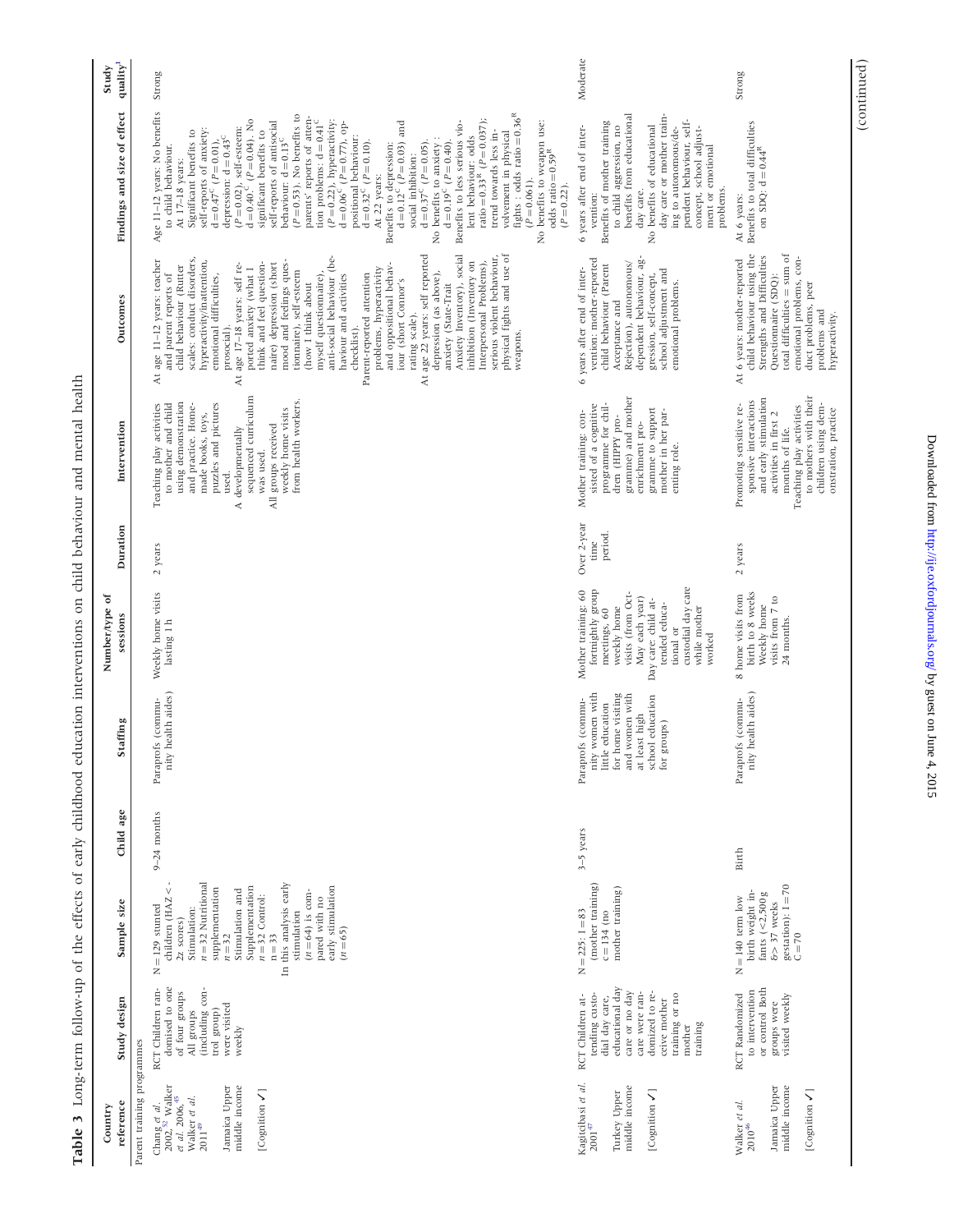Table 3 Continued Table 3 Continued

# Downloaded from http://ije.oxfordjournals.org/ by guest on June 4, 2015 Downloaded from <http://ije.oxfordjournals.org/> by guest on June 4, 2015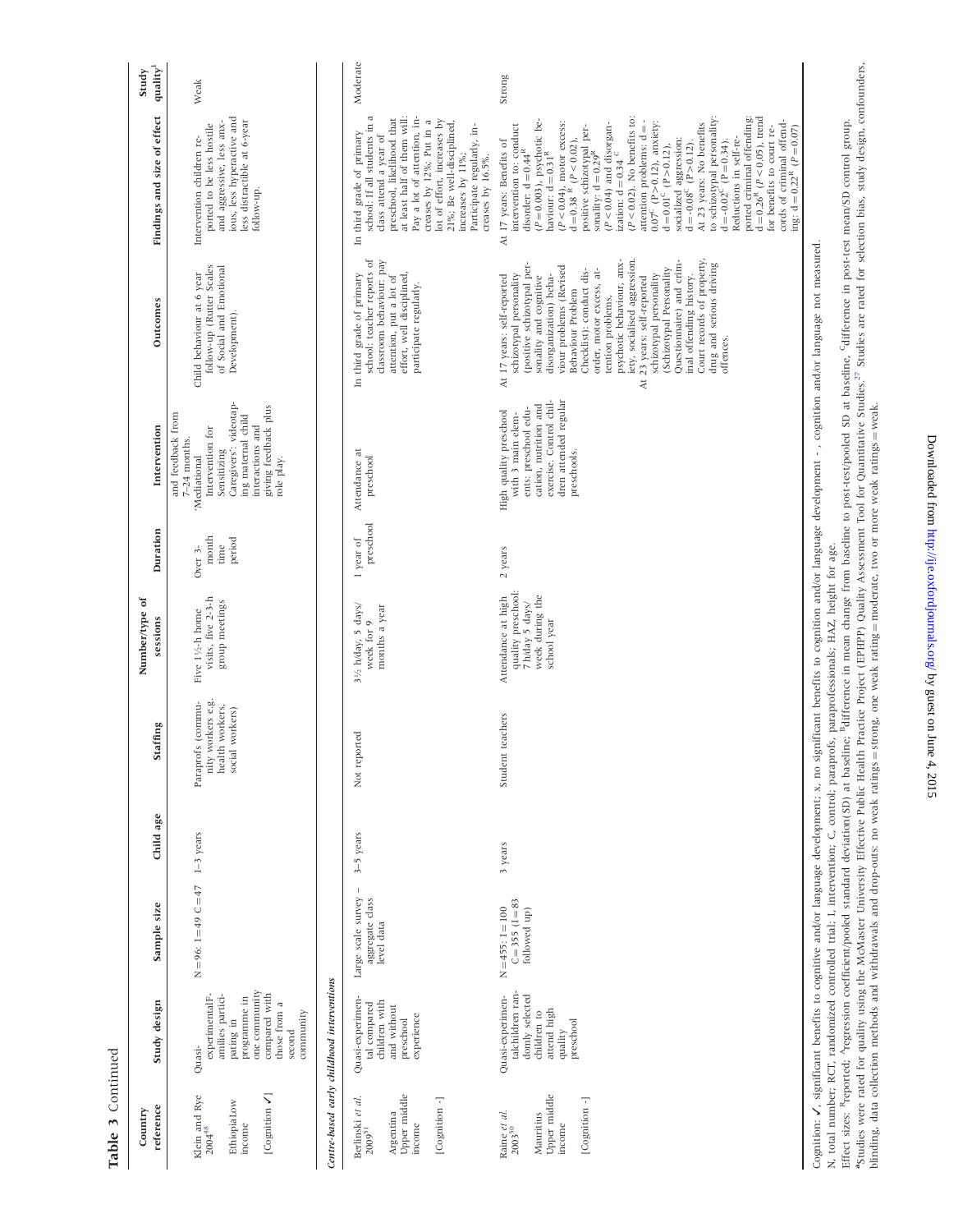#### Panel 2 The Jamaica Early Stimulation Programme

The Jamaican stimulation programme is a home-visiting intervention that uses a structured curriculum of developmentally sequenced play activities introduced using home-made toys and books. There is a strong focus on the mother's use of language: using songs, rhymes, books and pictures in addition to encouraging the mother to talk with her child during everyday routine activities and play activities. There is also significant emphasis on teaching concepts (e.g. in/out, fast/slow, top/bottom, colours etc.). Home visits are conducted by community health aides (CHAs) (paraprofessionals) who are provided with 1–2 weeks of initial training followed by ongoing supervision. During the home visit, CHAs demonstrate the play activities to the mothers and mothers are then encouraged to do the activities with their child and receive praise, encouragement and supportive feedback from the health aide. The play materials are left in the home and mothers are encouraged to play with their child every day. The following week, new activities are introduced and the play materials are exchanged for different ones. This cognitively focused curriculum is delivered in an emotionally supportive way involving praise and encouragement for the mother for her parenting efforts and encouraging the mother to praise and encourage her child. A stated aim of the programme is to build the self-esteem of both mother and child and to promote their enjoyment of the programme. Mothers are shown how to scaffold the child to ensure he/she is successful in the tasks and, although the curriculum involves structured activities, mothers are encouraged to follow their child's lead in exploring the materials prior to conducting the activity and not to force a child to do an activity against their will. CHAs receive supervision from a supervisor who monitors the developmental appropriateness of the activities for each child and adjusts the level when necessary. CHAs are also trained to take an interest in the family as a whole and positive relationships between the home visitor and the family are considered essential for the success of the programme. This programme has been adapted and evaluated in early childhood programmes in Bangladesh and Columbia and is currently being used in a large-scale programme in Peru.

relevant to child mental health ([Table 4](#page-14-0)). Outcomes include caregiver behaviour, the caregiving environment and caregiver mental health. The majority of these studies described parent training ECE interventions (92%).

Some interventions had a very specific focus: an intervention for depressed women used cognitive behaviour therapy techniques<sup>53</sup>; a study for internally displaced children combined training in child development with training around trauma and coping stra-tegies<sup>[36](#page-24-0)</sup>; and a study for adolescent mothers included support for the mother's personal development and relationships with those around her in addition to the needs of her infant. $54$  A description of the design and content of an intervention targeting de-pressed mothers in Pakistan<sup>[55](#page-25-0)</sup> is given in Panel 3. Paraprofessionals delivered the intervention in 14/25 (56%) of studies. The age range of offspring varied from pregnancy to age 6 years and duration varied from one individual 50-min session to home visiting for 3 years.

Nine studies included measures of maternal mental health and six found benefits. Four of these studies included an explicit focus on the mother's mental health $36,53,56$  $36,53,56$  or personal development,  $54$  and two studies focused on improving parenting practices, for ex-ample improving maternal sensitivity<sup>[28](#page-24-0)</sup> and cognitive stimulation,<sup>[57](#page-25-0)</sup> suggesting that non-therapeutic home visiting interventions also have the potential to promote maternal mental health. Increased social support, positive reinforcement, increased self-efficacy and/or the new skills learned through the intervention (e.g. problem solving, planning) are plausible mechanisms for improved maternal health. However, benefits to maternal well-being from non-therapeutic interventions are not consistently found<sup>[35](#page-24-0)[,58,59](#page-25-0)</sup> and hence explicit attention to maternal well-being in ECE programmes is recommended.

Seventeen studies included concurrent measures of parenting and all found benefits. Benefits were found to observations of mothers' interaction with their child,[28,35](#page-24-0)[,48,58,60,61](#page-25-0) to stimulation provided in the home by a combination of maternal report and observation $56,61-68$  and to mother-reported parenting practices.<sup>64,68-71</sup>

Five studies included a longer-term follow-up (3 years or more) and four found benefits including benefits to mothers' reports of parenting practices,[47,72,73](#page-25-0) and to observed mother-child interaction.[48](#page-25-0) One study found no benefits to stimulation in the home using a combination of mother report and observation at age 6 years.<sup>[46](#page-25-0)</sup>

Only two studies of centre-based interventions included measures of caregiving and no studies evaluated the effect of caregiver training on caregiver mental health. Teacher training in effective instructional strategies led to improvements in the preschool learning environment in Bangladesh<sup>[40](#page-24-0)</sup> and training teachers in behaviour management led to a more emotionally supportive and nurturing environment in Jamaican preschools.[43](#page-24-0) Interventions to improve the quality of preschools were well accepted by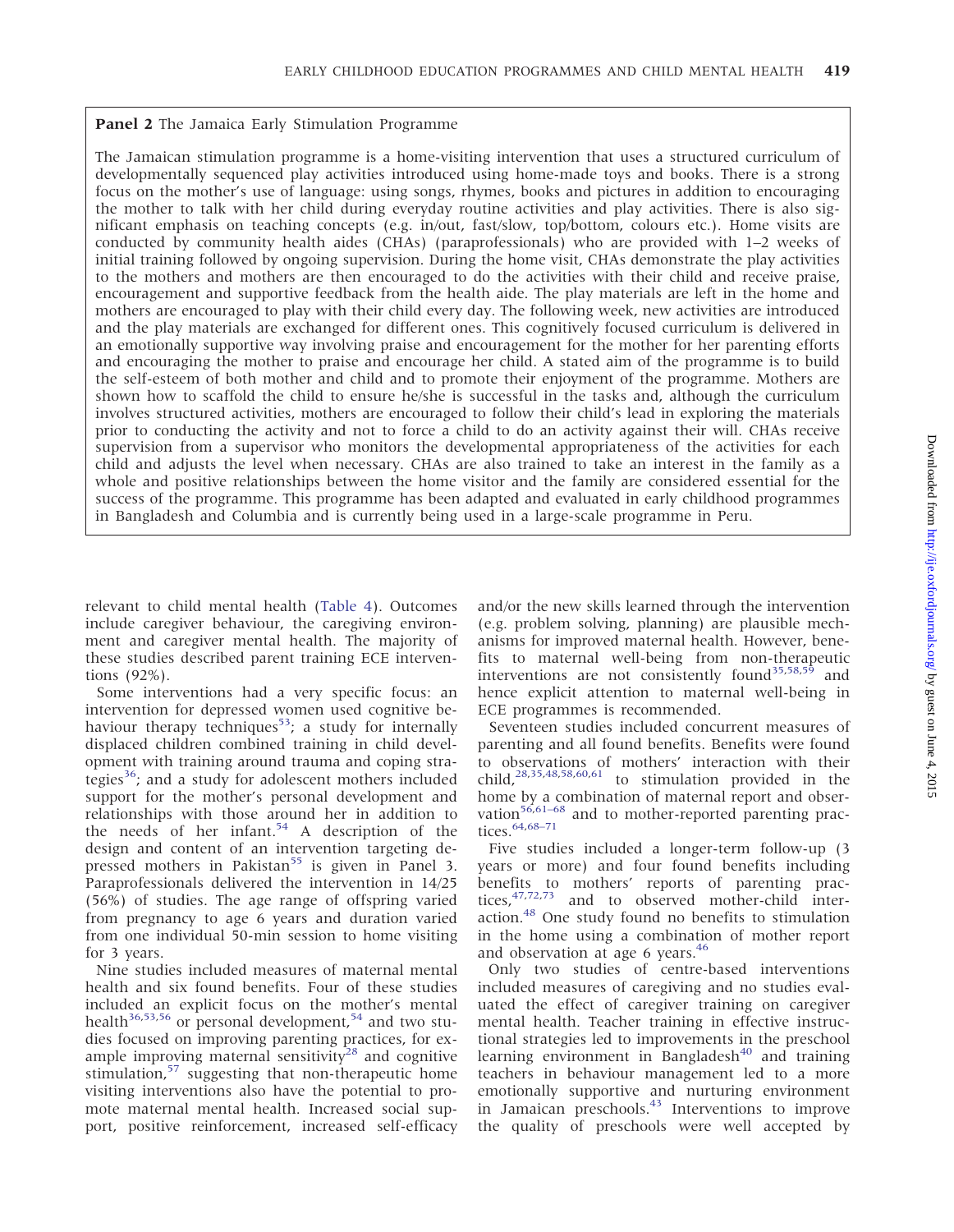Panel 3 Designing an intervention for depressed women in Pakistan

Rahman  $(2007)^{55}$  $(2007)^{55}$  $(2007)^{55}$  developed, piloted and evaluated a psychosocial community intervention for women with depression in the perinatal period. The intervention was developed using the principles of cognitive behaviour therapy adapted for use by paraprofessionals (lady health workers (LHWs)) working in a low-resource setting. Data from qualitative and quantitative studies were used to develop the intervention, including information from in-depth interviews with perinatally depressed women and primary care health staff and focus groups with LHWs combined with information from an epidemiological study investigating the risks associated with pre- and postnatal depression.

The intervention was delivered through home visits and covered three main areas identified from the formative research - the mother's health, the mother-infant relationship and support from family. These three areas were addressed using a three-step approach: (i) identifying unhealthy thoughts; (ii) learning to replace unhealthy with healthy thinking, with the assistance of family members; and (iii) 'homework' activities to encourage mothers to practise healthy thinking. Illustrations were used to provide visual clues and a health calendar was given to each mother to monitor progress. These programme characteristics gave a clear structure to the programme, made it easier to use in areas of low literacy, and ensured that there were tangible outcomes that could be recognized by the mother, the family and the LHW. Regular supervision was provided for groups of LHWs and they were encouraged to share difficulties, recognize success and generate solutions to problems faced. Incorporating ideas of the LHWs also helped to maintain their interest and motivation in the programme. The intervention was labelled as a training intervention to promote infant development (rather than therapy for depression), to make it more acceptable to mothers, to encourage participation of the other family members and to avoid stigmatization. The programme was designed to be culturally appropriate and to have sufficient flexibility to be tailored to individual needs. The skills required by the LHWs to deliver the programme were generalizable to other aspects of their work and hence could enhance their skills and self-efficacy in their role.

teachers<sup>[41](#page-24-0)[,74](#page-25-0)</sup> and led to teachers reporting feeling less stressed, more confident, enjoying teaching more and having better relationships with parents, in addition to reporting benefits to child behaviour. $\frac{7}{4}$ 

#### Potential pathways linking ECE programmes to improved mental health

No studies included mediator analyses to investigate the mechanism through which ECE programmes benefit child and adolescent mental health although several mechanisms are possible. Ten studies in [Table 1](#page-4-0) and four studies in [Table 3](#page-10-0) measured children's mental and/or language development and all found benefits. Improved cognition may be one pathway to improved mental health. ECE programmes also increased school achievement, $47,49,75$  reduced school drop-out<sup>[75](#page-25-0)</sup> and im-proved children's classroom behaviour.<sup>[51](#page-25-0)</sup> It is possible that improved cognition increases the likelihood of success in school, which may in turn be an active ingredient on the pathway to improved mental health. School success may also promote other protective factors such as increased bonding to school, higher selfesteem and reduced deviant behaviour. Changes to parent and caregiver behaviour may be another mechanism to improve mental health. The benefits of warm, responsive caregiving and positive teacher relationships within a supportive emotional environment are well documented. In addition, parents who participated in a parent training ECE programme sent their young children to infant school earlier than

non-participating parents<sup>[72](#page-25-0)</sup> and provided more reading materials<sup>73</sup> and school books<sup>[72](#page-25-0)</sup> but not more play materials,<sup>72,73</sup> gave more help with homework<sup>73</sup> and engaged their children in a wider variety of activities<sup>[73](#page-25-0)</sup> during the school-age years. Parent training may alter the mother's perception of her child's potential, $^{76}$  $^{76}$  $^{76}$  and mother's self-efficacy in her ability to assist her child may also increase, and both these factors could increase maternal motivation to invest time and resources in her child's education. This parental investment, combined with improved child cognition, may work together to benefit child schooling: in Turkey, mother training benefited child cognition, schooling and child aggression whereas educational day care benefited child cognition only, $47$  suggesting parent training may be important for comprehensive gains. Benefits from ECE interventions have also been reported for maternal mental health,<sup>[28](#page-25-0)[,36,](#page-24-0)[53,54,56,57](#page-25-0)</sup> which is a risk factor for poor parenting and child mental health problems. Attendance at high quality preschool increased child psychophysiological orienting and arousal at age 11 years, $77$  suggesting changes to brain and autonomic functioning may underpin the cognitive and behavioural changes.

Hypothesized pathways through which ECE programmes lead to improved mental health are shown in [Figure 2](#page-20-0). Teaching caregivers the skills required to provide a cognitively stimulating and emotionally supportive environment, while also supporting their mental health, may enable them to provide a more stimulating,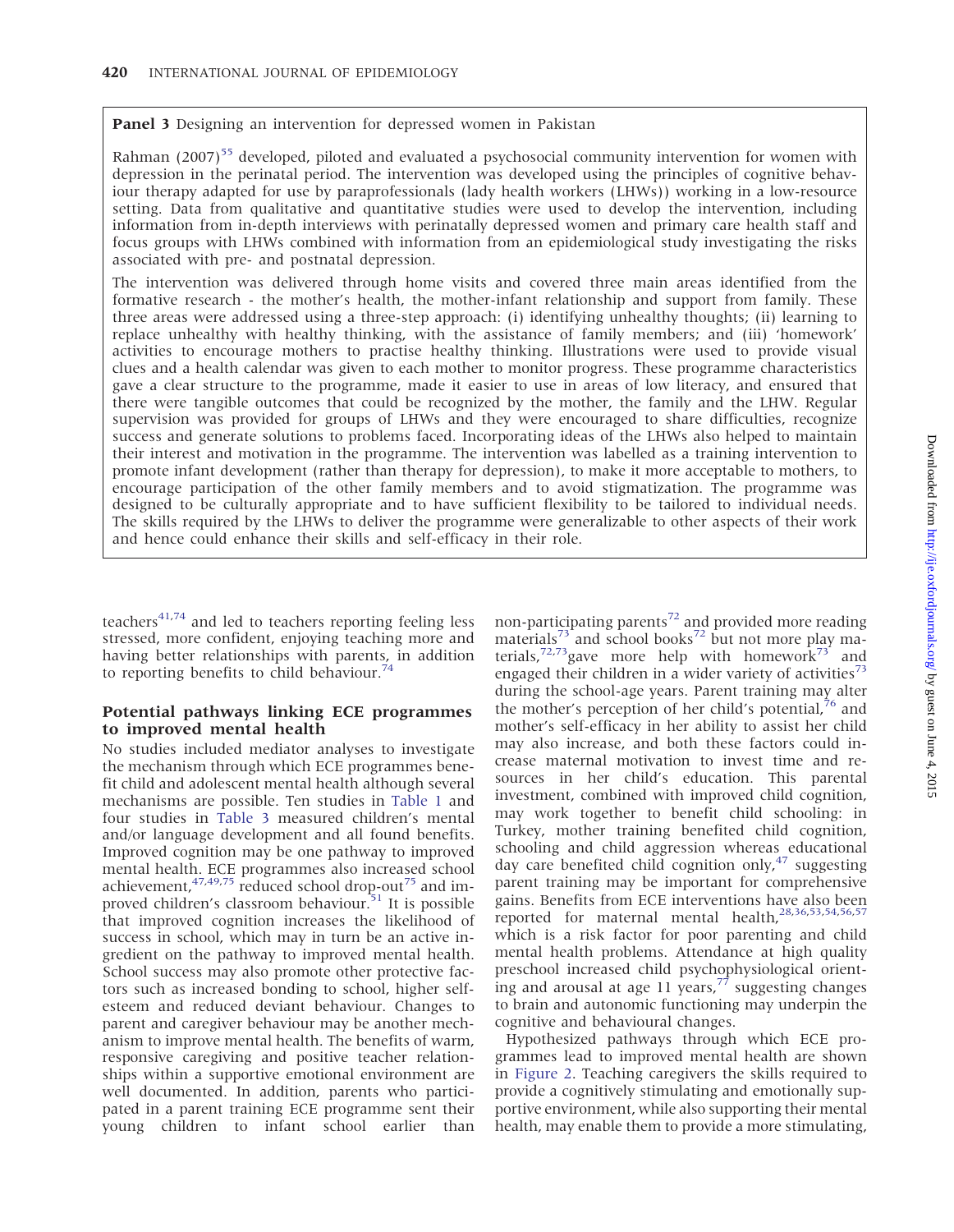<span id="page-14-0"></span>

| quality <sup>a</sup><br>Study |                                               | Strong                                                                                                                                                                                                                                                                                                                                                                                                                                                                                                        | Strong                                                                                  | Strong                                                                                                                                                                                                                                                                                            | Strong                                                                                                                                                                                            | Strong                                                                                                                                                                                                                                                           | Strong                                                                                                                                                                           |
|-------------------------------|-----------------------------------------------|---------------------------------------------------------------------------------------------------------------------------------------------------------------------------------------------------------------------------------------------------------------------------------------------------------------------------------------------------------------------------------------------------------------------------------------------------------------------------------------------------------------|-----------------------------------------------------------------------------------------|---------------------------------------------------------------------------------------------------------------------------------------------------------------------------------------------------------------------------------------------------------------------------------------------------|---------------------------------------------------------------------------------------------------------------------------------------------------------------------------------------------------|------------------------------------------------------------------------------------------------------------------------------------------------------------------------------------------------------------------------------------------------------------------|----------------------------------------------------------------------------------------------------------------------------------------------------------------------------------|
| Findings and size of effect   |                                               | $(P < 0.0001)$ at 6 months and<br>prevalence of DSM-IV major<br>Benefits to depression score:<br>depressive episodes: Odds<br>ratio = $0.22^R$ ( $P < 0.0001$ ) at<br>$d = 0.57^B$ ( $P < 0.0001$ ) at 12<br>Benefits to perceived social<br>$(P < 0.0001)$ at 12 months.<br>${\rm d} = 0.79^{\rm B}$ $(P < 0.0001)$ at 6 months and ${\rm d} = 0.82^{\rm B}$<br>$(P < 0.0001)$ at 12 months.<br>6 and 12 months: Lower<br>$6$ months and $0.23^{\rm R}$<br>support: $d = 0.43B$<br>months.<br>$\overline{A}$ | No benefits to maternal mood:<br>$d = 0.09^{B}$ (P = 0.45).                             | $(P < 0.05)$ . Trend for benefits<br>to mothers' social support:<br>Benefits for mothers' PTSD:<br>$d = 0.50^{B}$ ( $P < 0.05$ ) and<br>well-being: $d = 0.9^{B}$<br>$d = 0.48^{B}$ ( $P < 0.1$ ).                                                                                                | No indicators of abuse found<br>health: $d = 0.28^{B}$ ( $P = 0.031$ ).<br>Benefits to maternal mental<br>in either intervention or<br>control group.                                             | $(P = 0.08)$ and greater sensi-<br>No benefits to maternal mood.<br>Benefits to maternal sensitivity<br>There was a trend towards im-<br>provements in affective ex-<br>tivity during play $(P=0.1)$ .<br>during feeding $(P=0.02)$ .<br>pression during feeding | odds ratio: $0.669$ ( $P = 0.21$ ).<br>No reduction in prevalence of<br>months: odds ratio: 0.753<br>maternal depression at 6<br>$(P=0.36)$ or 12 months:<br>At 6 and 12 months: |
| Outcomes                      |                                               | and perceived social<br>Symptoms of ma-<br>Prevalence of ma-<br>ternal depression.<br>6 and12 months:<br>ternal depression<br>support.<br>At                                                                                                                                                                                                                                                                                                                                                                  | Maternal mental<br>distress                                                             | Mother-reported social<br>support, post-trau-<br>order (PTSD), and<br>matic stress dis-<br>well-being.                                                                                                                                                                                            | health. Indicators of<br>child abuse from<br>health centre<br>records.                                                                                                                            | At 6 months: Maternal<br>affective expression<br>maternal sensitivity<br>during feeding,<br>sensitivity during<br>during play,<br>feeding<br>mood,                                                                                                               | Maternal depressive<br>At $6$ and $12$ months:<br>symptoms, mater-<br>nal sensitivity,<br>intrusiveness<br>maternal                                                              |
| Intervention                  |                                               | numbers of home visits.<br>Programme: uses cogni-<br>tive behaviour therapy<br>techniques and home-<br>groups received equal<br>work practice. Both<br>Thinking Healthy                                                                                                                                                                                                                                                                                                                                       | mentand child learning<br>Promote parental involve-<br>and attachment.                  | Topics covered involved child<br>stimulating mother-child<br>interactions, trauma and<br>Control group received med-<br>awareness of their child,<br>promoting sensitive and<br>development, mothers'<br>Psychosocial intervention<br>plus medical care.<br>coping strategies.<br>ical care only. | Encourage mothers' personal Mothers' mental<br>strengthen mothers social<br>Both groups received stand-<br>development, reinforce<br>parenting skills and<br>ard prenatal care.<br>relationships. | Promoting sensitive, respon-<br>mothers to their infant's<br>sive mother child inter-<br>actions and sensitizing<br>Assessment Schedule.<br>Neonatal Behavioural<br>abilities using the                                                                          | Promoting sensitive, respon-<br>mothers to their infant's<br>sive mother child inter-<br>actions and sensitizing<br>abilities using the                                          |
| Duration                      |                                               | Until infant<br>months<br>was 10                                                                                                                                                                                                                                                                                                                                                                                                                                                                              | of age<br>weeks<br>Until 12                                                             | 5 months                                                                                                                                                                                                                                                                                          | Until 1 year<br>of age                                                                                                                                                                            | months of<br>Until 6<br>age                                                                                                                                                                                                                                      | months of<br>Until 5<br>age                                                                                                                                                      |
| Number/type of<br>sessions    |                                               | weekly visits in last<br>nine monthly visits<br>month followed by<br>nancy, three visits<br>16 home visits: Four<br>in 1st postnatal<br>month of preg-                                                                                                                                                                                                                                                                                                                                                        | mightly 15-20-min<br>One half-day group<br>session and fort-<br>home visits             | Weekly group meetings<br>approx 5 mothers/<br>home visit lasting<br>lasting 2h (with<br>group) and one<br>$\overline{\mathbf{u}}$                                                                                                                                                                 | 12 1-h home visits<br>starting in<br>pregnancy                                                                                                                                                    | nightly for a month,<br>then monthly for 2<br>weekly for 4 weeks<br>postnatally, weekly<br>for 8 weeks, fort-<br>22 home visits: two<br>antenatal, twice<br>months                                                                                               | 16 home visits lasting<br>visits, weekly for 8<br>weeks postpartum,<br>1 h: two antenatal<br>fortnightly for 2                                                                   |
| Staffing                      |                                               | Paraprofs (lady<br>health<br>workers)                                                                                                                                                                                                                                                                                                                                                                                                                                                                         | Paraprofs (lady<br>workers)<br>health                                                   | Preschool teachers<br>and a medical<br>student                                                                                                                                                                                                                                                    | Health educators                                                                                                                                                                                  | Paraprofs (com-<br>workers)<br>munity                                                                                                                                                                                                                            | Paraprofs (com-<br>women)<br>munity                                                                                                                                              |
| Child age                     |                                               | in 3 <sup>rd</sup> trimester<br>Depressed women<br>of pregnancy                                                                                                                                                                                                                                                                                                                                                                                                                                               | mothers<br>Pregnant                                                                     | 5-6 years                                                                                                                                                                                                                                                                                         | women<br>Pregnant                                                                                                                                                                                 | women<br>Pregnant                                                                                                                                                                                                                                                | women<br>Pregnant                                                                                                                                                                |
| Sample size                   |                                               | (from 20 Union<br>Council clus-<br>ters) $C = 440$<br>$N = 903: I = 463$<br>$($ from $20$<br>clusters)                                                                                                                                                                                                                                                                                                                                                                                                        | $vildages: I = 163$<br>$\mathrm{N}=309$ from $48$<br>$C = 146$                          | $N = 87$ internally<br>mother-child<br>dyads: $1 = 42$<br>displaced<br>$C = 45$                                                                                                                                                                                                                   | cents: $1 = 45$<br>$N = 90$ adoles-<br>$C = 45$                                                                                                                                                   | $N = 64: I = 32$<br>$C = 32$                                                                                                                                                                                                                                     | $N = 449$ : $I = 220$<br>$C = 229$                                                                                                                                               |
| Studydesign                   | Parent training early childhood interventions | enhanced routine<br>Cluster RCT Villages<br>receive interven-<br>randomized to<br>tion or to<br>care                                                                                                                                                                                                                                                                                                                                                                                                          | Cluster RCT Villages<br>intervention or<br>randomized to<br>standard care               | non-treated con-<br>RCTIntervention vs<br>trol group                                                                                                                                                                                                                                              | tion or standard<br>receive interven-<br>randomized to<br>RCT Adolescents<br>care                                                                                                                 | matched controls<br>from an adjacent<br>Quasi-experimental<br>ing intervention<br>Mothers receiv-<br>compared with<br>untreated<br>area                                                                                                                          | untreated control<br>RCT Women rando-<br>mized to inter-<br>vention or<br>condition                                                                                              |
| Country reference             |                                               | $200853$ Pakistan<br>Lower middle<br>[Cognition -]<br>Rahman et al.<br>income                                                                                                                                                                                                                                                                                                                                                                                                                                 | 2009 <sup>59</sup> Pakistan<br>Lower middle<br>[Cognition -]<br>Rahman et al.<br>income | middle income<br>Dybdahl 2001 <sup>36</sup><br>Bosnia Upper<br>[Cognition -]                                                                                                                                                                                                                      | Upper middle<br>[Cognition x]<br>2009 <sup>54</sup> Chile<br>Aracena et al.<br>income                                                                                                             | middle income<br>Cooper et al.<br>$2002^{58}$ South<br>Africa Upper<br>[Cognition -]                                                                                                                                                                             | middle income<br>Cooper et al.<br>$2009^{28}$ South<br>[Cognition -]<br>Africa Upper                                                                                             |

Table 4 Effect ofearly childhood education interventions on caregiver mental health and caregiver practices Table 4 Effect ofearly childhood education interventions on caregiver mental health and caregiver practices

(continued)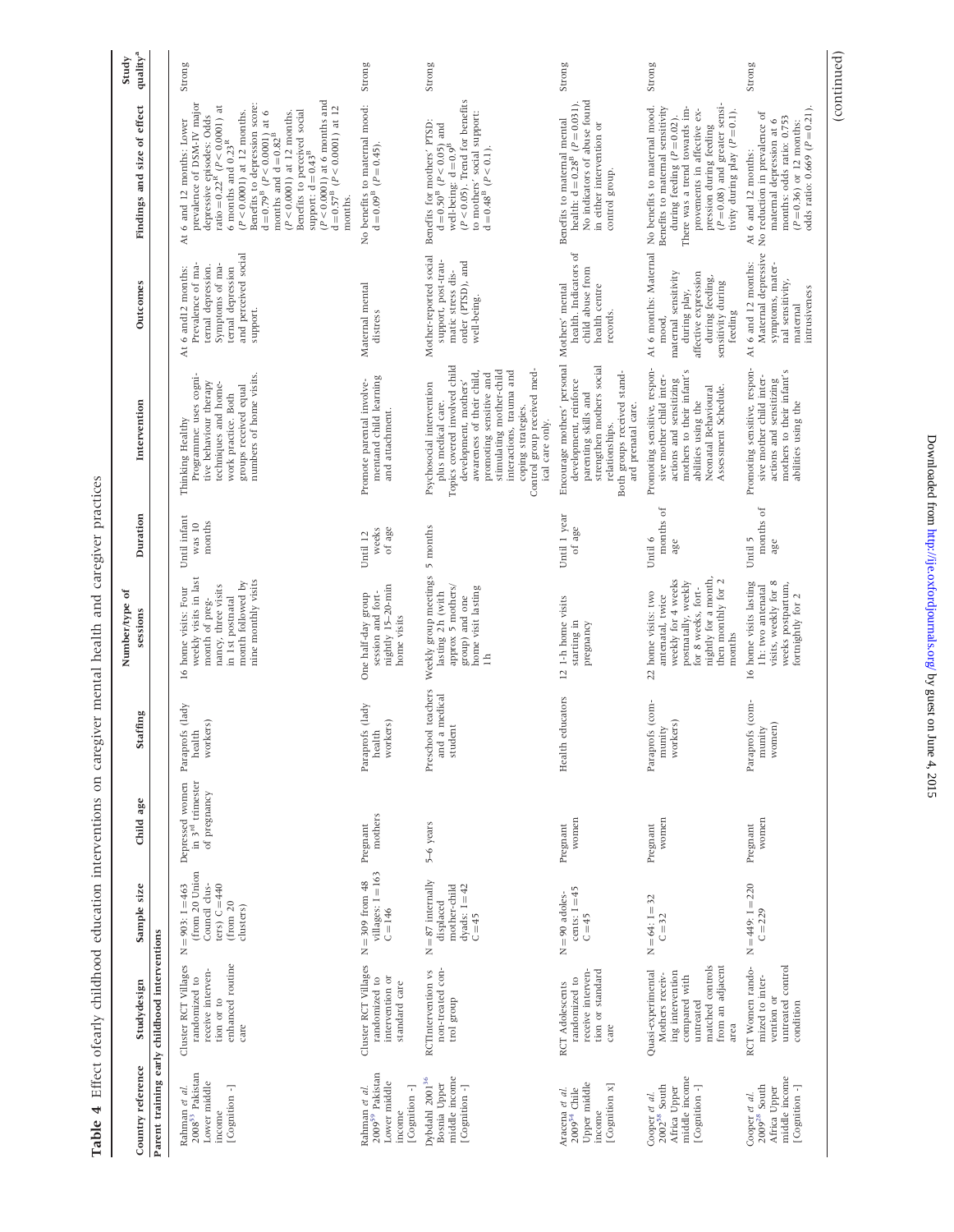| 4 |
|---|
| ı |
|   |
|   |

| $\boldsymbol{quality}^{\mathrm{a}}$<br>Study |                                                                                                                                                                                                                                                                                                                                                                                                                                                               | Strong                                                                                                                                                                | Moderate                                                                                                                                                                                                                                                                                                                                                                                                                                                                                                                                | Strong                                                                                                                                                                                                                                       | Weak                                                                                                               | (continued)<br>Weak                                            |
|----------------------------------------------|---------------------------------------------------------------------------------------------------------------------------------------------------------------------------------------------------------------------------------------------------------------------------------------------------------------------------------------------------------------------------------------------------------------------------------------------------------------|-----------------------------------------------------------------------------------------------------------------------------------------------------------------------|-----------------------------------------------------------------------------------------------------------------------------------------------------------------------------------------------------------------------------------------------------------------------------------------------------------------------------------------------------------------------------------------------------------------------------------------------------------------------------------------------------------------------------------------|----------------------------------------------------------------------------------------------------------------------------------------------------------------------------------------------------------------------------------------------|--------------------------------------------------------------------------------------------------------------------|----------------------------------------------------------------|
| Findings and size of effect                  | $(P=0.043)$ at 12 months and<br>month, $d = 0.24^R$ ( $P = 0.023$ )<br>Benefits to maternal depressive<br>tivity: $d = 0.24^{R}$ ( $P = 0.037$ )<br>Benefits to maternal sensi-<br>$\rm d\,{=}\,0.26^R$ $(P\,{=}\,0.024)$ at $6$<br>symptoms at 6 months:<br>maternal intrusiveness;<br>No benefits at 12 months:<br>at 6 months, $\mathbf{d=0.26}^\mathrm{R}$<br>$\vec{d} = 0.19^{\circ}$ ( $P = 0.041$ );<br>$d=0.13^{\circ}$ (P = 0.813).<br>at 12 months. | Benefits to maternal depressive<br>mother's parenting practices:<br>d = $0.53^{\text{A}}$ ( $P = 0.0006$ ).<br>$(P=0.017)$ . Benefits to<br>symptoms: $d = 0.43^{R'}$ | ability: $d = 0.43^{\text{A}}$ ( $P = 0.07$ )<br>$(P = 0.15)$ and acceptance:<br>d = -0.21 <sup>B</sup> ( $P = 0.197$ ) sub-<br>Benefits to mothers' sadness/<br>worry: $d = 0.5^{\text{A}}$ ( $P = 0.02$ ).<br>No benefits to mothers' irrit-<br>Benefits to 2 subscales of<br>HOME: Play materials:<br>or somatic complaints:<br>$d = 1.56^{A}$ ( $P < 0.0001$ );<br>Maternal involvement:<br>responsivity: $d = 0.54^A$<br>No benefits to emotional<br>$d = 0.152$ (P = 0.185).<br>$d = 0.55^{A}$ ( $P = 0.02$ ).<br>scales of HOME. | $(P=0.537)$ . Benefits of MISC<br>sion ( $P = 0.766$ ) and anxiety<br>groups on maternal depres-<br>No differences between the<br>intervention to observed<br>$(P=0.0001)$ and HOME<br>stimulation $(P = 0.0001)$ .<br>mediated interactions | Benefits to HOME: $d = 1.8^B$<br>$(P=0.01)$ .                                                                      | playing with their child more<br>Intervention mothers reported |
| Outcomes                                     |                                                                                                                                                                                                                                                                                                                                                                                                                                                               | Mother reported par-<br>Maternal depressive<br>enting practices.<br>symptoms.                                                                                         | responsivity and ac-<br>subscales:- sadness/<br>somatic complaints.<br>ceptance subscales.<br>ment, play mater-<br>worry, irritability,<br>maternal involve-<br>home (HOME):<br>Stimulation in the<br>Maternal mood: 3<br>ials, emotional                                                                                                                                                                                                                                                                                               | Symptom Checklist-<br>and anxiety symp-<br>strategies. HOME<br>Maternal depression<br>use of mediation<br>tions of mothers'<br>Videotaped observa-<br>toms (Hopkins<br>stimulation.<br>25).                                                  | Stimulation in the<br>home (HOME).                                                                                 | Stimulation in the<br>home [Infant                             |
| Intervention                                 | Neonatal Behavioural<br>Assessment Schedule                                                                                                                                                                                                                                                                                                                                                                                                                   | demonstration and prac-<br>Both groups received stand-<br>mother and child using<br>Teaching play activities to<br>ard nutritional care.<br>tice.                     | service and a psychosocial<br>group discussion and toy<br>Control groups received the<br>Intervention involved com-<br>teaching and practising<br>munity-based nutrition<br>nutrition services only.<br>intervention involving<br>simple play activities,<br>making.                                                                                                                                                                                                                                                                    | everyday interactions and<br>Mediational Intervention for<br>Both groups received home<br>givers to enhance child<br>(MISC): training care-<br>Sensitizing Caregivers<br>development through<br>and clinic visits.<br>experiences.           | Mothers and infants attend<br>village creche for play<br>sessions.                                                 | development through play<br>Focus on promoting child           |
| Duration                                     |                                                                                                                                                                                                                                                                                                                                                                                                                                                               | 1 year                                                                                                                                                                | 6 weeks                                                                                                                                                                                                                                                                                                                                                                                                                                                                                                                                 | 1 year                                                                                                                                                                                                                                       | time period<br>month<br>Over 18-                                                                                   | 5<br>Until age<br>years,                                       |
| Number/type of<br>sessions                   | months, monthly<br>for 2 months                                                                                                                                                                                                                                                                                                                                                                                                                               | Weekly home visits<br>$(mean = 32.5)$                                                                                                                                 | $90 \,\mathrm{min}$ to $2 \,\mathrm{h}$ and $1$<br>home visit lasting<br>mother and baby<br>sessions lasting<br>Six weekly group<br>$1-2h$                                                                                                                                                                                                                                                                                                                                                                                              | alternating between<br>Biweekly 1-h sessions<br>home and clinic                                                                                                                                                                              | Not available                                                                                                      | (Some home visits                                              |
| Staffing                                     |                                                                                                                                                                                                                                                                                                                                                                                                                                                               | health centres)<br>in government<br>munity health<br>aides working<br>Paraprofs (com-                                                                                 | graduates<br>University                                                                                                                                                                                                                                                                                                                                                                                                                                                                                                                 | psychology or<br>social work<br>Graduates of                                                                                                                                                                                                 | Not available                                                                                                      | Volunteer commu- Monthly meetings<br>nity leaders              |
| Child age                                    |                                                                                                                                                                                                                                                                                                                                                                                                                                                               | $6-30$ months                                                                                                                                                         | $6-30$ months                                                                                                                                                                                                                                                                                                                                                                                                                                                                                                                           | 2-4 years                                                                                                                                                                                                                                    | Birth to 18<br>months                                                                                              | Birth to 24<br>months                                          |
| Sample size                                  |                                                                                                                                                                                                                                                                                                                                                                                                                                                               | nourished chil-<br>dren (WAZ <-<br>clinics) $C = 69$<br>1.5z scores):<br>$N = 139$ under-<br>$(9 \text{ dinics})$<br>$1 = 70(9)$                                      | $N = 237$ : internally<br>from 3 sites (70<br>undernourished<br>camps $I = 132$<br>children in 5<br>followed up)<br>followed up)<br>from 2 sites<br>$C = 105 (77)$<br>displaced,                                                                                                                                                                                                                                                                                                                                                        | their caregivers<br>fected pre-<br>school children<br>born to HIV-<br>mothers and<br>$N = 119$ unin-<br>infected                                                                                                                             | $N = 145$ $I = 69$<br>$C = 76$                                                                                     | $N = 106: I = 60$<br>$C = 46$                                  |
| Studydesign                                  |                                                                                                                                                                                                                                                                                                                                                                                                                                                               | Cluster RCT Clinics<br>randomized to<br>intervention or<br>standard care                                                                                              | children received<br>Quasi-experimental<br>Mothers partici-<br>pating in inter-<br>intervention All<br>camps with no<br>mothers from<br>rehabilitation<br>vention com-<br>pared with<br>nutritional                                                                                                                                                                                                                                                                                                                                     | health and nutri-<br>RCT Intervention vs<br>tion curriculum                                                                                                                                                                                  | village compared<br>one intervention<br>with mothers in<br>Quasi-experimental<br>a control village<br>Mothers from | Quasi-experimental<br>Compared                                 |
| Country reference                            |                                                                                                                                                                                                                                                                                                                                                                                                                                                               | Jamaica Upper<br>middle income<br>2004, <sup>69</sup> Baker-<br>[Cognition /]<br>Henningham<br>$et$ al. 2005 <sup>57</sup><br>Powell et al.                           | $201256$ Uganda<br>[Cognition -]<br>Low income<br>Morris et al.                                                                                                                                                                                                                                                                                                                                                                                                                                                                         | Boivin $et\; al.\; 2013^{35}$<br>[Cognition /]<br>Uganda Low<br>income                                                                                                                                                                       | middle income<br>[Cognition /]<br>Nagar 2009 <sup>66</sup><br>India Lower<br>Sharma and                            | 2008 <sup>68</sup> Paraguay<br>Peairson et al.                 |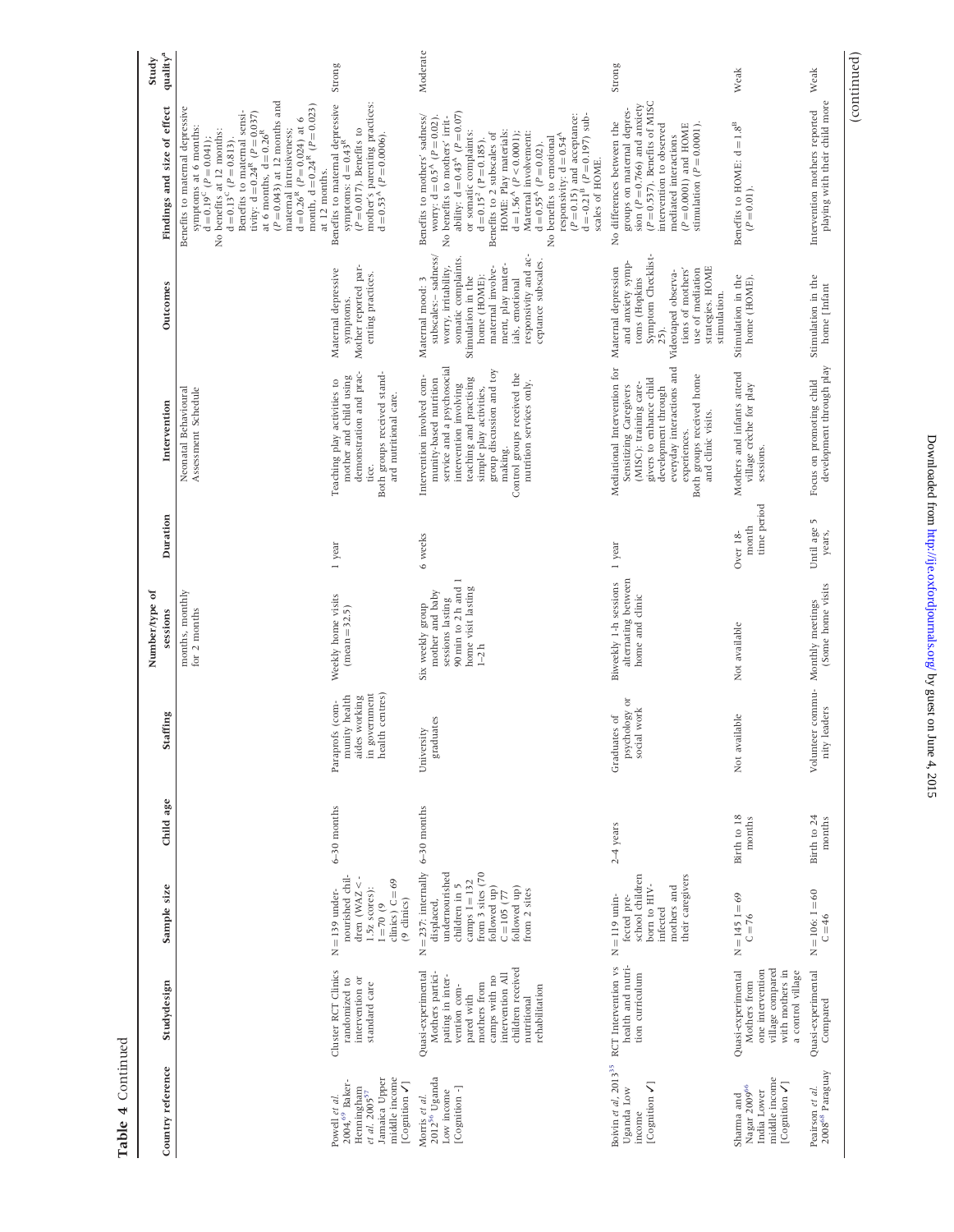Table 4 Continued Table 4 Continued

| $\mathbf{quality}^\mathrm{a}$<br>Study |                                                                                                                           | Strong                                                                                                                                                                                  | Strong                                                                                                                                                                                                     | Weak                                                                                                                                                                                                                                                                                                                                                                  | Strong                                                                                                                                                                                                                                                                                                                                                                                                                                                                                                                                                                                                                                 | Strong                                                                                                                             |
|----------------------------------------|---------------------------------------------------------------------------------------------------------------------------|-----------------------------------------------------------------------------------------------------------------------------------------------------------------------------------------|------------------------------------------------------------------------------------------------------------------------------------------------------------------------------------------------------------|-----------------------------------------------------------------------------------------------------------------------------------------------------------------------------------------------------------------------------------------------------------------------------------------------------------------------------------------------------------------------|----------------------------------------------------------------------------------------------------------------------------------------------------------------------------------------------------------------------------------------------------------------------------------------------------------------------------------------------------------------------------------------------------------------------------------------------------------------------------------------------------------------------------------------------------------------------------------------------------------------------------------------|------------------------------------------------------------------------------------------------------------------------------------|
| Findings and size of effect            | efforts to teach their child.<br>frequently and made more<br>Benefits to IT-HOME:<br>d = $1.25^{\circ}$ ( $P < 0.0001$ ). | practices among intervention<br>parents: $d = 0.78^{B*}$<br>$(P = 0.001)$ and less physical<br>Fewer dysfunctional parenting<br>and emotional abuse:<br>$d = 0.44^{B}$ ( $P = 0.002$ ). | $(P=0.02)$ . Mothers in inter-<br>$(P = 0.02)$ . No difference in<br>Benefits to HOME: $\rm{d=0.34}^{\rm{C}}$<br>vention group talked less<br>the quality of verbal<br>during picture task<br>interaction. | with child). No differences in<br>discipline strategies (explain-<br>do). Benefits to three out of<br>15 perceptions of abuse and<br>expressions of contentment.<br>showing the child things to<br>enting activities (more time<br>playing and reading stories<br>Differences in two of six par-<br>Benefits to two out of 15<br>ing reasons to child and<br>neglect. | during picture task: $\rm{d=0.54^B}$<br>No benefits to directive talk:<br>d=0.35 <sup>B</sup> ( $P$ =0.81) at post-<br>test and d=0.14 <sup>B</sup> ( $P$ =0.34)<br>test and $d = 0.14^B$ ( $P = 0.45$ )<br>$d = 0.25^{B}$ ( $P = 0.21$ ) at post-<br>$(P < 0.001)$ at post-test and<br>responsivity during feeding:<br>$(P=0.004)$ at post-test and<br>No benefits to mothers' verbal<br>Post-test and 5 months Benefits to HOME: $d = 0.50^B$<br>$d = 0.2^{B}$ ( $P = 0.007$ ) at 5-<br>$d = 0.75^{B}$ ( $P = 0.003$ ) at<br>Benefits in responsive talk<br>5-month follow-up.<br>month follow-up.<br>at follow-up.<br>at follow-up. | No benefits to HOME total score<br>More intervention mothers had<br>optimal HOME scores (>38)<br>$(P = 0.262)$ .<br>$(P < 0.05)$ . |
| Outcomes                               | reports of parenting<br>HOME]. Mothers'<br>Toddler (IT)<br>practices.                                                     | 8 weeks after training:<br>Mothers' reports of<br>physical and emo-<br>Mothers' reports of<br>dysfunctional par-<br>enting practices.<br>tional abuse.                                  | Observations of mater-<br>nal verbal stimula-<br>tion during picture<br>home (HOME).<br>Stimulation in the<br>task.                                                                                        | ment towards child:<br>Discipline strategies<br>parenting activities<br>done with child: 6<br>abuse and neglect:<br>6 items (e.g. hug-<br>Mothers' reports of:<br>ging, rewarding,<br>Expressing content-<br>thanking child).<br>used: 15 items.<br>Perceptions of<br>15 items.<br>items.                                                                             | ity in a picture task:<br>responsive talk and<br>maternal responsiv-<br>responsivity during<br>Observations of<br>mothers' verbal<br>Stimulation in the<br>home (HOME).<br>directive talk.<br>Observations of<br>feeding.<br>later:                                                                                                                                                                                                                                                                                                                                                                                                    | 1 month after clinic<br>visit HOME.                                                                                                |
| Intervention                           | and language; also has<br>parent empowerment.<br>health, nutrition and                                                    | management techniques,<br>used video clips, discus-<br>Focus on child behaviour<br>sion and role-play.                                                                                  | health, nutrition and chid<br>Teaching mothers about<br>development.                                                                                                                                       | knowledge, attitude and<br>Workshops on parenting<br>behaviours                                                                                                                                                                                                                                                                                                       | problem-solving, coaching<br>practised. One responsive<br>12-session programme on<br>session. Involved practice,<br>Six messages on responsive<br>sponsive feeding activity<br>were introduced in each<br>parenting discussed and<br>stimulation and one re-<br>child development<br>groups received a<br>and peer support.<br>₹                                                                                                                                                                                                                                                                                                       | 'Care for Development' pro-<br>interaction and reading<br>moting mother-child<br>and play activities                               |
| Duration                               | ted for half<br>evaluated<br>participa-<br>who had<br>children<br>of their<br>lives                                       | Over 2 weeks                                                                                                                                                                            | time period<br>Over 1-year                                                                                                                                                                                 | Varied accord-<br>week for 2<br>weekly for<br>preference<br>(3-4 days,<br>ing to fa-<br>1 month,<br>cilitator<br>twice a<br>weeks)                                                                                                                                                                                                                                    | 6 months                                                                                                                                                                                                                                                                                                                                                                                                                                                                                                                                                                                                                               |                                                                                                                                    |
| Number/type of<br>sessions             | information on how<br>conducted but no<br>frequent)                                                                       | during child health<br>Two 2-h sessions<br>clinic                                                                                                                                       | tended (range 0-40<br>Average of 16 90-min<br>group sessions at-<br>sessions)                                                                                                                              | 16h of lessons                                                                                                                                                                                                                                                                                                                                                        | $(\text{median} = 6)$ and a<br>sessions: 5 weekly<br>group sessions in<br>booster session 4<br>groups of 3-10<br>months later<br>$\circ$                                                                                                                                                                                                                                                                                                                                                                                                                                                                                               | sessions during child Over 2 weeks<br>health clinic<br>$\sim$                                                                      |
| Staffing                               |                                                                                                                           | Physician                                                                                                                                                                               | Paraprofs (com-<br>women)<br>munity                                                                                                                                                                        | of profes-<br>sionals and<br>paraprofs<br>Mix                                                                                                                                                                                                                                                                                                                         | educators with<br>Paraprofs (peer<br>$\begin{array}{c}\ngrad\, \theta \\ end (right)$                                                                                                                                                                                                                                                                                                                                                                                                                                                                                                                                                  | Paediatrician                                                                                                                      |
| Child age                              |                                                                                                                           | 2-6 years                                                                                                                                                                               | 2-3 years                                                                                                                                                                                                  | Birth to 8 years                                                                                                                                                                                                                                                                                                                                                      | 8-20 months                                                                                                                                                                                                                                                                                                                                                                                                                                                                                                                                                                                                                            | $<$ 24 months                                                                                                                      |
| Sample size                            |                                                                                                                           | $C = 116$                                                                                                                                                                               | $N = 329$ : $I = 170$<br>$C = 159$                                                                                                                                                                         | $N = 337$                                                                                                                                                                                                                                                                                                                                                             | $n = 100$ (14 vil-<br>lages) Control:<br>lages); respon-<br>plus sprinkles:<br>$n = 92$ (15 vil-<br>$N = 302$ : respon-<br>sive feeding:<br>sive feeding<br>$n = 110(16)$<br>villages)                                                                                                                                                                                                                                                                                                                                                                                                                                                 | $N = 233: I = 120$<br>$C = 113$                                                                                                    |
| Studydesign                            | programme with<br>non-programme<br>mothers partici-<br>mothers from<br>pating in the<br>areas                             | RCT Mothers rando- $N = 224$ I $= 108$<br>intervention or to<br>mized to receive<br>control group<br>an untreated                                                                       | programme areas<br>programme com-<br>Quasi-experimental<br>participated in a<br>mothers in non-<br>Mothers who<br>pared with                                                                               | RCT Mothers rando-<br>intervention or to<br>mized to partici-<br>a waiting list<br>pate in<br>control                                                                                                                                                                                                                                                                 | Aboud and Akhter Cluster RCT Villages $2011^{61}$ randomized to<br>one of two inter-<br>receiving stand-<br>vention condi-<br>control group<br>tions or to a<br>ard services                                                                                                                                                                                                                                                                                                                                                                                                                                                           | ducted controlled<br>Sequentially con-<br>Quasi-experimental<br>trial                                                              |
| Country reference                      | [Cognition /]<br>Lower middle<br>income                                                                                   | Oveisi et al. $2010^{70}$<br>middle income<br>[Cognition -]<br>Iran Upper                                                                                                               | Bangladesh Low<br>[Cognition x]<br>Aboud $2007^{67}$<br>income                                                                                                                                             | $\mbox{Lansford}~2011^{71}$<br>middle income<br>Jordan Upper<br>Al-Hassan and<br>[Cognition -]                                                                                                                                                                                                                                                                        | Bangladesh Low<br>[Cognition /]<br>income                                                                                                                                                                                                                                                                                                                                                                                                                                                                                                                                                                                              | Ertem $et$ $al.$ $2006^{\rm 62}$<br>middle income<br>Turkey Upper<br>[Cognition -]                                                 |

(continued) (continued)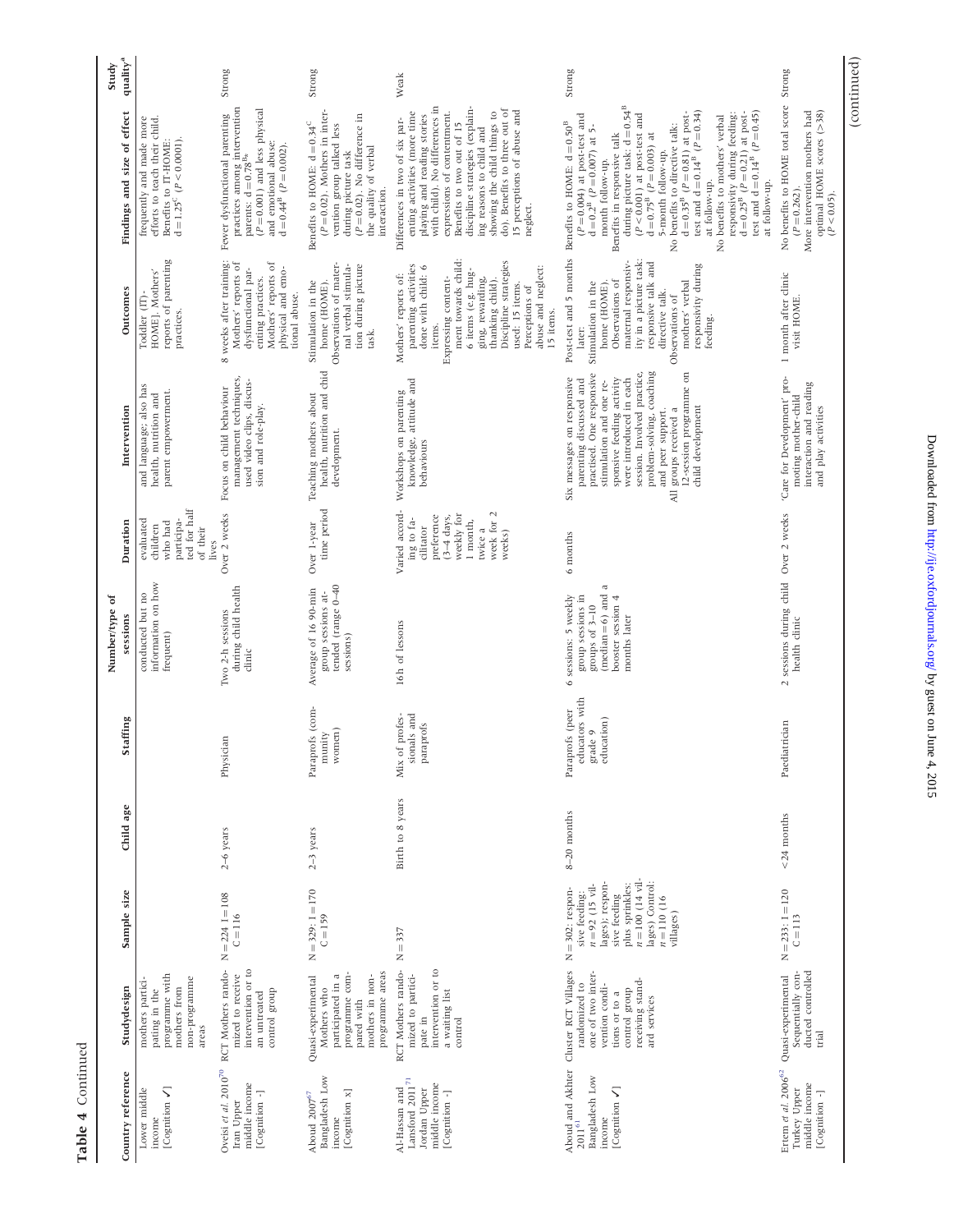| 4          |  |
|------------|--|
|            |  |
| 5          |  |
| <u>ក្រ</u> |  |

| quality <sup>a</sup><br>Study | Strong                                                                                                                                                                                                                               | Moderate                                                                                                                                                                                                                                                                            | Strong                                                                                                                                                                                                                                                        | Strong                                                                                                                                                                                                                                                                                                                                                                 | Weak                                                                                                                                                                                                  | (continued) |
|-------------------------------|--------------------------------------------------------------------------------------------------------------------------------------------------------------------------------------------------------------------------------------|-------------------------------------------------------------------------------------------------------------------------------------------------------------------------------------------------------------------------------------------------------------------------------------|---------------------------------------------------------------------------------------------------------------------------------------------------------------------------------------------------------------------------------------------------------------|------------------------------------------------------------------------------------------------------------------------------------------------------------------------------------------------------------------------------------------------------------------------------------------------------------------------------------------------------------------------|-------------------------------------------------------------------------------------------------------------------------------------------------------------------------------------------------------|-------------|
| Findings and size of effect   | Intervention mothers displayed<br>more synchronous than<br>asynchronous behaviours.                                                                                                                                                  | $d = 1.5^{R}(P < 0.0001)$ depend-<br>Benefits to parenting practices:<br>$d = 1.1^R$ to<br>Benefits of stimulation to HOME score: $\mathrm{d}=0.33^\mathrm{R}$ to $\mathrm{d}=0.66^\mathrm{R}$ (P $<0.0001)$ ) (de-<br>ing on comparison group.<br>pending on comparison<br>group). | 6 years: No benefits to the Middle Childhood HOME:<br>At 12 months: Benefits to<br>HOME at 12 months:<br>$d = 0.38^{\circ}$ ( $P < 0.05$ ).<br>$d = 0.07^{\circ}$ (P > 0.1).<br>$\lambda$ t                                                                   | availability of reading mater-<br>mothers' reports of stimula-<br>ial, variety of activities and<br>work. No benefits to avail-<br>Age 7-8 years: No benefits to<br>Post test: Benefits to HOME<br>Age 11-12 years: Benefits to<br>mother helps with home-<br>stimulation: $\mathbf{d}\!=\!0.49^\mathrm{R}$<br>tion in the home.<br>ability of toys.<br>$(P < 0.05)$ . | Benefits to mother-child inter-<br>action at both time points.<br>more positive interactions<br>intervention group have<br>At age 6 years: Mothers in<br>At 3 months and 1 year:<br>with their child. |             |
| Outcomes                      | action: synchronous<br>mother-child inter-<br>and asynchronous<br>At 1 month of age:<br>Observations of<br>behaviours.                                                                                                               | Mother-reported par-<br>enting practices.<br>Stimulation in the<br>home (HOME).                                                                                                                                                                                                     | 6 years: Stimulation<br>in the home<br>Stimulation in the<br>home (HOME)<br>At 12 months:<br>(HOME).<br>$\lambda t$                                                                                                                                           | Mother-reported<br>Mother-reported<br>age 11-12 years:<br>At age 7-8 years:<br>Post test: HOME<br>stimulation.<br>stimulation.<br>stimulation.<br>$\mathbf{A}$                                                                                                                                                                                                         | mother-child inter-<br>At $3$ months and $1$<br>action. At age 6<br>years: Observed<br>year: Observed<br>mother-child<br>interaction.                                                                 |             |
| Intervention                  | alternative video and dis-<br>Control mothers watched an<br>to interact in a sensitive,<br>Video and discussion about<br>social interaction + how<br>cussed basic caregiving<br>infant's potential for<br>responsive way.<br>skills. | cation and micronutrient<br>demonstration and prac-<br>monitoring, health edu-<br>mother and child using<br>All groups received growth<br>Teaching play activities to<br>supplementation.<br>tice.                                                                                  | sive interactions and early<br>Promoting sensitive respon-<br>mothers with their chil-<br>stimulation activities in<br>Teaching play activities to<br>dren using demonstra-<br>first 2 months of life.<br>tion, practice and<br>feedback from 7–24<br>months. | toys, puzzles and pictures<br>demonstration and prac-<br>used and a developmen-<br>tice. Home-made books,<br>tally sequenced curricu-<br>home visits from health<br>mother and child using<br>groups received weekly<br>Teaching play activities to<br>workers.<br>lum.<br>$\exists$                                                                                   | 'Mediational Intervention for<br>and giving feedback plus<br>Caregivers': videotaping ma-<br>ternal-child interactions<br>Sensitizing<br>role play.                                                   |             |
| Duration                      | discharge<br>Before hos-<br>pital                                                                                                                                                                                                    | 6 months                                                                                                                                                                                                                                                                            | 2 years                                                                                                                                                                                                                                                       | 2 years                                                                                                                                                                                                                                                                                                                                                                | Over 3-month<br>time period                                                                                                                                                                           |             |
| Number/type of<br>sessions    | One 50-min session                                                                                                                                                                                                                   | community clinic:<br>months and then<br>fortnightly for 3<br>Nine sessions at a<br>monthly for 3<br>months.                                                                                                                                                                         | from $7-24$ months<br>birth to 8 weeks<br>Weekly home visits<br>8 home visits from                                                                                                                                                                            | Weekly home visits<br>lasting 1 h                                                                                                                                                                                                                                                                                                                                      | its $+$ five 2–3 h group<br>Five 11/2-h home vis-<br>meeting                                                                                                                                          |             |
| Staffing                      | Researcher                                                                                                                                                                                                                           | Praprofs (female<br>workers)<br>health                                                                                                                                                                                                                                              | munity health<br>Paraprofs (com-<br>aides)                                                                                                                                                                                                                    | munity health<br>Paraprofs (com-<br>aides)                                                                                                                                                                                                                                                                                                                             | workers, social<br>e.g. health<br>munity work-<br>Paraprofs (com-<br>workers)<br>ers                                                                                                                  |             |
| Child age                     | Newborn                                                                                                                                                                                                                              | $6-24$ months                                                                                                                                                                                                                                                                       | Birth                                                                                                                                                                                                                                                         | $9-24$ months                                                                                                                                                                                                                                                                                                                                                          | $1-3$ years                                                                                                                                                                                           |             |
| Sample size                   | $N = 38: I = 19$<br>$C = 19$                                                                                                                                                                                                         | malnourished<br>$N = 507$ severely<br>Psychosocial<br>$(WAZ < -3z$<br>stimulation<br>Control:<br>children<br>scores):<br>$n = 205$<br>$n = 302$                                                                                                                                     | $N = 140$ term low-<br>fants $(<\frac{2}{500}$ g<br>birthweight in-<br>and $>37$ weeks<br>$I = 70 C = 70$<br>gestation):                                                                                                                                      | no early stimu-<br>$n = 32$ , control:<br>compared with<br>scores): stimu-<br>lation $(n = 65)$<br>$n=33\,$ In this<br>lation: $n = 32$ ,<br>analysis early<br>tion + supple-<br>$N = 129$ stunted<br>supplementa-<br>stimulation<br>tion $n = 32$ ,<br>$(HAZ < -2z$<br>$(n = 64)$ is<br>nutritional<br>mentation<br>stimula-<br>children                              | $N = 96: 1 = 49$<br>$C = 47$                                                                                                                                                                          |             |
| Studydesign                   | tion, or a placebo<br>newborn infants<br>receive interven-<br>randomized to<br>control group<br>RCT Mothers of                                                                                                                       | stimulation were<br>tion, supplemen-<br>Groups receiving<br>those not receiv-<br>groups: stimula-<br>hospital control.<br>clinic control or<br>ing stimulation<br>domly assigned<br>compared with<br>tation, both,<br>to one of 5                                                   | RCT Randomized to<br>groups were vis-<br>intervention or<br>control. Both<br>ited weekly                                                                                                                                                                      | groups (including<br>domized to one<br>of 4 groups. All<br>RCT Children ran-<br>control group)<br>were visited<br>weekly                                                                                                                                                                                                                                               | pared with those<br>community com-<br>Quasi-experimental<br>Families partici-<br>gramme in one<br>from a second<br>pating in pro-<br>community                                                        |             |
| Country reference             | Wendland-Carro<br>middle income<br>[Cognition -]<br>Brazil Upper<br>et al. 1999 <sup>60</sup>                                                                                                                                        | Nahar et al. 2012 <sup>64</sup> RCT Children ran-<br>Bangladesh Low<br>[Cognition /]<br>income                                                                                                                                                                                      | middle income<br>Jamaica Upper<br>Walker et al.<br>2004, <sup>65</sup> 2010 <sup>46</sup><br>[Cognition /]                                                                                                                                                    | McGregor et al.<br>1991 <sup>63</sup><br>1997, <sup>111</sup> Walker<br>Jamaica Upper<br>middle income<br>[Cognition /]<br>et al. 2000 <sup>73</sup><br>Grantham-                                                                                                                                                                                                      | 2004 <sup>48</sup> Ethiopia<br>[Cognition /]<br>Klein and Rye<br>Low income                                                                                                                           |             |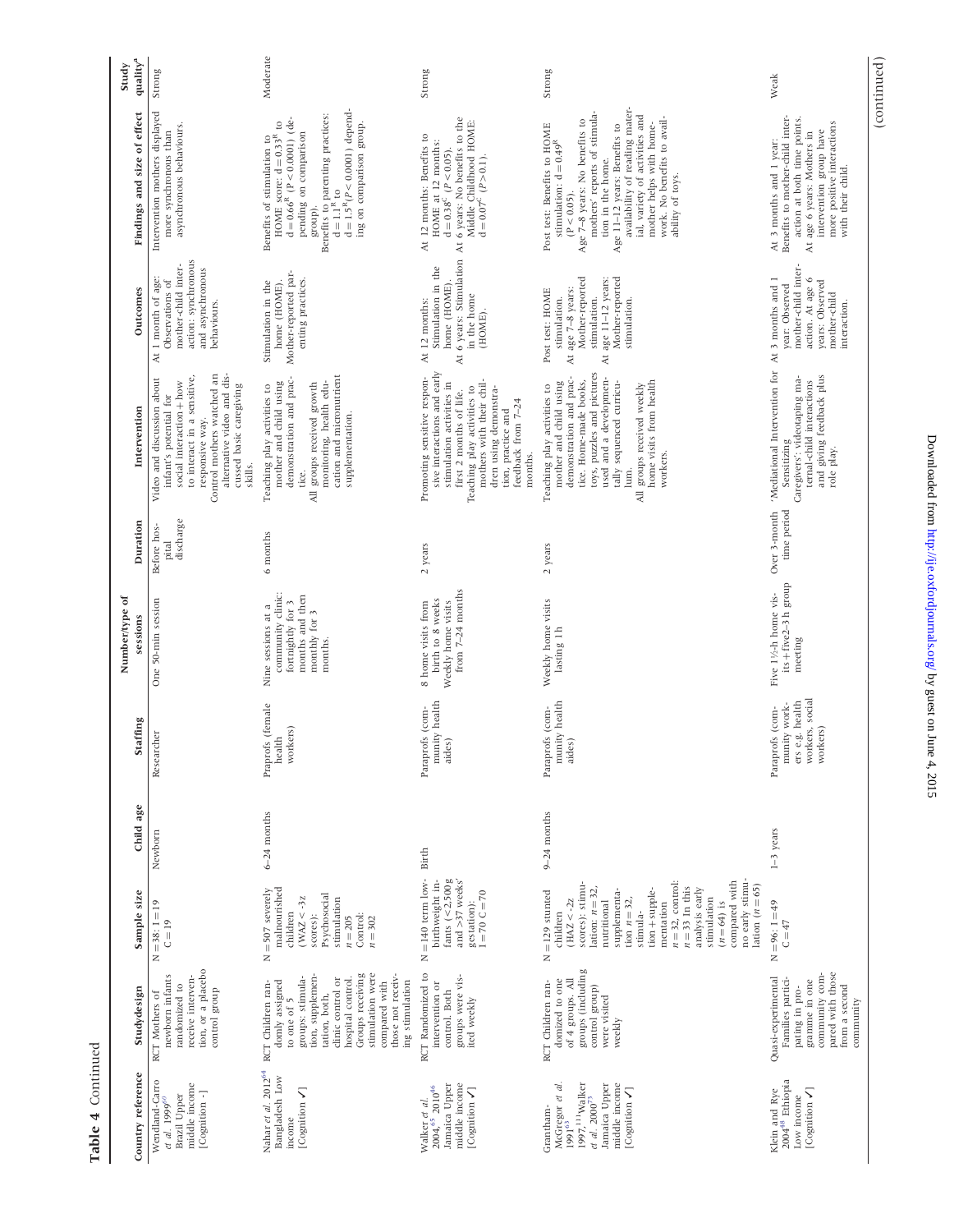| 4           |
|-------------|
| d.          |
| 0           |
| G<br>i<br>Į |

| Study                                            |                                                                                                                                                                                                                                                                                                      | Strong                                                                                                                                                                                                                                                                                                                                                   |
|--------------------------------------------------|------------------------------------------------------------------------------------------------------------------------------------------------------------------------------------------------------------------------------------------------------------------------------------------------------|----------------------------------------------------------------------------------------------------------------------------------------------------------------------------------------------------------------------------------------------------------------------------------------------------------------------------------------------------------|
| Findings and size of effect quality <sup>a</sup> | 6 years after end of intervention Moderate<br>strategies for mother training<br>Less punitive discipline practices<br>and more positive discipline<br>Benefits of mother training to<br>No benefits from educational<br>No benefits from educational<br>parenting practices.<br>day care<br>day care | $(P < 0.008)$ and time spent at<br>availability of play materials:<br>d = -0.22 $\textsuperscript{C}$ (P > 0.1) and<br>11 years after end of interven-<br>tion: Benefits to number of<br>$(P < 0.02)$ . No benefits to<br>home stimulation: $d = 0^{\circ}$<br>infant school: $d=1.08\ ^{\rm c}$<br>school books: d = 1.75 <sup>C</sup><br>$(P > 0.1)$ . |
| Outcomes                                         | intervention:<br>strategies.                                                                                                                                                                                                                                                                         | 11 years after end of<br>availability of play<br>number of school<br>Mothers' reports of:<br>materials, home<br>books, time at<br>infant school.<br>intervention:<br>stimulation,                                                                                                                                                                        |
| Intervention                                     | for children (HIPPY pro- Mother parenting prac-<br>Mother training consisted of 6 years after end of<br>richment programme to Mothers' discipline<br>gramme) and mother en-<br>tices.<br>a cognitive programme<br>support mother in her<br>parenting role.                                           | Both groups received medical<br>demonstration and prac-<br>Teaching play activities to<br>mother and child using<br>and nutritional care.<br>tice.                                                                                                                                                                                                       |
| Duration                                         | time period<br>Over 2-year                                                                                                                                                                                                                                                                           |                                                                                                                                                                                                                                                                                                                                                          |
| Number/type of<br>sessions                       | (from Oct-May each<br>weekly home visits<br>tended educational<br>care while mother<br>fortnightly group<br>Mother training: 60<br>or custodial day<br>Day care: child at-<br>meetings $+60$<br>worked<br>year)                                                                                      | Daily play activities in 3 years<br>hospital followed by<br>home visits: weekly<br>for 2 years then<br>fortnightly for 1<br>year                                                                                                                                                                                                                         |
| Staffing                                         | munity women<br>with little edu-<br>Paraprofs (com-<br>ting + women<br>with at least<br>high school<br>education for<br>home visi-<br>cation for<br>groups)                                                                                                                                          | munity health<br>Paraprofs (com-<br>aides)                                                                                                                                                                                                                                                                                                               |
| Child age                                        | 3-5 years                                                                                                                                                                                                                                                                                            | $6-24$ months                                                                                                                                                                                                                                                                                                                                            |
| Sample size                                      | (mother train-<br>$N = 225: 1 = 83$<br>ing) $C = 134$<br>(no mother<br>training)                                                                                                                                                                                                                     | undernourished<br>children: $\mathit{l}=19$<br>$2 = 17$                                                                                                                                                                                                                                                                                                  |
| Studydesign                                      | no day care were<br>tending custodial<br>day care, educa-<br>tional day care or<br>mother training<br>RCT Children at-<br>andomized to<br>receive mother<br>training or no                                                                                                                           | Quasi-experimental N = 35 severely<br>Time lagged con-<br>cruited in year 2<br>trolled study.<br>control children<br>recruited in year<br>$1$ and interven-<br>tion children $\rm{re}$ -                                                                                                                                                                 |
| Country reference                                | Kagitcibasi et al.<br>:001 <sup>47</sup> Turkey<br>Cognition /<br>Upper middle<br>ncome                                                                                                                                                                                                              | McGregor et al.<br>1994 <sup>72</sup> Jamaica<br>Cognition $\checkmark$ ]<br>Upper middle<br>Grantham-<br>ncome                                                                                                                                                                                                                                          |

## ${\tt Centre\mbox{-}based\hbox{-}\operatorname{early}}$  childhood interventions Centre-based early childhood interventions

| Weak                                                                                                                                                                                            |                                                                                                                                                                                                                                                                                                                                                                                                                                                                                                                                                                                                                                                               |
|-------------------------------------------------------------------------------------------------------------------------------------------------------------------------------------------------|---------------------------------------------------------------------------------------------------------------------------------------------------------------------------------------------------------------------------------------------------------------------------------------------------------------------------------------------------------------------------------------------------------------------------------------------------------------------------------------------------------------------------------------------------------------------------------------------------------------------------------------------------------------|
| Benefits to Activities: $d = 0.55^B$<br>( $P < 0.05$ ) and Programme<br>structures: $d = 0.67^B$<br>$(P < 0.05)$ subscales of<br>ECERS.                                                         | Observations of teacher Benefits to the following teacher Moderate<br>$0.95$ ( $P < 0.0001$ ), no benefits<br>$(P < 0.0001)$ . No benefits to<br>Opportunities to share and<br>help: $d = 1.29^{\circ}$ ( $P = 0.0009$ ),<br>Negatives: $d = 2.02^{\text{A}}$ ( $P = 0.03$ ),<br>Promoting social-emotional skills: $d = 1.73^A$ ( $P = 0.01$ ),<br>parent contacts: odds ratio:<br>to negative teacher-parent<br>contacts: odds ratio: 1.06<br>Benefits to positive teacher-<br>number of commands:<br>$d = 0.86^{A}$ ( $P = 0.11$ ).<br>Warmth: $d = 1.84^A$<br>classroom practices:<br>Positives: d = 3.85 <sup>A</sup><br>$(P = 0.0004),$<br>$(P = 0.28)$ |
| Early Childhood<br>Environment Rating<br>room environment:<br>Program Structure<br>subscales from<br>Activities and<br>Scale-Revised<br>(ECERS).                                                | Classroom practices:<br>emotional skills, use<br>negative behaviour,<br>ported positive and<br>positive behaviour,<br>vided to share and<br>of commands, tea-<br>opportunities pro-<br>promoting social-<br>cher warmth and<br>help. Teacher-re-<br>negative contacts<br>with parents.                                                                                                                                                                                                                                                                                                                                                                        |
| Improved curriculum to pro- Observations of class-<br>mote language and liter-<br>acy, more small group<br>and child-led activities.<br>Reasoning rather than<br>rote learning was<br>promoted. | teaching social-emotional<br>room behaviour manage-<br>Over 1 school Training teachers in class-<br>Control teachers attended<br>ment techniques and<br>monthly government<br>training workshops.<br>skills to children.                                                                                                                                                                                                                                                                                                                                                                                                                                      |
| months<br>Over 7                                                                                                                                                                                | year                                                                                                                                                                                                                                                                                                                                                                                                                                                                                                                                                                                                                                                          |
| proved preschool,<br>half-day sessions,<br>control group at-<br>tended regular<br>preschool                                                                                                     | ernment workshops<br>tended regular gov-<br>workshops, 14 cur-<br>riculum lessons in<br>Control teachers at-<br>7 full day teacher<br>each class                                                                                                                                                                                                                                                                                                                                                                                                                                                                                                              |
| Paraprofs teachers Attendance at im-                                                                                                                                                            | $teaches + re-$<br>search team<br>Paraprof                                                                                                                                                                                                                                                                                                                                                                                                                                                                                                                                                                                                                    |
| $5-6.5$ years                                                                                                                                                                                   | 3-6 years                                                                                                                                                                                                                                                                                                                                                                                                                                                                                                                                                                                                                                                     |
| $N=138: I=71$ from 6 schools<br>$C=67$ from 6<br>schools                                                                                                                                        | (approx. $5/$<br>class) as nomi-<br>with behaviour<br>problems<br>$(1 = 15, C = 12)$<br>135 children<br>$(1 = 3, C = 2),$<br>27 classrooms<br>nated by tea-<br>cher: $I = 69$<br>$= 66$                                                                                                                                                                                                                                                                                                                                                                                                                                                                       |
| Moore et al. 2008 <sup>40</sup> Quasi-experimental<br>Compared chil-<br>dren attending<br>hose attending<br>enriched pre-<br>schools with<br>preschools<br>regular                              | Cluster RCT Schools 5 preschools,<br>Both groups received<br>educational<br>tion or standard<br>receive interven-<br>randomized to<br>treatment<br>materials                                                                                                                                                                                                                                                                                                                                                                                                                                                                                                  |
| Bangladesh Low<br>Cognition /<br>income                                                                                                                                                         | Hemingham<br><i>et al.</i> 2009 $4^3$<br>$2009b^{44}$ Jamaica<br>2009b <sup>44</sup> Jamaica<br>Upper middle<br>Cognition -]<br>ncome<br>Baker-                                                                                                                                                                                                                                                                                                                                                                                                                                                                                                               |

Cognition:  $\checkmark$ , significant benefits to cognitive and/or language development; -, cognition and/or language not measured.<br>RCT, randomized controlled trial; I, intervention; C, control; Paraprofs, paraprofessionals; WAZ, RCT, randomized controlled trial; I, intervention; C, control; Paraprofs, paraprofessionals; WAZ, weight for age; HAZ, height for age. Cognition:  $\ell$ , significant benefits to cognitive and/or language development; -, cognition and/or language not measured.

ncer, stages "reported, "regression coefficient/pooled standard deviation(SD) at baseline. "aliference in post-test pooled in post-test mean/SD control group.<br>"Studies were rated for quality using the McMaster University E "Studies were rated for quality using the McMaster University Effective Public Health Practice Project (EPHPP) Quality Assessment Tool for Quantitative Studies.<sup>[27](#page-24-0)</sup> Studies are rated for selection bias, study design, conf Effect sizes: Rreported, Aregression coefficient/pooled standard deviation(SD) at baseline, Bdifference in mean change from baseline to post-test/pooled SD at baseline, Cdifference in post-test mean/SD control group. blinding, data collection methods and withdrawals and drop-outs: no weak ratings = strong, one weak rating = moderate, two or more weak ratings = weak.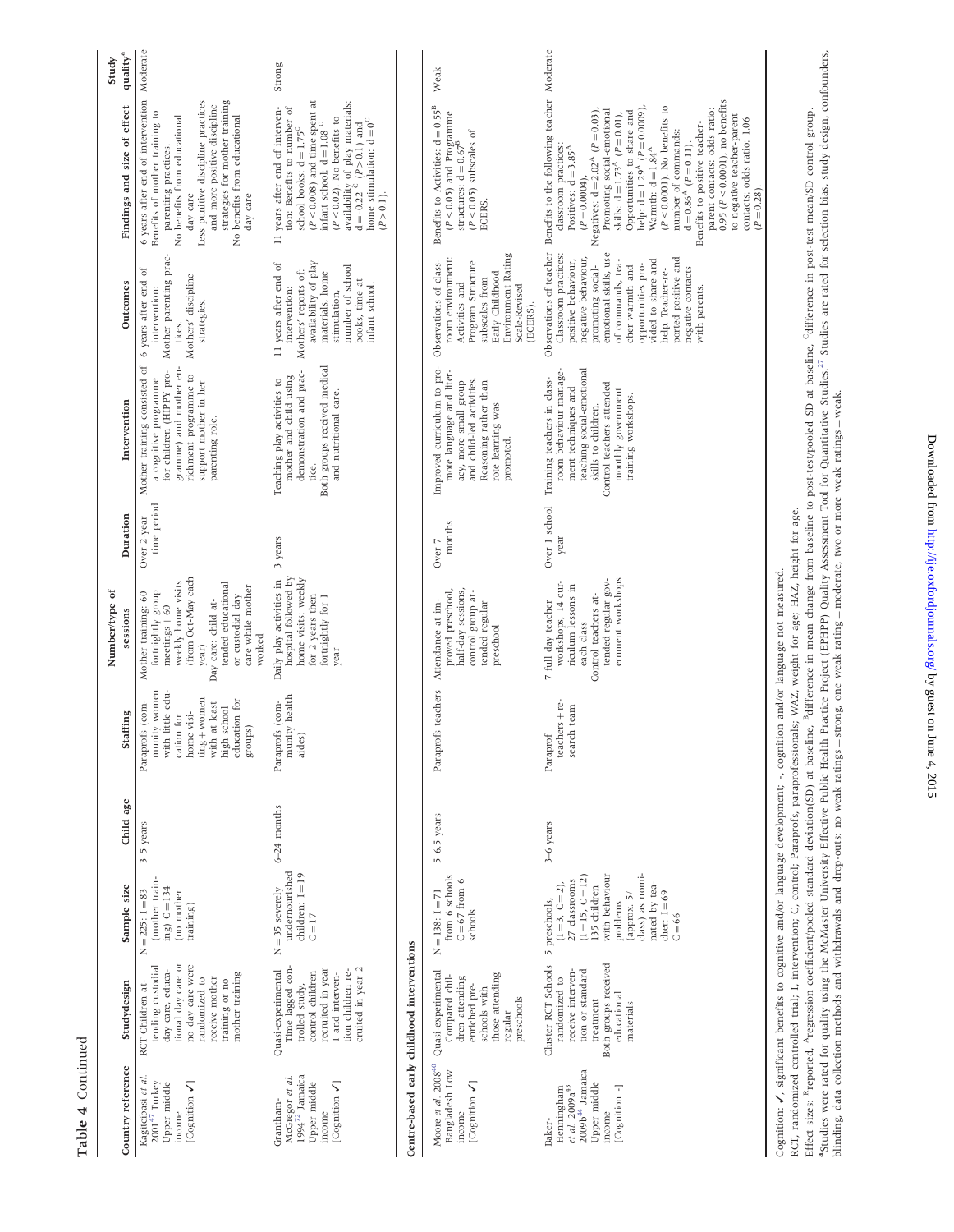<span id="page-19-0"></span>

Figure 1 Flowchart of studies included in the review The numbers given here refer to individual studies: several studies were reported in more than one paper

nurturing environment at home and/or school. Exposure to developmentally appropriate activities within a supportive environment improves child functioning in the domains of cognition, language and social-emotional development which may serve to positively reinforce the caregiver and also acts as the foundation for success in the next set of developmental tasks, thus setting the child on a more positive developmental trajectory. These positive adaptations over time are hypothesized to act as protective factors in the prevention of mental health problems and promotion of well-being.

The diversity of the studies included in this review makes it difficult to make recommendations regarding programme duration and intensity. However, of

the five studies demonstrating long-term benefits to child mental health, four involved an intensive intervention (weekly parenting sessions $46,47,49$  or daily at-tendance at preschool<sup>[50,51](#page-25-0)</sup>) over a 1- or 2-year period. Similarly, three of the four studies showing long-term benefits to parenting practices involved weekly parenting sessions over  $2$  or 3 years.<sup>[47,72,73](#page-25-0)</sup>

#### Design and implementation issues to maximize benefits to child mental health Choosing an intervention

Benefits have been obtained from interventions specifically designed to match the cultural and economic context and specific needs of a particular target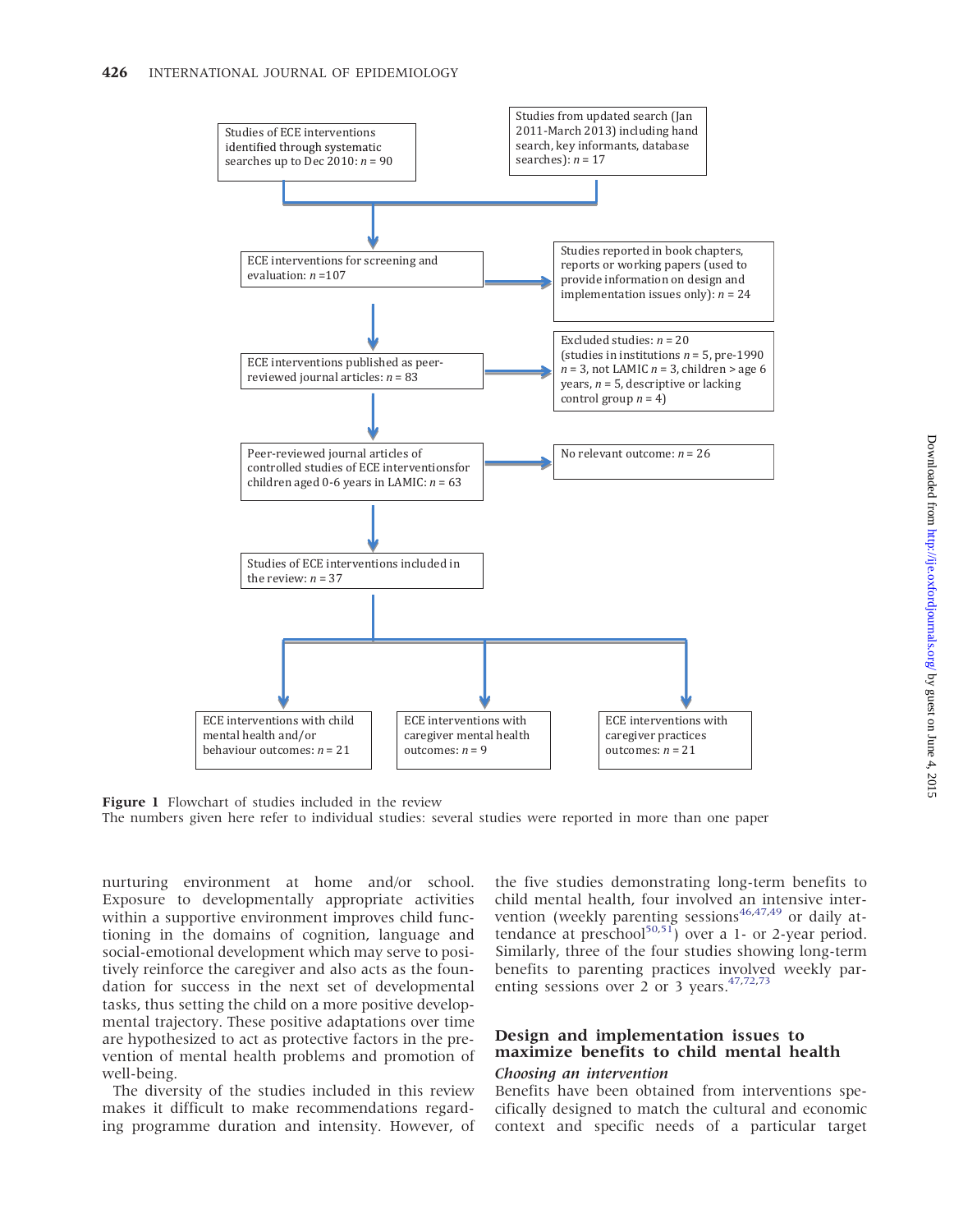<span id="page-20-0"></span>

interventions on this outcome in LAMIC. No studies of ECE interventions were identified that examined pathways to improved mental health and the dashed lines interventions on this outcome in LAMIC. No studies of ECE interventions were identified that examined pathways to improved mental health and the dashed lines ECE interventions in LAMIC have been shown to benefit the outcomes referenced. For items in parenthesis, there is no empirical evidence for the effect of ECE ECE interventions in LAMIC have been shown to benefit the outcomes referenced. For items in parenthesis, there is no empirical evidence for the effect of ECE

indicate hypothesised pathways

indicate hypothesised pathways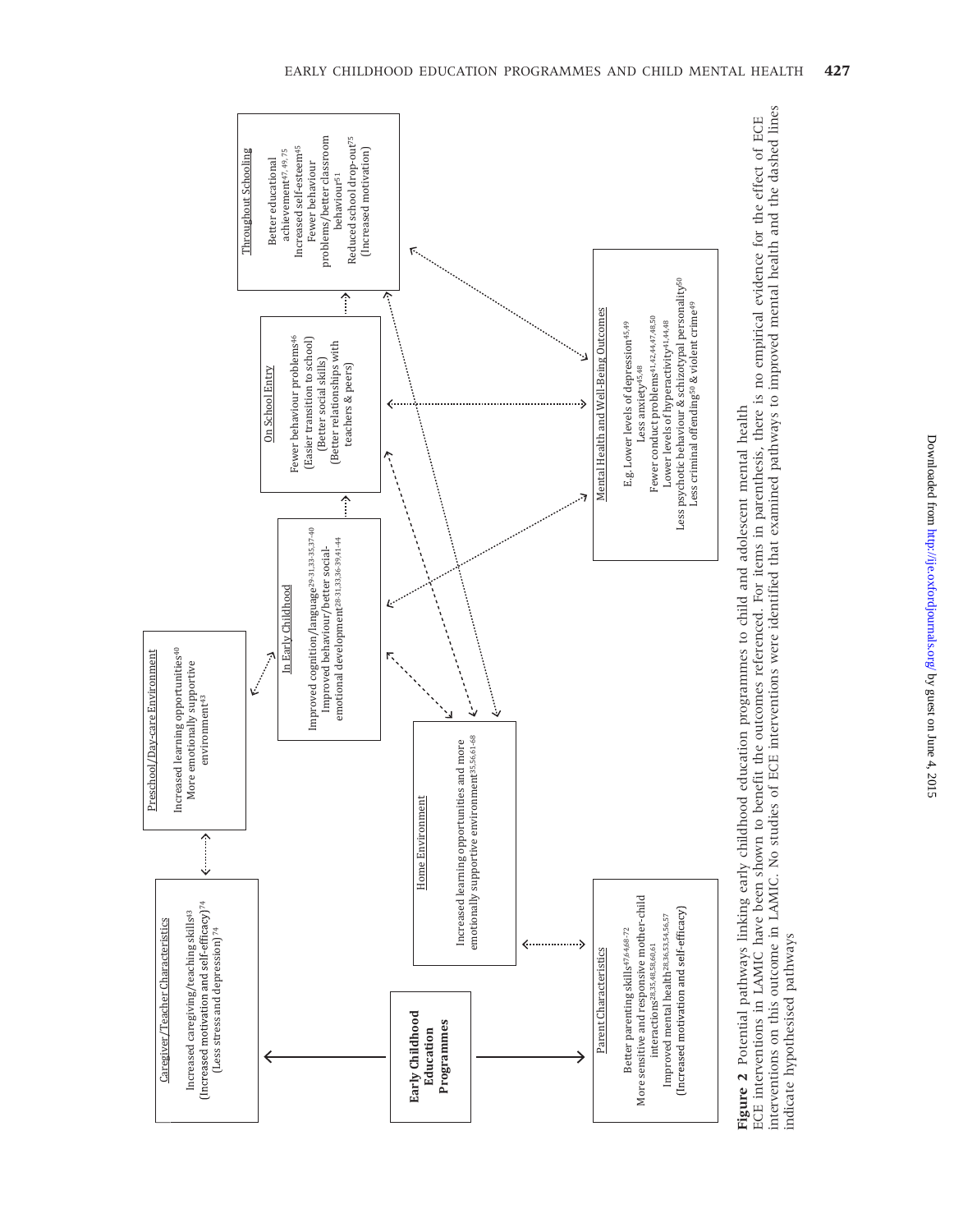group[53,63](#page-25-0) and from interventions that have been im-ported from high-income countries<sup>[28](#page-24-0)[,56,70](#page-25-0)</sup> or from other LAMIC. $33,64$  $33,64$  In addition, two interventions are available that have been specifically designed for LAMIC.<sup>[78,79](#page-26-0)</sup> Whether bespoke or existing interventions are used, careful piloting of interventions is important to ensure the programme is easy to use, culturally appropriate, acceptable and feasible for the programme participants and programme staff.<sup>[55](#page-25-0)[,80,81](#page-26-0)</sup> Interventions need to build on the existing practices and strengths of caregivers and should address a recognized need.<sup>[55,](#page-25-0)[81,82](#page-26-0)</sup> Ownership by the community can be promoted by including key stakeholders in the design or choice of the intervention, framing the intervention in an acceptable way and encouraging community responsibility for and participation in the programme. $83,84$  An intervention manual with a structured curriculum, a training guide and monitoring instruments are important for maintaining the quality of intervention delivery.[19](#page-24-0) Paraprofessional staff benefit from fairly didactic materials that have some inbuilt flexibility to allow the programme to be tailored to individual families and children. The choice of type of intervention and mode of delivery will depend on many factors including the existing infrastructure and the pre-existing government and community services of a region, the financial and human resources available and the social and cultural context. For parent training interventions, group training facilitates group discussion, shared problem-solving and peer support<sup>8</sup> whereas individual training facilitates a more individualized approach and allows for more practice with feedback. Parent training is usually less costly $85$  and has more comprehensive and consistent benefits $85,86$ than centre-based care and is most appropriate for children aged under 3 years. However, in areas where a high proportion of mothers are in work, provision of high quality day care may also be necessary.

#### Service and staffing issues

Large-scale ECE programmes in LAMIC generally use paraprofessional staff, $19$  and paraprofessionals can effectively deliver these interventions provided adequate training and supervision are available ([Tables 1–3](#page-4-0)). Integrating the early childhood intervention into existing government or community services (e.g. into health services, existing parent groups, community or government preschools) can enhance the reach and sustainability of programmes. Adding a stimulation component to existing services for children at risk (e.g. conditional cash transfer programmes, nutritional supplementation programmes) may extend the benefits of other programmes $^{61}$  $^{61}$  $^{61}$  and may promote enrolment and retention. For example, food supplementation for undernourished children led to greater retention than psychosocial stimulation alone.<sup>[64](#page-25-0)</sup> Conversely, ECE programmes can provide an access point for health and social interventions for vulnerable children, $83$  including providing a mechanism for

identifying and intervening with children with mental disorder.

Existing staff can be trained<sup>[42,43,](#page-24-0)[53,62,69](#page-25-0)</sup> or a new cadre of early childhood worker can be employed<sup>[33,](#page-24-0)[48,56,63,64](#page-25-0)</sup> and both strategies have been successful in changing caregivers' practices, [56,64,69](#page-25-0) caregiver mental health<sup>[56,57](#page-25-0)</sup> and child mental health.<sup>[42,](#page-24-0)[46,48,49](#page-25-0)</sup> Where existing staff are used, it is important to ensure that the intervention does not compromise their ability to perform their primary duties effectively.<sup>[62](#page-25-0)</sup> For educational, centre-based programmes, training existing staff in the skills necessary to provide emotionally supportive and cognitively stimulating environments will be an integral component of the intervention.

Interventions are most likely to be sustained when there are clear benefits not only to the participants but also for the staff delivering the programme. This may be especially important when interventions are integrated into existing services using existing staff. For example, interventions need to fit within the remit of their current responsibilities, enhance their self-efficacy in their work role, and/or make their daily work activities easier and less stressful.<sup>[55,74](#page-25-0)</sup> Interventions that are perceived as burdensome and involving 'extra' duties are less likely to be sustained without additional incentives.

#### Ensuring and maintaining quality

The quality of intervention implementation is likely to be critical to programme success although no studies of parenting interventions were identified with empirical measures of quality. The quality of the day care and preschool environments is positively associated with children's cognitive and social development,  $37,87$  $37,87$ and attending high quality preschool predicts better cognitive development and achievement in primary school,<sup>88,89</sup> although there is no evidence of the effect of quality on later behaviour and mental health in LAMIC. Centre-based interventions can increase child antisocial behaviour,  $37,39$  indicating a need for caregiver training in behaviour management and promoting social skills, which has shown to successfully reduce aggression in LAMIC. $41-43$  Using effective behaviour change techniques increases the likelihood of programme success. Interventions are most effective at changing caregiver behaviour when they involve hands-on practice and role play, supportive feedback and practice activities ('homework'), and when a strength-based approach is used and caregivers are actively involved in identifying and solving problems.[55,61,74](#page-25-0) Interventions should have tangible outcomes that can be observed by caregivers (e.g. mothers, teachers) and intervention staff.<sup>55</sup> mothers, teachers) and intervention Intervention staff should be trained to identify and point out successes to participants, to promote self-efficacy and motivation.<sup>[55,74](#page-25-0)</sup> Training sessions for intervention staff need to include these same elements, so the intervention techniques are modelled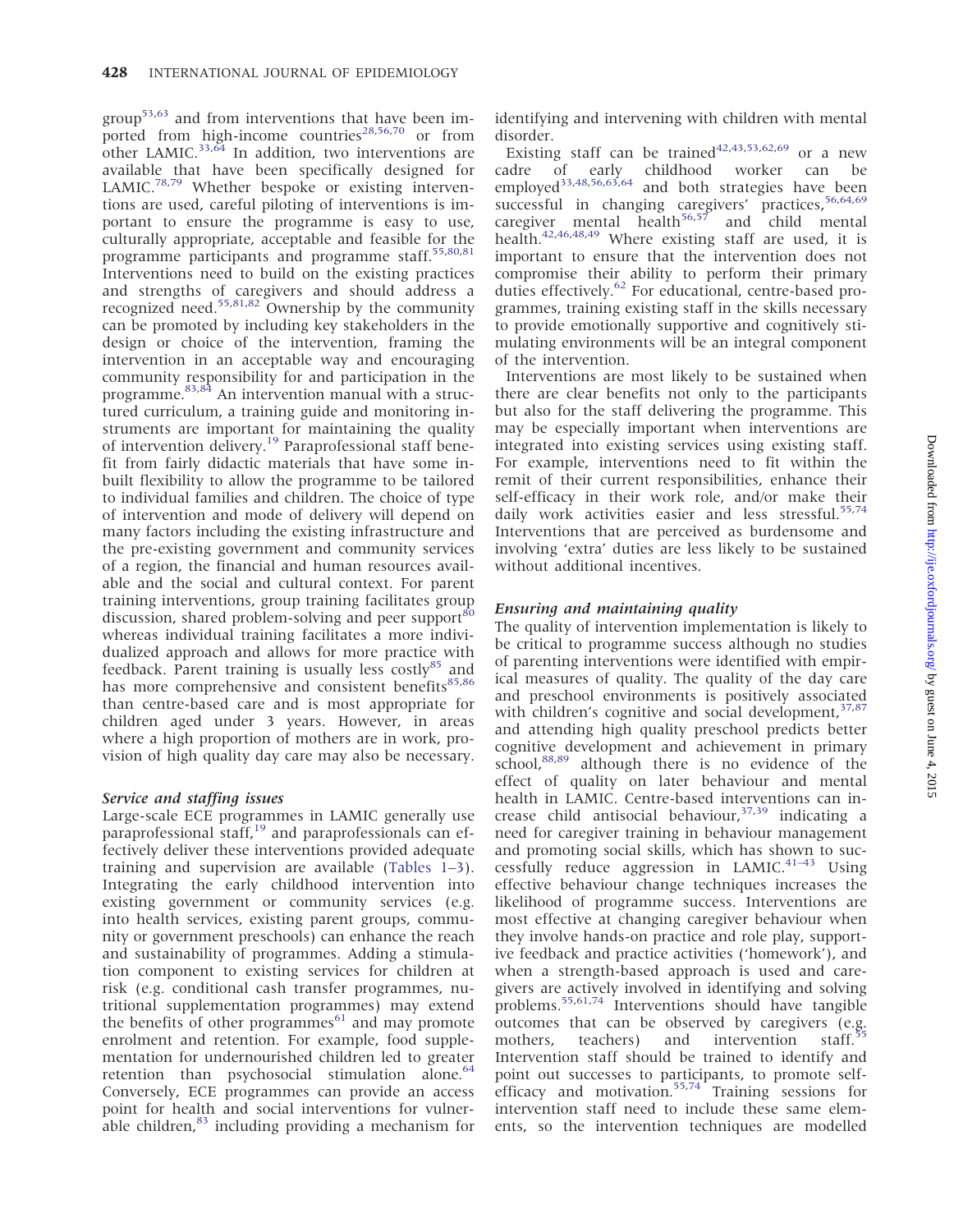during training. This not only facilitates learning but also helps the staff understand the rationale for the methods used and the value of them. Building positive relationships is the cornerstone of successful interventions<sup>[55](#page-25-0), $\hat{80}$ </sup> and this includes relationships at each level: child-caregiver, caregiver-intervention staff and intervention staff-supervisor.

#### Targeting interventions

Disadvantaged children are at heightened risk for mental health problems, and benefits have been found for children exposed to various psychosocial and biomedical risks. Identifying strategies to reach those most in need is a challenge, and one strategy is to integrate early childhood stimulation into services already accessed by these families (e.g. health and nutrition services, poverty alleviation programmes). Whether to offer the intervention in a community setting or in a health or education institutional setting will partly depend on the nature of the risk condition. Interventions for children with biomedical risk have been successfully conducted in health settings<sup>[33](#page-24-0)[,64,69](#page-25-0)</sup> whereas interventions for families with psychosocial risk factors (e.g. exposure to war, maternal depression) may be more appropriately delivered in the com-munity.<sup>[36,](#page-24-0)[53](#page-25-0)</sup> However, this is likely to differ across cultures. Benefits of ECE programmes may be particularly strong for children at nutritional risk, with studies demonstrating long-term benefits to child mental health from home visiting programmes $45,46,49$  and undernutrition in early childhood moderating the effect of an enriched preschool intervention on mental health in adolescence and young adulthood.<sup>[50](#page-25-0)</sup> A home visiting stimulation intervention improved social responsiveness and development for Chilean infants with iron deficiency anaemia (IDA) but no bene-fits were found for non-anaemic infants.<sup>[30](#page-24-0)</sup> Social responsiveness declined in infants with IDA in the ab-sence of intervention.<sup>[30](#page-24-0)</sup> Fewer evaluations with other vulnerable groups have been conducted and no relevant intervention studies were identified with disabled children, HIV-infected children, cerebral malaria survivors or victims of child abuse or neglect. Interventions for children living in institutions were beyond the scope of this review, but there is evidence that combining caregiver training in sensitive, responsive interactions with structural changes to allow increased opportunity for caregiver child interaction benefits caregiver behaviour<sup>[90,91](#page-26-0)</sup> and infant behaviour and attachment status.<sup>9</sup>

#### Content of interventions

The evidence presented indicates that ECE interventions do have the potential to improve child behaviour and mental health and there is some, albeit limited, evidence that these gains are maintained over time. ECE interventions consistently benefit caregiver competencies and less consistently caregiver mental health. To maximize the gains of ECE interventions

to child behaviour and mental health, it is recommended that three main elements are included: (i) structured activities to increase child skills especially in terms of child cognition, school readiness, executive functioning and self-regulation; (ii) teaching children's caregivers new skills including how to provide a cognitive stimulating and emotionally supportive environment with a strong focus on promoting positive social and emotional interactions between caregiver and child (and for centre-based services between peers); and (iii) attention to the caregiver's mental health, social support and self-efficacy. It is possible to systematically incorporate these elements into parent training interventions (Panel 3) and into training for daycare workers and preschool teachers.

#### Future research directions

Benefits to child mental health over the short term were found in 75% of the studies included in the review [\(Table 1](#page-4-0)) and all studies with long-term follow-up found benefits [\(Table 3](#page-10-0)). This is encouraging, although the traditional bias against the publication of negative results in addition to the difficulties in publishing research from LAMIC in peer-reviewed journals should be noted.

From 63 studies of ECE interventions published in peer-reviewed journals and conducted in LAMIC with children up to age 6 years, only 21(33.33%) included child mental health and/or behaviour outcomes. The studies reviewed vary in quality but there are a number of high quality studies of parenting training interventions, $28-30,33,36$  although only two high quality studies included a long-term follow-up.[46,49](#page-25-0) Fewer centre-based interventions were identified; only two were high quality<sup>[42](#page-24-0)[,50](#page-25-0)</sup> and one of these included a longer-term follow-up.<sup>50</sup> High quality research, with longer-term follow-up that includes child mental health outcomes and measures of variables on the pathway to improved mental health, is required. No interventions using media or mobile phones were identified and it is possible that child educational programming and parenting messages could be delivered via these media for child mental health promotion at the population level. The advantages of combining ECE with other interventions shown to benefit child behaviour and mental health, (e.g. con-ditional cash transfer programmes,<sup>[92](#page-26-0)</sup> nutrition programmes), also need to be explored.

Further research is also required to investigate the optimal timing and duration of ECE programmes for child mental health gains and whether benefits generalize to other children in the family. Preschool provision for young children in Mozambique led to better school attendance for older siblings; $83$  it is not known whether the mental health and well-being of siblings is also increased, although this is a very reasonable hypothesis for parent training programmes. ECE interventions are not a panacea and investments to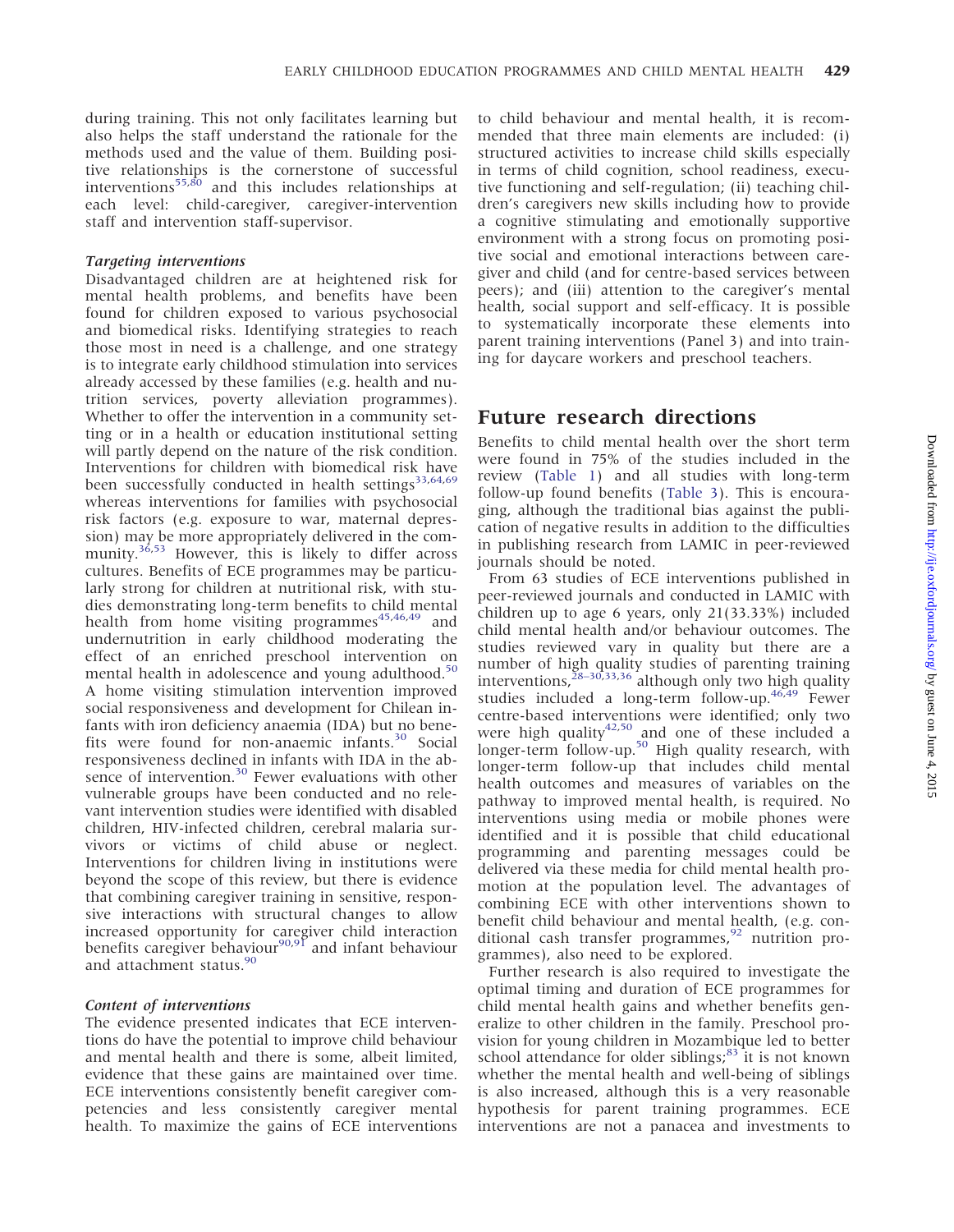<span id="page-23-0"></span>promote child development and mental health across the age span are likely to be necessary. The costeffectiveness of additional and/or booster interventions during later childhood and adolescence, and strategies for using ECE programmes as an entry point for the identification and treatment of young children with mental health problems, require further investigation.

#### **Conclusions**

ECE interventions are an important component of programmes and policies to prevent child and adolescent mental health problems and promote well-being in LAMIC, and it is likely that high quality programmes of sufficient duration and intensity can play a role in preventing psychopathology in adulthood. Key goals for early childhood programmes are the improvement of child skills, improvement of caregiver's child rearing skills and increasing the motivation, self-efficacy and mental well-being of caregivers to strengthen their capacity to deliver quality care. Intervening in the early childhood years to improve child cognition, social-emotional development and behaviour is likely to have long-term benefits across multiple domains of functioning, including mental health.

Conflict of interest: None declared.

#### KEY MESSAGES

- Early childhood education programmes build child and caregiver competencies during a critical period for child development, and these child competencies form the foundation for future learning and adjustment and may place the child on a positive developmental trajectory which is protective for child and adolescent mental health.
- $\bullet$  It is hypothesized that long term gains to mental health are most likely when early childhood interventions include three main elements: (i) an emphasis on increasing child skills (e.g. cognition, school readiness, executive function, self control, social-emotional competence); (ii) training children's caregivers in the skills required to provide a cognitively stimulating and emotionally supportive environment including training in appropriate caregiver-child interactions; and (iii) attention to the mental health, motivation and self-efficacy of children's caregivers to strengthen their capacity to provide optimal care.
- $\bullet$  The importance of early childhood education initiatives in the prevention of child and adolescent mental health problems and promotion of well-being in low- and middle-income countries needs to be incorporated into the global mental health agenda.
- $\bullet$  The promotion of child mental health needs to be incorporated in a systematic way into early childhood education programming.

#### References

- <sup>1</sup> Grantham-McGregor S, Cheung Y, Cueto S, Glewwe P, Richter L, Strupp B and the International Child Development Steering Group. Developmental potential in the first 5 years for children in developing countries. *Lancet* 2007;<br>369:60-70.
- <sup>2</sup> Kieling C, Baker-Henningham H, Belfer M et al. Child and adolescent mental health worldwide: evidence for action. Lancet 2011;378:1515–25.<br><sup>3</sup> National Research Council and Institute of Medicine.
- From Neurons to Neighbourhoods: The Science of Early Childhood Development. Washington, DC: National Academy Press, 2000.
- $4$  Heckman J, Masterov D. The productivity argument for investing in young children; T.W. Schultz Award Lecture at the Allied Social Sciences Association Annual Meeting, 2007. [http://jenni.uchicago.edu/human-inequality/papers/](http://jenni.uchicago.edu/human-inequality/papers/Heckman_final_all_wp_2007-03-22c_jsb.pdf) [Heckman\\_final\\_all\\_wp\\_2007-03-22c\\_jsb.pdf](http://jenni.uchicago.edu/human-inequality/papers/Heckman_final_all_wp_2007-03-22c_jsb.pdf) (4 May 2013, date last accessed).<br><sup>5</sup> Shonkoff J, Boyce WT, McEwen B. Neuroscience,
- molecular biology, and the childhood roots of health

disparities: Building a new framework for health promo-

- tion and disease prevention. JAMA 2009;301:2252–59. <sup>6</sup> Caspi A, Moffitt TE, Newman DL, Silva PA. Behavioral observations at age 3 years predict adult psychiatric disorders. Longitudinal evidence from a birth cohort. Arch Gen Psychiatry 1996;53:1033-39.
- $^7$  Moffitt TE, Arseneault L, Belsky D et al. A gradient of self-control predicts health, wealth and public safety.
- Proc Natl Acad Sci U S A 2011;108:2693-98.<br><sup>8</sup> Walker SP, Wachs TD, Grantham-McGregor S et al. Inequality in early childhood: risk and protective factors
- for child development. *Lancet* 2011;378:1325–38.<br><sup>9</sup> Masten AS. Ordinary magic. Resilience processes in de-
- velopment. Am Psychol 2001;**56:**227–38. <sup>10</sup> Wachs TD, Black MM, Engle PL. Maternal depression: a global threat to children's health, development and behav-<br>ior and to human rights. Child Devel Perspect 2009;3:51-59.
- $11$  Howes C, Burchinal M, Pianta R et al. Ready to learn? Children's preacademic achievement in pre-Kindergarten
- programs. *Early Child Res Q* 2008;**23:**27–50.<br><sup>12</sup> Mashburn A, Pianta R, Hamre B *et al*. Measures of classroom quality in prekindergarten and children's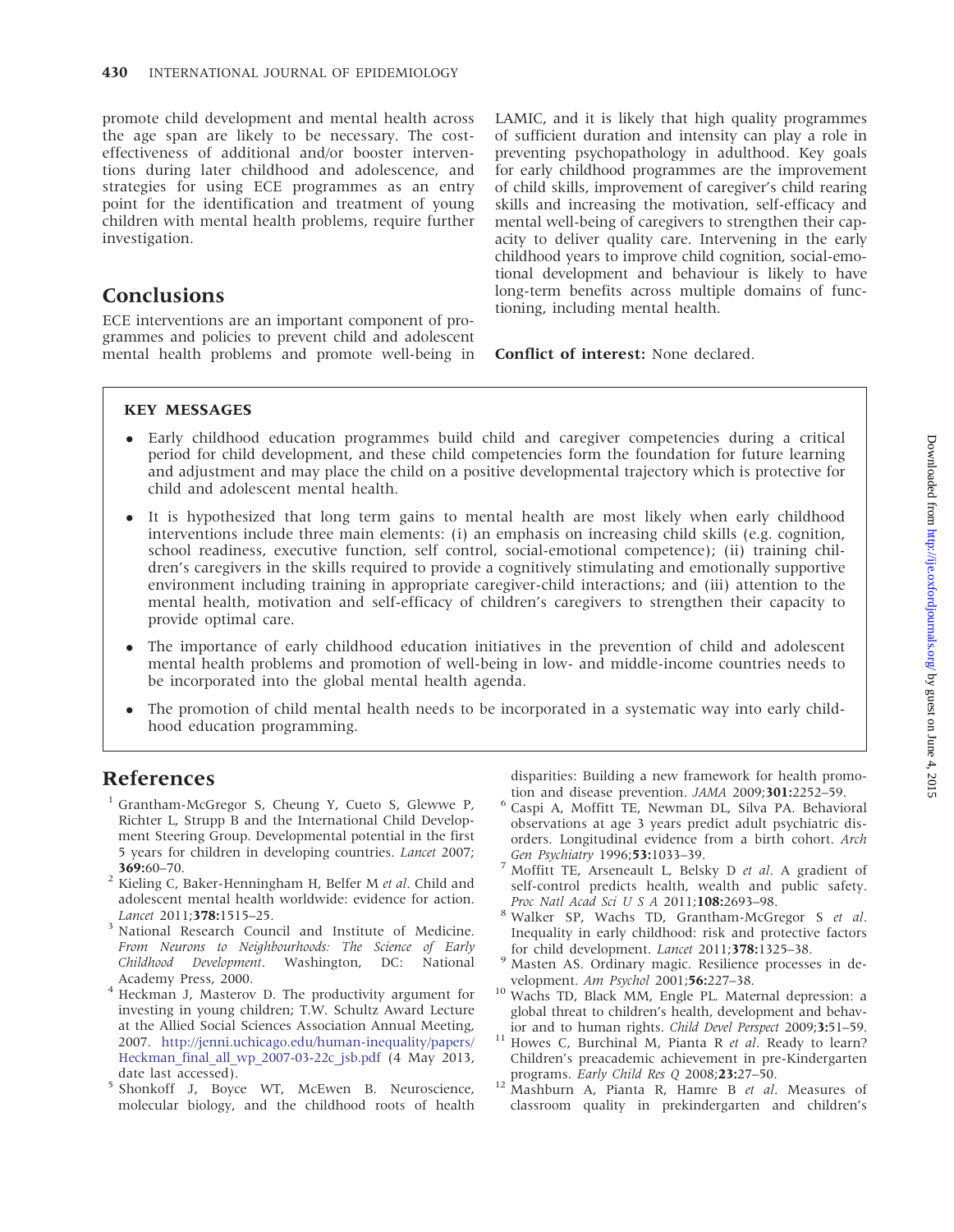<span id="page-24-0"></span>development of academic, language and social skills.

- Child Dev 2008; 79:732–49.<br><sup>13</sup> Hamre B, Pianta R. Early teacher-child relationships and the trajectory of children's school outcomes through eighth grade. Child Dev 2001;72:625-38.
- $^{14}$  Snyder J, Schrepferman L, Oeser J et al. Deviancy training and association with deviant peers in young children: Occurrence and contribution to early-onset conduct prob-
- lems. Dev Psychopathol 2005;17:397-413.<br><sup>15</sup> Eckenrode J, Campa M, Luckey DW et al. Long term effects of prenatal and infancy nurse home visitation on the life course of youths: 19 year follow up of a randomized
- trial. Arch Pediatr Adolesc Med 2010;164:9–15.<br><sup>16</sup> Campbell FA, Ramey CT, Pungello E, Sparling J, Miller-Johnson S. Early childhood education: young adult outcomes from the Abecedarian project. Appl Dev Sci 2002;6:
- $^{17}$  Schweinhart L, Xiang M, Barnett W, Belfield C, Nores M. The High/Scope Perry Preschool Study Through Age 40. Monographs of the High/Scope Educational Research
- Foundation, Ypsilanti, MI: High Scope Press, 2005. <sup>18</sup> Barnett WS. Effectiveness of early educational intervention. Science 2011;333:975–78.<br><sup>19</sup> Engle PL, Fernald LC, Alderman H *et al*. Global Child
- Development Steering Group. Strategies for reducing inequalities and improving developmental outcomes for young children in low-income and middle-income coun-<br>tries. *Lancet* 2011;3**78:**1339–53.
- $t^{20}$  Engle P, Black M, Behrman J et al. The International Child Development Steering Group. Strategies to avoid the loss of developmental potential in more than 200 million chil-
- dren in the developing world. *Lancet* 2007;369:229–42.<br><sup>21</sup> Walker SP, Wachs TD, Gardner JM *et al*. International Child Development Steering Group. Child development: risk factors for adverse outcomes in developing countries.<br>Lancet 2007;369:145-57.
- <sup>22</sup> Baker-Henningham H, Lopez-Boo F. Early Childhood Stimulation Interventions in Developing Countries: A Comprehensive Literature Review. IDB Working Paper Series: #IDP-WP-213., Washington, DC: Inter-American
- <sup>23</sup> Knerr W, Gardner F, Cluver L. Improving positive parenting skills and reducing harsh and abusive parenting in low and middle-income countries: A systematic review.
- Prev Sci 2013;14:352–63.<br><sup>24</sup> Mejia A, Calam R, Sanders M. A review of parenting programs in developing countries: Opportunities and challenges for preventing emotional and behavioural difficulties in children. Clin Child Fam Psychol Rev 2012;15:
- 163–75. <sup>25</sup> Leroy JL, Gadsden P, Guijarro M. The impact of daycare programs on child health, nutrition and development in developing countries: a systematic review. International Initiative for Impact Evaluation Systematic Review 007 2011. [www.3ieimpact.org/publications/](www.3ieimpact.org/publications//systematic-review-publications/)...[/systematic-](www.3ieimpact.org/publications//systematic-review-publications/)
- [review-publications/](www.3ieimpact.org/publications//systematic-review-publications/). <sup>26</sup> Klasen H, Crombag AC. What works where? A systematic review of child and adolescent mental health interventions for low and middle-income countries. Soc Psychiatry<br>Psychiatr Epidemiol 2013;48:595-611.
- <sup>27</sup> Effective Public Health Practice Project. Quality assessment tool for quantitative studies effective public health practice project (EPHPP). Assessment tool for quality ratings of research. [http://www.ephpp.ca/tools.html#](http://www.ephpp.ca/tools.html#mainContent) [mainContent](http://www.ephpp.ca/tools.html#mainContent) (19 August 2013, date last accessed).
- Cooper PJ, Tomlinson M, Swartz L et al. Improving quality of mother-infant relationship and infant attachment in socioeconomically deprived community in South
- Africa: A randomized controlled trial. BMJ 2009;338:b974. <sup>29</sup> Gardner JM, Walker SP, Powell CA, Grantham-McGregor S. A randomized controlled trial of a homevisiting intervention on cognition and behaviour in term<br>low birth weight infants. *J Pediatr* 2003;143:634-39.
- low birth weight infants. J Pediatr 2003;143:634–39. <sup>30</sup> Lozoff B, Smith JB, Clark KM, Perales CG, Rivera F, Castillo M. Home intervention improves cognitive and emotional scores in iron-deficient infants. Pediatrics 2010;126:e884–94. <sup>31</sup> Magwaza A, Edwards S. An evaluation of an integrated
- parent-effectiveness training and children's enrichment programme for disadvantaged families. S Afr J Psychol 1991;21:21–25. <sup>32</sup> Santelices MP, Guzman GM, Aracena M et al. Promoting
- secure attachment: evaluation of the effectiveness of an early intervention pilot programme with mother-infant dyads in Santiago, Chile. Child Care Health Dev 2011;37: 203–10. <sup>33</sup> Hamadani JD, Huda SN, Khatun F, Grantham-
- McGregor SM. Psychosocial stimulation improves the development of undernourished children in rural Bangladesh. J Nutr 2006;136:2645–52.<br><sup>34</sup> Nahar B, Hamadani JD, Ahmed T et al. Effects of psycho-
- social stimulation on growth and development of severely malnourished children in a nutrition unit in Bangladesh.<br>Eur J Clin Nutr 2009:63:725-31.
- Boivin MJ, Bangirana P, Nakasujja N et al. A year-long caregiver training program to improve neurocognition in preschool Ugandan HIV-exposed children. J Dev Behav
- Pediatr 2013;**34:**269–78.<br><sup>36</sup> Dybdahl R. Children and mothers in war: An outcome study of a psychosocial intervention program. Child Dev  $2001;72:1214-30.$ <sup>37</sup> Aboud FE. Evaluation of an early childhood preschool pro-
- 
- gram in rural Bangladesh. Early Child Res Q 2006;21:46–60. <sup>38</sup> Behrman J, Cheng Y, To P. Evaluating preschool programs when length of exposure to the program varies:
- A nonparametric approach. Rev Econ Stat 2004;86:108-32. Bernal R, Fernandez C. Subsidized childcare and child development in Columbia: Effects of Hogares Comunitarios de Bienestar as a function of timing and length of exposure. Soc Sci Med 2012; doi:10.1016/j/ socscimed.2012.10.029. <sup>40</sup> Moore AC, Akhter S, Aboud FE. Evaluating an improved
- quality preschool program in rural Bangladesh. Int J Educ Dev 2008;28:118–31. <sup>41</sup> Mishara B, Ystgaard M. Effectiveness of a mental health
- promotion program to improve coping skills in young chil-<br>dren: Zippy's Friends. Early Childhood Res Q 2006;21:110-23.
- Baker-Henningham H, Scott S, Jones K, Walker S. Reducing child conduct problems and promoting social skills in a middle income country: cluster randomised
- controlled trial. Br J Psychiatry 2012;201:101–08. <sup>43</sup> Baker-Henningham H, Walker S, Powell C, Meeks-Gardner JM. A pilot study of the Incredible Years Teacher Training Programme and a curriculum unit on social and emotional skills in community preschools in
- Jamaica. Child Care Health Dev 2009;35:624–31. <sup>44</sup> Baker-Henningham H, Walker SP, Powell C, Meeks-Gardner JM. Preventing behaviour problems through a universal intervention in Jamaican basic schools: A pilot study. West Indian Med J 2009;58:460-64.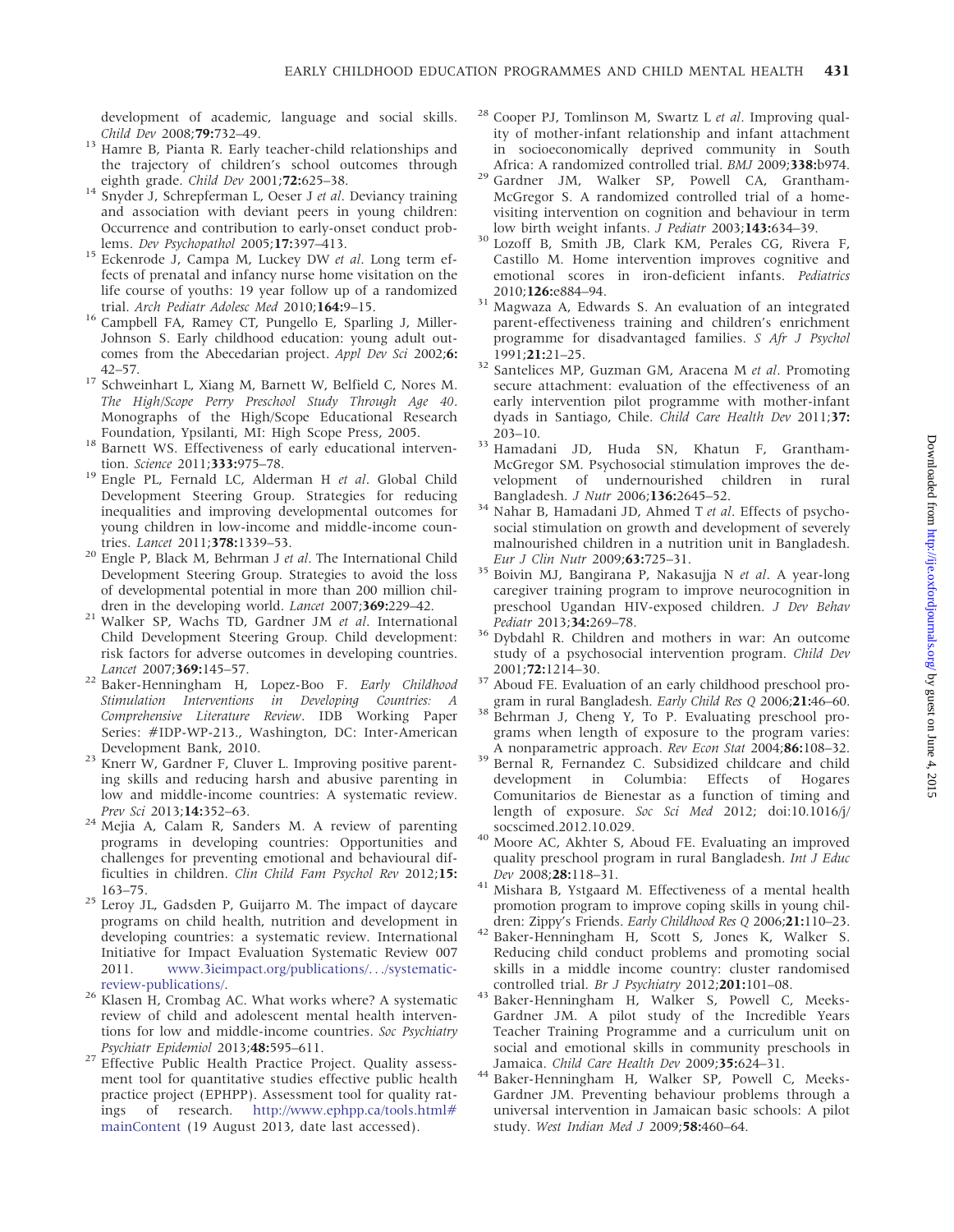- <span id="page-25-0"></span><sup>45</sup> Walker SP, Chang SM, Powell CA, Simonoff E, Grantham-McGregor SM. Effects of psychosocial stimulation and dietary supplementation in early childhood on psychosocial functioning in late adolescence: follow-up of randomised controlled trial. *BMJ* 2006;333:472.
- <sup>46</sup> Walker SP, Chang SM, Younger N, Grantham-McGregor SM. The effect of psychosocial stimulation on cognition and behaviour at 6 years in a cohort of term, low-birthweight Jamaican children. Dev Med Child Neurol 2010;52:e148–54. <sup>47</sup> Kagitcibasi C, Sunar D, Bekman S. Long-term effects of
- early intervention: Turkish low-income mothers and chil-
- dren. *J Appl Dev Psychol* 2001;22:333–61.<br><sup>48</sup> Klein P, Rye H. Interaction-oriented early intervention in Ethiopia. The MISC approach. Infants Young Child 2004;17: 340–54.<br><sup>49</sup> Walker SP, Chang SM, Vera-Hernández M, Grantham-
- McGregor S. Early childhood stimulation benefits adult competence and reduces violent behavior. Pediatrics
- 2011;127:849–57. <sup>50</sup> Raine A, Mellingen K, Liu J, Venables P, Mednick SA. Effects of environmental enrichment at ages 3–5 years on schizotypal personality and antisocial behavior at
- ages 17 and 23 years. Am J Psychiatry 2003;160:1627-35.<br><sup>51</sup> Berlinski S, Galiani S, Gertler P. The effect of pre-primary education on primary school performance. J Public Econ 2009;93:219-34.
- <sup>52</sup> Chang SM, Walker SP, Grantham-McGregor S, Powell CA. Early childhood stunting and later behaviour and school achievement. J Child Psychol Psychiatry 2002;43:
- 775–83. <sup>53</sup> Rahman A, Malik A, Sikander S, Roberts C, Creed F. Cognitive behaviour therapy-based intervention by community health workers for mothers with depression and their infants in rural Pakistan: A cluster-randomised controlled trial. *Lancet* 2008;372:902-09.
- <sup>54</sup> Aracena M, Krause M, Pérez C et al. A cost-effectiveness evaluation of a home visit program for adolescent mothers. *J Health Psychol* 2009;14:878–87.
- <sup>55</sup> Rahman A. Challenges and opportunities for developing a psychological intervention for perinatal depression in rural Pakistan – a multi-method study. Arch Womens<br>Ment Health 2007;10:211-19.
- <sup>56</sup> Morris J, Jones L, Berrino A, Jordans MJ, Okema L, Crow C. Does combining infant stimulation with emergency feeding improve psychosocial outcomes for displaced mothers and babies? A controlled evaluation from<br>Northern Uganda. Am J Orthopsychiatry 2012;82:349-57.
- <sup>57</sup> Baker-Henningham H, Powell C, Walker S, Grantham-McGregor S. The effect of early stimulation on maternal depression: A cluster randomised controlled trial. Arch Dis Child 2005;90:1230-34.
- <sup>58</sup> Cooper P, Landman M, Tomlinson M, Molteno C, Swartz L, Murray L. Impact of a mother-infant intervention in an indigent peri-urban South African context. Br J
- Psychiatry 2002;180:76–81. <sup>59</sup> Rahman A, Iqbal Z, Roberts C, Husain N. Cluster randomized trial to support early development of children in a low-income country. Child Care Health Dev 2009;35:56-62.
- $160$  Wendland-Carro J, Piccinini C, Millar W. The role of an early intervention on enhancing the quality of mother-
- infant interaction. Child Dev 1999;70:713–21. <sup>61</sup> Aboud FE, Akhter S. A cluster randomized evaluation of a responsive stimulation and feeding intervention in Bangladesh. Pediatrics 2011;127:1191–97.
- <sup>62</sup> Ertem IO, Atay G, Bingoler BE, Dogan DG, Bayhan A, Sarica D. Promoting child development at sick-child visits: A controlled trial. *Pediatrics* 2006;118:e124-31.
- <sup>63</sup> Grantham-McGregor S, Powell C, Walker S, Himes J. Nutritional supplementation, psychosocial stimulation and mental development of stunted children: The
- Jamaican study. Lancet 1991;338:1–5. <sup>64</sup> Nahar B, Hossain MI, Hamadani JD, Ahmed T, Grantham-McGregor S, Persson LA. Effects of psychosocial stimulation on improving home environment and child rearing practices: results from a community-based trial among severely malnourished children in
- Bangladesh. BMC Public Health 2012;12:622. <sup>65</sup> Walker SP, Chang SM, Powell CA, Grantham-McGregor SM. Psychosocial intervention improves the development of term low birth weight infants. J Nutr 2004;
- 134:1417–23. <sup>66</sup> Sharma S, Nagar S. Influence of home environment on psychomotor development of infants in Kangra district of
- Himachal Pradesh. *J Soc Sci* 2009;**21:**225–29.<br><sup>67</sup> Aboud FE. Evaluation of early childhood parenting programme in rural Bangladesh. J Health Popul Nutr 2007;25:<br>3–13.
- <sup>68</sup> Peairson S, Austin AMB, de Aquino CN, de Burro EU. Cognitive development and home environment of rural Paraguayan infants and toddlers participating in Pastoral del Nino, an early childhood development pro-<br>gram. J Res Child Educ 2008;22:343-62.
- Powell C, Baker-Henningham H, Walker S, Gernay J, Grantham-McGregor S. Feasibility of integrating early stimulation into primary care for undernourished Jamaican children: Cluster randomized controlled trial.
- BMJ 2004;329:89. <sup>70</sup> Oveisi S, Ardabili HE, Dadds MR et al. Primary prevention of parent-child conflict and abuse in Iranian mothers: A ran-<br>domized controlled trial. Child Abuse Neal 2010;34:206-13.
- $71$  Al-Hassan SM, Lansford JE. Evaluation of the better parenting programme in Jordan. Early Child Dev Care 2011;
- 181:587–98. <sup>72</sup> Grantham-McGregor S, Powell C, Walker S, Chang S, Fletcher P. The long-term follow-up of severely malnourished children who participated in an intervention pro-
- gram. Child Dev 1994;65:428–39.<br><sup>73</sup> Walker SP, Grantham-Mcgregor SM, Powell CA, Chang SM. Effects of growth restriction in early childhood on growth, IQ, and cognition at age 11 to 12 years and the benefits of nutritional supplementation<br>and psychosocial stimulation. *J Pediatr* 2000;137:36-41.
- <sup>74</sup> Baker-Henningham H, Walker S. A qualitative study of teachers' perceptions of an intervention to prevent conduct problems in Jamaican pre-schools. Child Care Health Dev 2009:35:632-42.
- <sup>75</sup> Walker SP, Chang SM, Powell CA, Grantham-McGregor SM. Effects of early childhood psychosocial stimulation and nutritional supplementation on cognition and education in growth-stunted Jamaican children:
- Prospective cohort study. *Lancet* 2005;366:1804–07.<br><sup>76</sup> Walker S. Promoting equity through early child development interventions for children from birth through three years of age. In Alderman H (ed.). No Small Matter. The Impact of Poverty, Shocks and Human Capital Investments in Early Childhood Development. Washington, DC: World Bank,
- 2011. <br><sup>77</sup> Raine A, Venables PH, Dalais C, Mellingen K, Reynolds C, Mednick SA. Early educational and health enrichment at